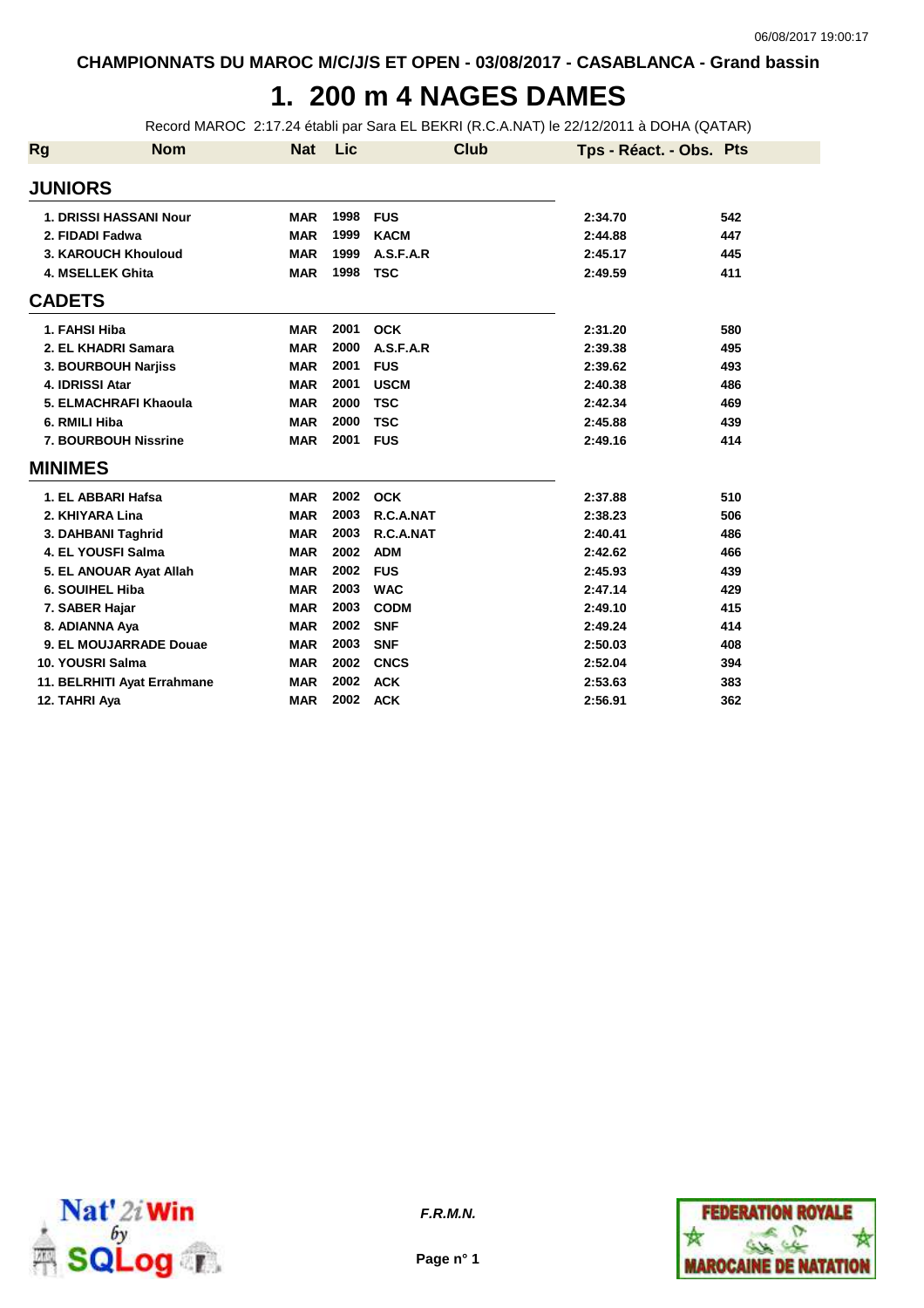# **2. 200 m 4 NAGES MESSIEURS**

Record MAROC 2:05.35 établi par Morad BERRADA (WAC) le 21/12/2011 à DOHA (QATAR)

| <b>Rg</b> | <b>Nom</b>                   | <b>Nat</b> | Lic  | <b>Club</b> | Tps - Réact. - Obs. Pts |     |
|-----------|------------------------------|------------|------|-------------|-------------------------|-----|
|           | <b>SENIORS</b>               |            |      |             |                         |     |
|           | <b>1. BOULAAMANE Khalil</b>  | <b>MAR</b> | 1995 | <b>FUS</b>  | 2:18.11                 | 567 |
|           | 2. SABER Said                | <b>MAR</b> | 1995 | <b>CODM</b> | 2:21.20                 | 531 |
|           | 3. BATAHI Nouaâmane          | <b>MAR</b> | 1994 | <b>CODM</b> | 2:22.01                 | 522 |
|           | 4. HAOUATI Nouamane          | <b>MAR</b> | 1997 | <b>USF</b>  | 2:29.30                 | 449 |
|           | <b>JUNIORS</b>               |            |      |             |                         |     |
|           | 1. KZIBER Bakr               | <b>MAR</b> | 1998 | A.S.F.A.R   | 2:18.32                 | 565 |
|           | 2. SNIKY Driss               | <b>MAR</b> | 1999 | <b>WAC</b>  | 2:22.34                 | 518 |
|           | 3. LAHRICHI Ismail           | <b>MAR</b> | 1999 | R.C.A.NAT   | 2:24.40                 | 496 |
|           | 4. BELAFKIH Ahmed Wdia       | <b>MAR</b> | 1999 | A.S.F.A.R   | 2:25.97                 | 480 |
|           | 5. TIJARI Hicham             | <b>MAR</b> | 1998 | <b>CODM</b> | 2:27.43                 | 466 |
|           | 6. DAHBI SKALI Hamza         | <b>MAR</b> | 1998 | <b>CSN</b>  | 2:31.92                 | 426 |
|           | <b>7. ISMAILI Khalil</b>     | <b>MAR</b> | 1998 | <b>CODM</b> | 2:33.28                 | 415 |
|           | <b>CADETS</b>                |            |      |             |                         |     |
|           | 1. REGRAGUI Abdeljabbar      | <b>MAR</b> | 2001 | <b>CODM</b> | 2:15.32                 | 603 |
|           | 2. HEMRI Youssef             | <b>MAR</b> | 2001 | <b>FUS</b>  | 2:21.62                 | 526 |
|           | 3. BOUKHARI Med Yassine      | <b>MAR</b> | 2001 | <b>CODM</b> | 2:22.28                 | 519 |
|           | <b>4. OUACHIKH Achraf</b>    | <b>MAR</b> | 2001 | <b>FUS</b>  | 2:25.77                 | 482 |
|           | 5. HAMOUCHANE Sami           | <b>MAR</b> | 2000 | <b>CODM</b> | 2:26.79                 | 472 |
|           | 6. RAJI Marouane             | <b>MAR</b> | 2000 | <b>CODM</b> | 2:27.30                 | 468 |
|           | 7. BENHLIMA IIyas            | <b>MAR</b> | 2001 | <b>ASS</b>  | 2:27.83                 | 462 |
|           | 8. AYANE Yasser              | <b>MAR</b> | 2001 | <b>CSE</b>  | 2:28.58                 | 456 |
|           | 9. SMOUNI EI Mehdi           | <b>MAR</b> | 2000 | <b>CODM</b> | 2:28.82                 | 453 |
|           | <b>10. EL HAOUARI Omar</b>   | <b>MAR</b> | 2001 | <b>TSC</b>  | 2:29.72                 | 445 |
|           | 11. BOUDENE Ilyas            | <b>MAR</b> | 2001 | <b>MAS</b>  | 2:30.16                 | 441 |
|           | <b>12. MAHASSINE Yasser</b>  | <b>MAR</b> | 2000 | <b>ADM</b>  | 2:31.42                 | 430 |
|           | 13. ETTALBI Abdellah         | <b>MAR</b> | 2000 | <b>CODM</b> | 2:31.59                 | 429 |
|           | 14. SEYAR Mohamed Aymane     | MAR        | 2000 | <b>ASS</b>  | 2:32.96                 | 417 |
|           | <b>15. NIHOU Yassine</b>     | <b>MAR</b> | 2001 | <b>ACK</b>  | 2:37.98                 | 379 |
|           | <b>NC. BANSAR Nizar</b>      | MAR        | 2001 | R.C.A.NAT   | Frf n.d.                |     |
|           | <b>NC. MYESSER Anas Badr</b> | MAR        | 2001 | <b>USCM</b> | Frf n.d.                |     |
|           | <b>MINIMES</b>               |            |      |             |                         |     |
|           | 1. ABOUKINANE Rayane Mostafa | MAR        | 2002 | <b>KACM</b> | 2:19.45                 | 551 |
|           | 2. TIJARI Monssif Hamza      | MAR        | 2002 | <b>CODM</b> | 2:22.30                 | 519 |
|           | 3. REDA Younes               | MAR        | 2002 | <b>WAC</b>  | 2:23.59                 | 505 |
|           | 4. ZIANE Adam                | MAR        | 2002 | <b>CNCS</b> | 2:28.94                 | 452 |
|           | 5. KIBAL Sami                | MAR        | 2002 | <b>WAC</b>  | 2:30.28                 | 440 |
|           | 6. MAMDOUH Abdelmoughit      | MAR        | 2002 | <b>WAC</b>  | 2:32.04                 | 425 |
|           | 7. AZHAR Idriss              | MAR        | 2003 | R.C.A.NAT   | 2:34.50                 | 405 |
|           | 8. EL MOUSAOUI Sofian        | MAR        | 2003 | <b>UNO</b>  | 2:38.04                 | 378 |
|           | 9. CHANNANI Mohamed Amine    | <b>MAR</b> | 2002 | <b>CSE</b>  | 2:41.27                 | 356 |
|           | <b>NC. NAJIH Ouissam</b>     | <b>MAR</b> | 2002 | <b>KACM</b> | <b>\bandon</b>          | 0   |
|           | <b>NC. AMALI Zakariae</b>    | <b>MAR</b> | 2003 | <b>CODM</b> | <b>Abandon</b>          | 0   |



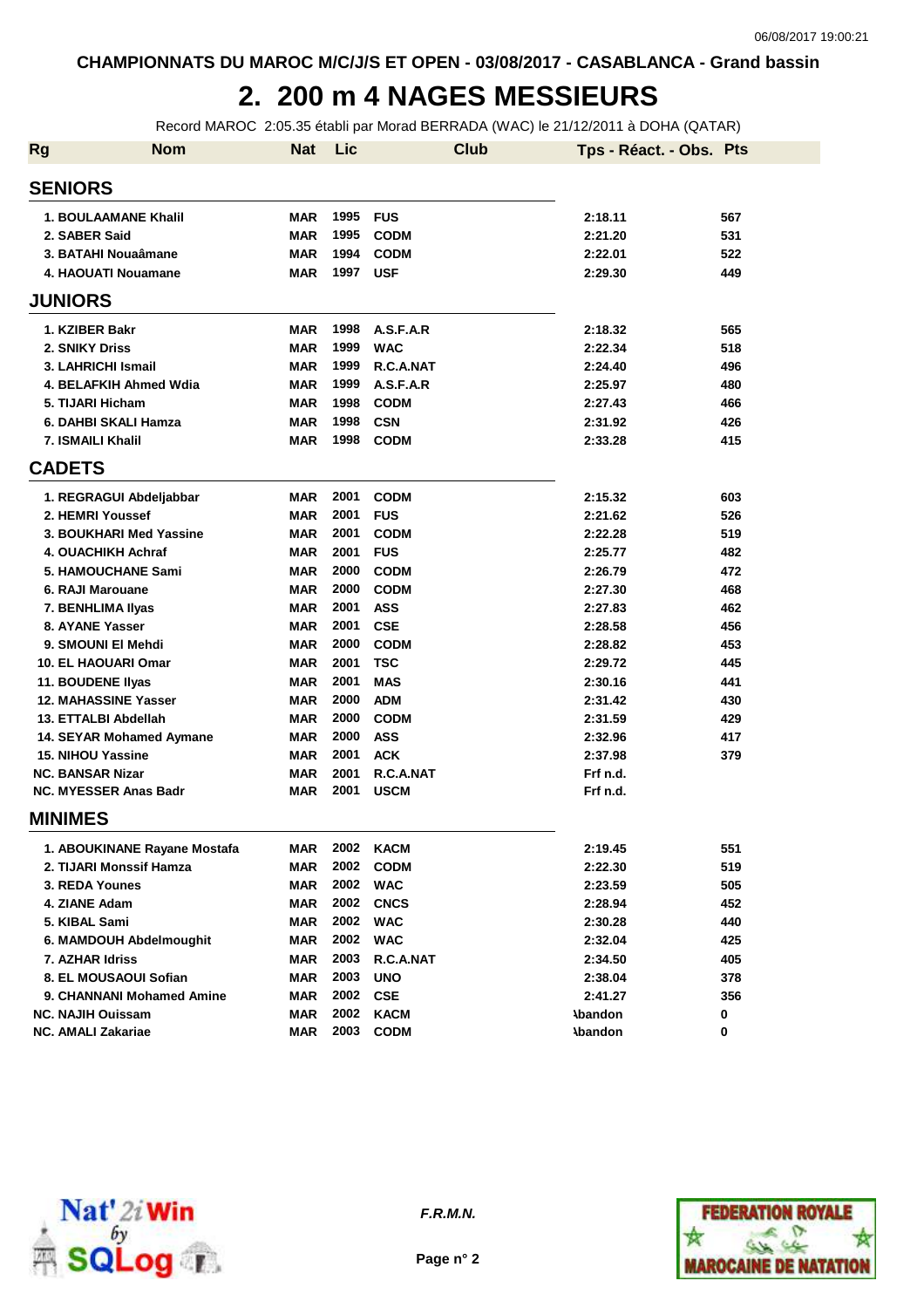## **3. 50 m BRASSE DAMES**

Record MAROC 31.54 établi par Sara EL BEKRI (R.C.A.NAT) le 22/04/2009 à MONTPELLIER (FRANCE)

| <b>Rg</b>              | <b>Nom</b>                 | <b>Nat</b> | Lic  | <b>Club</b> | Tps - Réact. - Obs. Pts |     |
|------------------------|----------------------------|------------|------|-------------|-------------------------|-----|
| <b>SENIORS</b>         |                            |            |      |             |                         |     |
| 1. ZOUHAIRI Zineb      |                            | <b>MAR</b> | 1997 | R.C.A.NAT   | 37.82                   | 491 |
|                        | 2. MARHFOUR Hajar          | <b>MAR</b> | 1995 | <b>FUS</b>  | 37.89                   | 488 |
| 3. DJEBLI Khaoula      |                            | <b>MAR</b> | 1996 | <b>CODM</b> | 39.48                   | 431 |
| <b>JUNIORS</b>         |                            |            |      |             |                         |     |
|                        | <b>1. KAROUCH Khouloud</b> | <b>MAR</b> | 1999 | A.S.F.A.R   | 36.80                   | 533 |
| 2. MSELLEK Ghita       |                            | <b>MAR</b> | 1998 | <b>TSC</b>  | 39.48                   | 431 |
| <b>CADETS</b>          |                            |            |      |             |                         |     |
|                        | 1. EL HAOUARI Nadia        | <b>MAR</b> | 2000 | <b>TSC</b>  | 35.24                   | 607 |
| 2. AJDI Ayya           |                            | <b>MAR</b> | 2001 | <b>KACM</b> | 36.92                   | 528 |
|                        | 3. LAMGHARI Mariam         | <b>MAR</b> | 2000 | <b>OCK</b>  | 38.35                   | 471 |
|                        | <b>4. BENBOUZIANE Hiba</b> | <b>MAR</b> | 2000 | <b>TSC</b>  | 38.75                   | 456 |
| 4. NAFR Wissal         |                            | <b>MAR</b> | 2000 | <b>OCK</b>  | 38.75                   | 456 |
| 6. EL HAOUAT Aya       |                            | <b>MAR</b> | 2001 | <b>MAS</b>  | 40.47                   | 401 |
|                        | <b>7. AKAOUCH Nissrine</b> | <b>MAR</b> | 2001 | <b>TSC</b>  | 40.96                   | 386 |
| 8. RHLIL Meryem        |                            | <b>MAR</b> | 2001 | <b>CODM</b> | 42.37                   | 349 |
| <b>MINIMES</b>         |                            |            |      |             |                         |     |
| 1. LAKNIT Hiba         |                            | <b>MAR</b> | 2002 | <b>CODM</b> | 34.89                   | 625 |
| 2. NADIR Yasmine       |                            | <b>MAR</b> | 2003 | <b>FUS</b>  | 37.91                   | 487 |
|                        | 3. EL YOUSFI Salma         | <b>MAR</b> | 2002 | <b>ADM</b>  | 38.62                   | 461 |
| <b>4. BOUJNANE Rim</b> |                            | <b>MAR</b> | 2003 | <b>CSE</b>  | 39.67                   | 425 |
|                        | 5. ETTALBI Oumayma         | <b>MAR</b> | 2003 | <b>CODM</b> | 39.79                   | 421 |
|                        | 6. GOURRAM Keltoum         | <b>MAR</b> | 2003 | <b>ADM</b>  | 40.06                   | 413 |
|                        | 7. RODRIGUEZ Lina          | <b>MAR</b> | 2002 | R.C.A.NAT   | 41.17                   | 380 |
| 8. YOUSRI Salma        |                            | <b>MAR</b> | 2002 | <b>CNCS</b> | 41.75                   | 365 |
|                        | 9. REGRAGUI Salma          | <b>MAR</b> | 2002 | <b>USF</b>  | 42.96                   | 335 |
| 10. TAHIL Iness        |                            | <b>MAR</b> | 2003 | R.C.A.NAT   | 43.77                   | 316 |



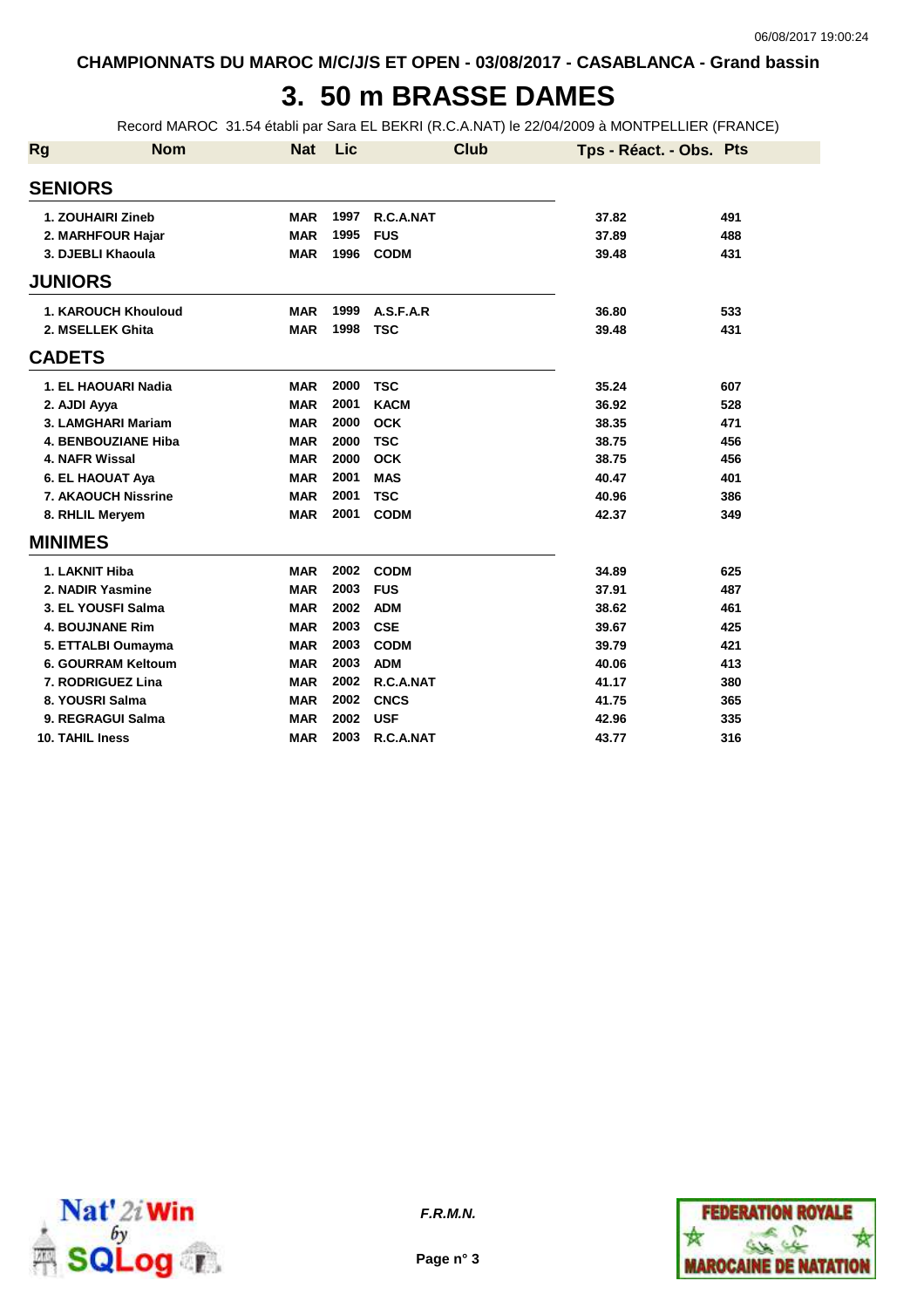# **4. 50 m BRASSE MESSIEURS**

Record MAROC 29.55 établi par Samy BOUTOUIL (CODM) le 23/05/2017 à FRANCE

| <b>Rg</b>      | <b>Nom</b>                      | <b>Nat</b> | Lic  | <b>Club</b>   | Tps - Réact. - Obs. Pts |     |
|----------------|---------------------------------|------------|------|---------------|-------------------------|-----|
| <b>SENIORS</b> |                                 |            |      |               |                         |     |
|                | 1. FAWZI Amine                  | MAR        | 1986 | <b>FUS</b>    | 29.92                   | 708 |
|                | 2. ENNAIM Ahmed Reda            | MAR        | 1996 | <b>CODM</b>   | 30.13                   | 693 |
|                | 3. HAMOUCHANE Souhail           | <b>MAR</b> | 1997 | <b>CODM</b>   | 31.47                   | 608 |
|                | <b>NC. EL BOUHTOURI Almehdi</b> | <b>MAR</b> | 1995 | R.C.A.NAT     | Frf n.d.                |     |
| <b>JUNIORS</b> |                                 |            |      |               |                         |     |
|                | 1. ESSABIHI EDDAFALI Abdelkrim  | <b>MAR</b> | 1999 | <b>ADM</b>    | 30.56                   | 665 |
|                | 2. SADOUK Ali                   | <b>MAR</b> | 1999 | <b>USF</b>    | 32.67                   | 544 |
|                | 3. ISMAILI Khalil               | <b>MAR</b> | 1998 | <b>CODM</b>   | 32.91                   | 532 |
|                | <b>NC. SOULHI Yahya</b>         | MAR        | 1998 | <b>ADM</b>    | Frf n.d.                |     |
| <b>CADETS</b>  |                                 |            |      |               |                         |     |
|                | 1. BOUTOUIL Samy                | MAR        | 2000 | <b>CODM</b>   | 29.72                   | 723 |
|                | 2. FLIYOU Ahmed Yassine         | <b>MAR</b> | 2001 | R.C.A.NAT     | 30.09                   | 696 |
|                | 3. BOUKHARI Med Yassine         | MAR        | 2001 | <b>CODM</b>   | 31.91                   | 584 |
|                | 4. EL HADI Med Saad             | <b>MAR</b> | 2000 | <b>USCM</b>   | 32.72                   | 541 |
|                | <b>4. BENNANI Ahmed</b>         | <b>MAR</b> | 2001 | <b>FUS</b>    | 32.72                   | 541 |
|                | 6. MARGHANI Ilyasse             | <b>MAR</b> | 2001 | A.S.F.A.R     | 33.14                   | 521 |
|                | 7. BENYAHYA Anas                | <b>MAR</b> | 2001 | <b>FUS</b>    | 33.19                   | 519 |
|                | 8. OUGOUIS Anas                 | <b>MAR</b> | 2001 | <b>OCK</b>    | 33.72                   | 494 |
|                | 9. SAFIR Yassine                | <b>MAR</b> | 2001 | <b>ASAMIN</b> | 34.22                   | 473 |
|                | 10. BENNOUNA Hamza              | <b>MAR</b> | 2000 | <b>USF</b>    | 34.53                   | 460 |
|                | 11. ETTALBI Abdellah            | <b>MAR</b> | 2000 | <b>CODM</b>   | 35.22                   | 434 |
|                | <b>NC. ENNABTY Reyane</b>       | <b>MAR</b> | 2001 | <b>ADM</b>    | Frf n.d.                |     |
| <b>MINIMES</b> |                                 |            |      |               |                         |     |
|                | 1. REDA Younes                  | <b>MAR</b> | 2002 | <b>WAC</b>    | 32.59                   | 548 |
|                | 2. EL BADRE Azzedine            | <b>MAR</b> | 2003 | <b>CSE</b>    | 33.66                   | 497 |
|                | 3. MALKI Mohamed Taha           | MAR        | 2003 | <b>USCM</b>   | 34.53                   | 460 |
|                | 4. KAMIL Ali                    | <b>MAR</b> | 2002 | <b>WAC</b>    | 35.16                   | 436 |
|                | 5. SAMRAH Sami                  | MAR        | 2003 | <b>CODM</b>   | 35.69                   | 417 |
|                | 6. DEQQAOUI Walid               | <b>MAR</b> | 2003 | <b>USF</b>    | 35.70                   | 417 |
|                | 7. MEFETTAR Ayman               | MAR        | 2003 | <b>SNF</b>    | 35.84                   | 412 |
|                | 8. ZOUITEN Omar Ahmed           | <b>MAR</b> | 2002 | <b>MAS</b>    | 36.16                   | 401 |
|                | 9. EL OMARI Yassine             | <b>MAR</b> | 2002 | <b>ACK</b>    | 36.62                   | 386 |
|                | <b>10. SADIQUI Anir</b>         | <b>MAR</b> | 2003 | <b>USCM</b>   | 37.21                   | 368 |



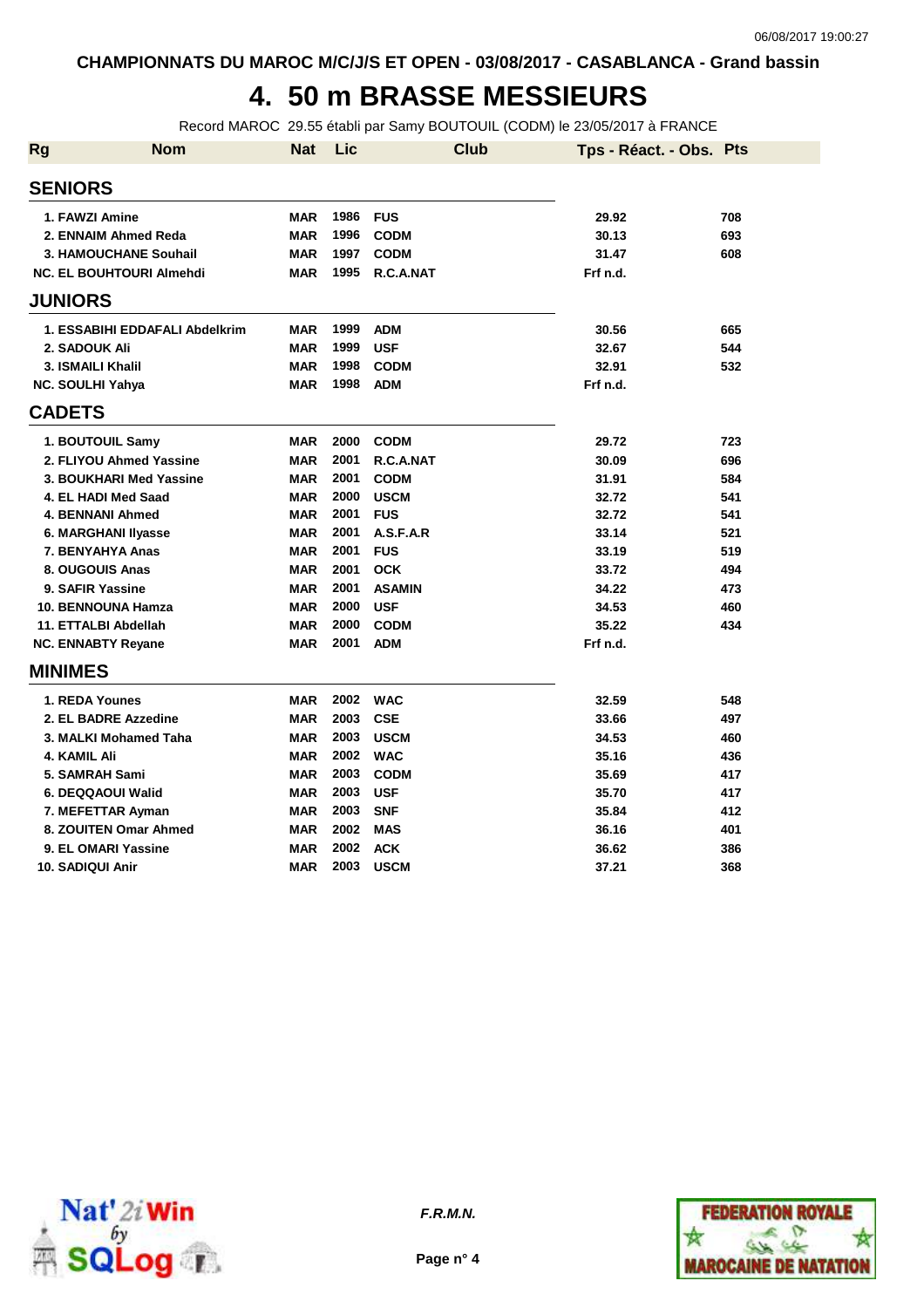## **5. 400 m NAGE LIBRE DAMES**

Record MAROC 4:17.55 établi par Sara EL BEKRI (R.C.A.NAT) le 19/12/2011 à FRANCE

| <b>Rg</b>                | <b>Nom</b> | <b>Nat</b> | Lic  | Club        | Tps - Réact. - Obs. Pts |     |
|--------------------------|------------|------------|------|-------------|-------------------------|-----|
| <b>CADETS</b>            |            |            |      |             |                         |     |
| 1. FAHSI Doha            |            | <b>MAR</b> | 2001 | <b>OCK</b>  | 4:42.30                 | 602 |
| 2. MSELLEK Kenza         |            | <b>MAR</b> | 2000 | TSC         | 4:51.16                 | 548 |
| 3. IDRISSI Atar          |            | <b>MAR</b> | 2001 | <b>USCM</b> | 4:53.63                 | 535 |
| 4. RACHDI Hajar          |            | <b>MAR</b> | 2000 | TSC         | 4:56.93                 | 517 |
| <b>5. RHNANE Kholoud</b> |            | <b>MAR</b> | 2001 | <b>ACK</b>  | 5:05.86                 | 473 |
| 6. LAMGHARI Mariam       |            | <b>MAR</b> | 2000 | <b>OCK</b>  | 5:08.03                 | 463 |
| 7. RAHMANI Oumaima       |            | <b>MAR</b> | 2001 | <b>ADM</b>  | 5:15.91                 | 429 |
| 8. KHALED Kaoutar        |            | <b>MAR</b> | 2001 | <b>OCK</b>  | 5:21.53                 | 407 |
| 9. OUFRID Oumnia         |            | <b>MAR</b> | 2001 | <b>CODM</b> | 5:33.37                 | 365 |
| <b>MINIMES</b>           |            |            |      |             |                         |     |
| 1. KHIYARA Lina          |            | <b>MAR</b> | 2003 | R.C.A.NAT   | 4:46.41                 | 576 |
| 2. SELLAFI Mariam        |            | <b>MAR</b> | 2002 | <b>OCK</b>  | 5:00.73                 | 498 |
| 3. BASKACH Imane         |            | <b>MAR</b> | 2003 | <b>USCM</b> | 5:07.84                 | 464 |
| 4. GOURRAM Keltoum       |            | <b>MAR</b> | 2003 | <b>ADM</b>  | 5:15.98                 | 429 |



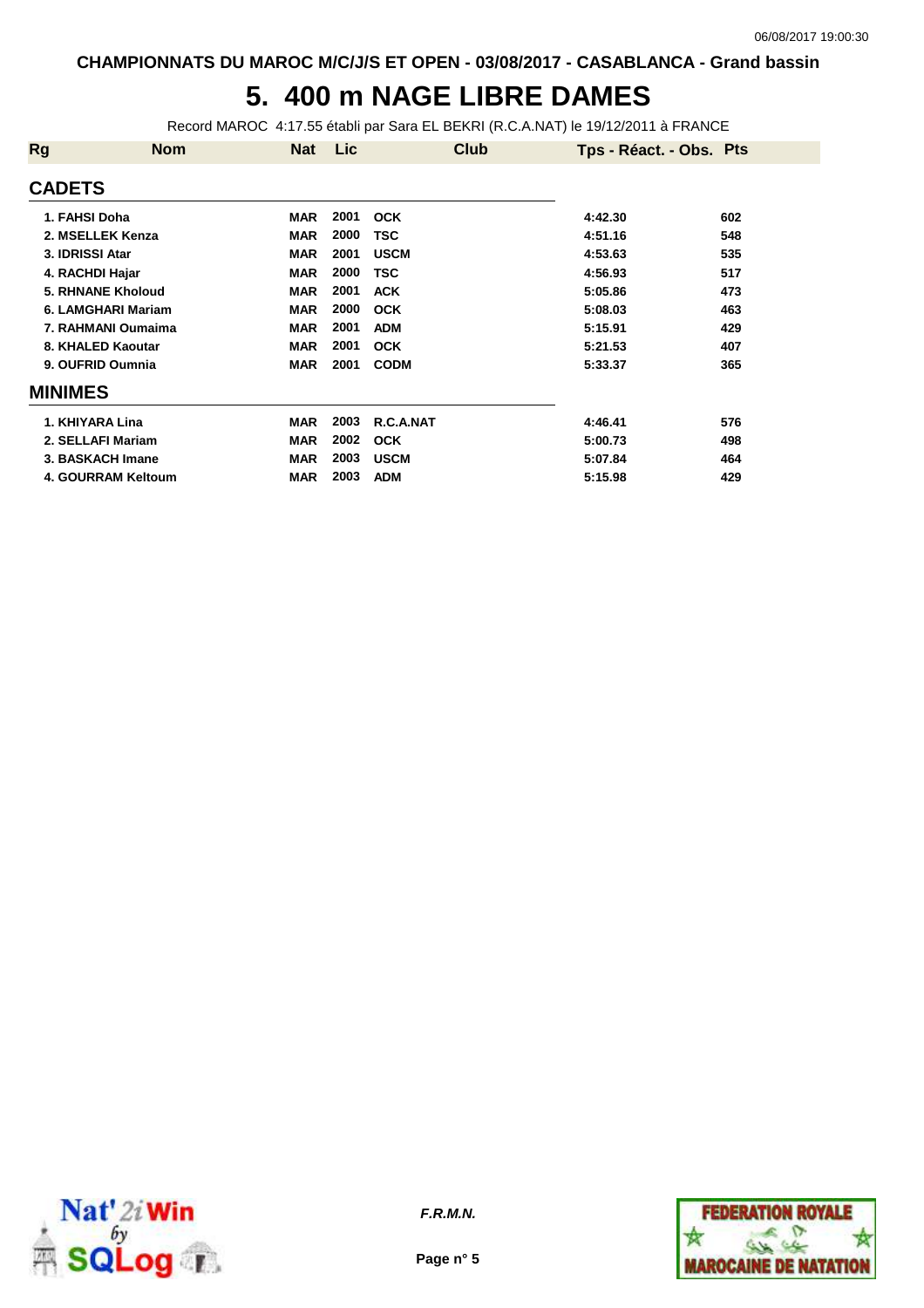#### **6. 400 m NAGE LIBRE MESSIEURS**

Record MAROC 4:02.43 établi par Said SABER (CODM) le 05/04/2016 à DUBAI

| <b>Rg</b> | <b>Nom</b>                         | Nat        | Lic  |             | <b>Club</b> | Tps - Réact. - Obs. Pts |          |
|-----------|------------------------------------|------------|------|-------------|-------------|-------------------------|----------|
|           | <b>SENIORS</b>                     |            |      |             |             |                         |          |
|           | 1. SABER Said                      | <b>MAR</b> | 1995 | <b>CODM</b> |             | 4:21.31                 | 597      |
|           | 2. LAFKIHI Hatim                   | <b>MAR</b> | 1995 | TSC         |             | 4:29.00                 | 547      |
|           | <b>JUNIORS</b>                     |            |      |             |             |                         |          |
|           | 1. AMARHOUS Ibrahim                | <b>MAR</b> | 1999 | <b>TSC</b>  |             | 4:26.56                 | 562      |
|           | 2. SNIKY Driss                     | <b>MAR</b> | 1999 | <b>WAC</b>  |             | 4:33.19                 | 522      |
|           | 3. OUAHMID Mohamed                 | <b>MAR</b> | 1998 | <b>ADM</b>  |             | 4:36.94                 | 501      |
|           | <b>4. BENNAJEH Ahmed</b>           | <b>MAR</b> | 1998 | <b>CSE</b>  |             | 4:56.34                 | 409      |
|           | 5. KATAYFJI Yasser                 | <b>MAR</b> | 1999 | R.C.A.NAT   |             | 5:19.69                 | 326      |
|           | <b>CADETS</b>                      |            |      |             |             |                         |          |
|           | 1. HEMRI Ali                       | <b>MAR</b> | 2001 | <b>FUS</b>  |             | 4:18.30                 | 618      |
|           | 2. HEMRI Youssef                   | <b>MAR</b> | 2001 | <b>FUS</b>  |             | 4:19.64                 | 608      |
|           | 3. MSOUGAR Ali                     | <b>MAR</b> | 2001 | <b>ASS</b>  |             | 4:23.02                 | 585      |
|           | 4. OUACHIKH Achraf                 | <b>MAR</b> | 2001 | <b>FUS</b>  |             | 4:24.50                 | 576      |
|           | 5. EL MOUTAQUI Mohamed             | <b>MAR</b> | 2001 | R.C.A.NAT   |             | 4:36.59                 | 503      |
|           | <b>6. BENNANI Ahmed</b>            | <b>MAR</b> | 2001 | <b>FUS</b>  |             | 4:40.38                 | 483      |
|           | 7. MOKHTARI Ali                    | <b>MAR</b> | 2001 | <b>USCM</b> |             | 4:40.94                 | 480      |
|           | 8. HASSOUNI Omar                   | <b>MAR</b> | 2001 | <b>ADM</b>  |             | 4:43.95                 | 465      |
|           | 9. EL HAOUARI Omar                 | <b>MAR</b> | 2001 | <b>TSC</b>  |             | 4:44.24                 | 464      |
|           | <b>NC. HARRABIDA Mohamed Amine</b> | <b>MAR</b> | 2000 | R.C.A.NAT   |             | Frf n.d.                |          |
|           | <b>NC. DABBAR Saad Amine</b>       | <b>MAR</b> | 2000 | <b>OCK</b>  |             | Dsg FD                  | $\bf{0}$ |
|           | <b>MINIMES</b>                     |            |      |             |             |                         |          |
|           | 1. ABOUKINANE Rayane Mostafa       | MAR        | 2002 | <b>KACM</b> |             | 4:27.28                 | 558      |
|           | 2. ELMAHBOUBI Oussama              | <b>MAR</b> | 2002 | <b>ADM</b>  |             | 4:33.40                 | 521      |
|           | 3. ZIANE Adam                      | <b>MAR</b> | 2002 | <b>CNCS</b> |             | 4:34.27                 | 516      |
|           | 4. BENSALEH Mohamed Yassine        | <b>MAR</b> | 2002 | <b>FUS</b>  |             | 4:35.02                 | 512      |
|           | 5. EL MECHRAFI Ayman               | <b>MAR</b> | 2002 | <b>USCM</b> |             | 4:42.90                 | 470      |
|           | 6. SEDDOUK Adam                    | <b>MAR</b> | 2003 | <b>CODM</b> |             | 4:44.91                 | 460      |
|           | 7. OUKHOUYA Youssef                | <b>MAR</b> | 2002 | <b>FUS</b>  |             | 4:45.53                 | 457      |
|           | 8. EL OMARI Yassine                | <b>MAR</b> | 2002 | <b>ACK</b>  |             | 4:46.13                 | 455      |
|           | 9. BELAFIA Adam                    | <b>MAR</b> | 2002 | <b>USCM</b> |             | 4:46.48                 | 453      |
|           | <b>10. HAITAM Monssif</b>          | MAR        | 2002 | <b>OCK</b>  |             | 4:52.38                 | 426      |
|           | 11. SADIQUI Anir                   | <b>MAR</b> | 2003 | <b>USCM</b> |             | 5:05.34                 | 374      |





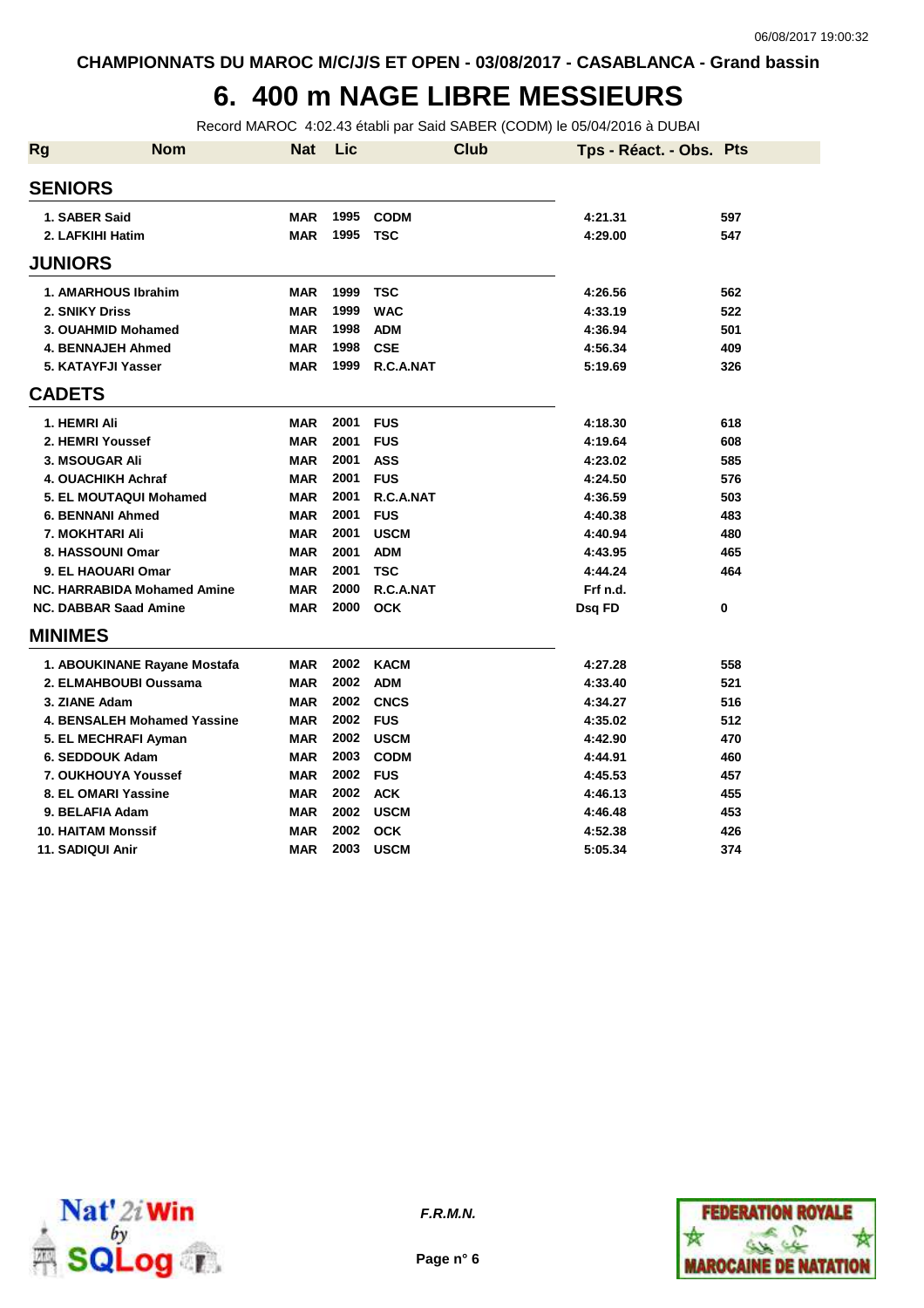### **7. 200 m DOS DAMES**

Record MAROC 2:22.17 établi par Imane BOULAAMANE (CNJ) le 19/03/2011 à CHALON SUR SAONE (FRANCE)

| Rg | <b>Nom</b>                   | <b>Nat</b> | Lic  | <b>Club</b>   | Tps - Réact. - Obs. Pts |             |
|----|------------------------------|------------|------|---------------|-------------------------|-------------|
|    | <b>SENIORS</b>               |            |      |               |                         |             |
|    | 1. MANA Noura                | <b>MAR</b> | 1997 | <b>TSC</b>    | 2:38.58                 | 478         |
|    | <b>JUNIORS</b>               |            |      |               |                         |             |
|    | 1. BOUTOUIL Yasmeen          | <b>MAR</b> | 1998 | <b>CODM</b>   | 2:30.88                 | 555         |
|    | 2. DRISSI HASSANI Nour       | <b>MAR</b> | 1998 | <b>FUS</b>    | 2:36.08                 | 502         |
|    | <b>CADETS</b>                |            |      |               |                         |             |
|    | 1. FAHSI Hiba                | <b>MAR</b> | 2001 | <b>OCK</b>    | 2:23.27                 | 649         |
|    | 2. BENSALAH Mariam           | <b>MAR</b> | 2001 | <b>ASS</b>    | 2:41.41                 | 454         |
|    | 3. OUFRID Oumnia             | <b>MAR</b> | 2001 | <b>CODM</b>   | 2:45.40                 | 422         |
|    | 4. MSELLEK Kenza             | <b>MAR</b> | 2000 | <b>TSC</b>    | 2:46.87                 | 410         |
|    | 5. RAHMANI Oumaima           | <b>MAR</b> | 2001 | <b>ADM</b>    | 2:51.75                 | 376         |
|    | <b>6. RHNANE Kholoud</b>     | <b>MAR</b> | 2001 | <b>ACK</b>    | 2:57.47                 | 341         |
|    | <b>NC. BOURBOUH Nissrine</b> | <b>MAR</b> | 2001 | <b>FUS</b>    | Dsq NI                  | $\mathbf 0$ |
|    | <b>MINIMES</b>               |            |      |               |                         |             |
|    | 1. SELLAFI Mariam            | <b>MAR</b> | 2002 | <b>OCK</b>    | 2:44.23                 | 431         |
|    | 2. EL MOUJARRADE Douae       | <b>MAR</b> | 2003 | <b>SNF</b>    | 2:45.81                 | 418         |
|    | 3. SABER Hajar               | <b>MAR</b> | 2003 | <b>CODM</b>   | 2:46.52                 | 413         |
|    | <b>4. BENNANI Rim</b>        | <b>MAR</b> | 2002 | <b>CODM</b>   | 2:47.08                 | 409         |
|    | 5. KANOUN Karima             | <b>MAR</b> | 2002 | <b>ASAMIN</b> | 2:53.66                 | 364         |
|    | 6. BELRHITI Ayat Errahmane   | <b>MAR</b> | 2002 | <b>ACK</b>    | 2:54.30                 | 360         |
|    | 7. ADIANNA Aya               | <b>MAR</b> | 2002 | <b>SNF</b>    | 2:55.47                 | 353         |
|    | 8. BERRADA Rime              | <b>MAR</b> | 2003 | <b>FUS</b>    | 2:55.80                 | 351         |
|    | 9. BOUDRAR Basma             | <b>MAR</b> | 2003 | <b>CODM</b>   | 3:03.55                 | 308         |
|    | <b>NC. ZERAIDI Kenza</b>     | <b>MAR</b> | 2002 | <b>CODM</b>   | Dsg NI                  | 0           |



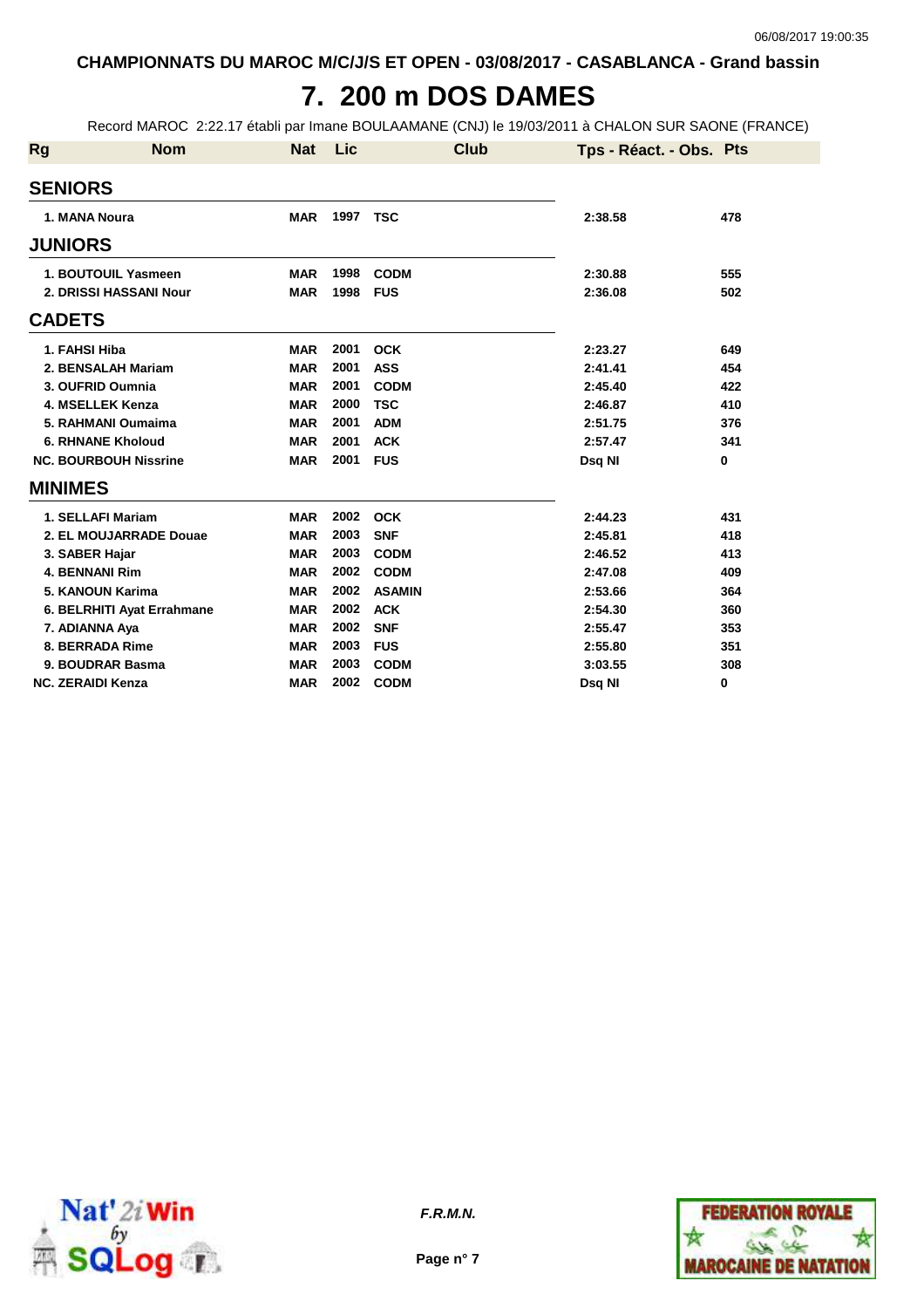# **8. 200 m DOS MESSIEURS**

Record MAROC 2:06.44 établi par Driss LAHRICHI (CODM) le 18/12/2016 à CASABLANCA

| <b>Rg</b> | <b>Nom</b>                       | <b>Nat</b> | Lic      | <b>Club</b>   | Tps - Réact. - Obs. Pts |     |
|-----------|----------------------------------|------------|----------|---------------|-------------------------|-----|
|           | <b>SENIORS</b>                   |            |          |               |                         |     |
|           | <b>1. LAHRICHI Driss</b>         | <b>MAR</b> | 1997     | <b>CODM</b>   | 2:09.91                 | 639 |
|           | 2. EL MANDOUR Ali                | <b>MAR</b> | 1997 FUS |               | 2:35.95                 | 369 |
|           | <b>JUNIORS</b>                   |            |          |               |                         |     |
|           |                                  | MAR        | 1999     |               |                         |     |
|           | 1. LAHRICHI Ismail               |            |          | R.C.A.NAT     | 2:26.73                 | 443 |
|           | <b>CADETS</b>                    |            |          |               |                         |     |
|           | 1. REGRAGUI Abdeljabbar          | MAR        | 2001     | <b>CODM</b>   | 2:16.48                 | 551 |
|           | 2. MSOUGAR Ali                   | <b>MAR</b> | 2001     | <b>ASS</b>    | 2:25.08                 | 459 |
|           | 3. SMOUNI EI Mehdi               | <b>MAR</b> | 2000     | <b>CODM</b>   | 2:26.73                 | 443 |
|           | 4. AZIZE Othmane                 | <b>MAR</b> | 2000     | <b>WAC</b>    | 2:29.81                 | 417 |
|           | 5. BENYAHYA Anas                 | <b>MAR</b> | 2001     | <b>FUS</b>    | 2:31.98                 | 399 |
|           | 6. BENHLIMA IIyas                | <b>MAR</b> | 2001     | <b>ASS</b>    | 2:34.63                 | 379 |
|           | 7. ARROUD Akram Oussama          | <b>MAR</b> | 2000     | <b>CODM</b>   | 2:35.44                 | 373 |
|           | 8. MAKY Mouad                    | <b>MAR</b> | 2000     | <b>TSC</b>    | 2:35.86                 | 370 |
|           | 9. LAHLOU Ziad                   | <b>MAR</b> | 2001     | <b>USCM</b>   | 2:35.94                 | 369 |
|           | 10. FILALI Omar                  | <b>MAR</b> | 2001     | <b>USF</b>    | 2:36.25                 | 367 |
|           | 11. HASSOUNI Omar                | <b>MAR</b> | 2001     | <b>ADM</b>    | 2:36.34                 | 366 |
|           | <b>12. SEFRAOUI Mohammed</b>     | <b>MAR</b> | 2000     | <b>UNO</b>    | 2:36.40                 | 366 |
|           | <b>12. MAHASSINE Yasser</b>      | <b>MAR</b> | 2000     | <b>ADM</b>    | 2:36.40                 | 366 |
|           | 14. RAJI Marouane                | <b>MAR</b> | 2000     | <b>CODM</b>   | 2:38.22                 | 353 |
|           | <b>15. BOUDENE Ilyas</b>         | <b>MAR</b> | 2001     | <b>MAS</b>    | 2:39.70                 | 344 |
|           | <b>16. BENCHEIKH Driss</b>       | <b>MAR</b> | 2001     | <b>USF</b>    | 2:42.69                 | 325 |
|           | 17. BENLACHHAB Othmane           | MAR        | 2001     | <b>ASAMIN</b> | 2:43.43                 | 321 |
|           | 18. KHARKHACH Abdellah           | <b>MAR</b> | 2001     | <b>USF</b>    | 2:50.05                 | 285 |
|           | <b>NC. BANSAR Nizar</b>          | <b>MAR</b> | 2001     | R.C.A.NAT     | Frf n.d.                |     |
|           | NC. HARRABIDA Mohamed Amine      | <b>MAR</b> | 2000     | R.C.A.NAT     | Frf n.d.                |     |
|           | <b>MINIMES</b>                   |            |          |               |                         |     |
|           | 1. MAMDOUH Abdelmoughit          | MAR        | 2002     | <b>WAC</b>    | 2:27.13                 | 440 |
|           | 2. ES SAMLALI Ismail             | MAR        | 2002     | <b>OCK</b>    | 2:28.77                 | 425 |
|           | 3. NAJIH Ouissam                 | MAR        | 2002     | <b>KACM</b>   | 2:29.48                 | 419 |
|           | 4. ZOUITEN Omar Ahmed            | MAR        | 2002     | <b>MAS</b>    | 2:31.55                 | 402 |
|           | 5. AZHAR Idriss                  | <b>MAR</b> | 2003     | R.C.A.NAT     | 2:33.19                 | 390 |
|           | 6. BELAFIA Adam                  | MAR        |          | 2002 USCM     | 2:35.42                 | 373 |
|           | 7. EL MECHRAFI Ayman             | <b>MAR</b> | 2002     | <b>USCM</b>   | 2:35.71                 | 371 |
|           | 8. MOUHIB Yahya                  | <b>MAR</b> | 2002     | <b>OCK</b>    | 2:37.55                 | 358 |
|           | 9. EL BADRE Azzedine             | MAR        | 2003     | <b>CSE</b>    | 2:37.97                 | 355 |
|           | 10. OUKHOUYA Youssef             | MAR        | 2002     | <b>FUS</b>    | 2:38.87                 | 349 |
|           | 11. EL MOUSAOUI Sofian           | MAR        | 2003     | <b>UNO</b>    | 2:40.41                 | 339 |
|           | 12. AMALI Zakariae               | MAR        | 2003     | <b>CODM</b>   | 2:41.44                 | 333 |
|           | 13. SEDDOUK Adam                 | <b>MAR</b> | 2003     | <b>CODM</b>   | 2:41.98                 | 329 |
|           | 14. MEFETTAR Ayman               | <b>MAR</b> | 2003     | <b>SNF</b>    | 2:45.29                 | 310 |
|           | <b>15. DIDOUCH Mohamed Amine</b> | MAR        | 2003     | <b>ASAMIN</b> | 2:46.05                 | 306 |
|           | 16. ELKAMYA EI Mehdi             | <b>MAR</b> | 2002     | <b>SNF</b>    | 2:46.27                 | 305 |
|           | 17. EL HAMOUMI Ismail            | <b>MAR</b> | 2002     | <b>USF</b>    | 2:47.09                 | 300 |
|           | NC. BENSALAH Mehdi               | MAR        | 2002     | <b>FUS</b>    | Dsq NI                  | 0   |



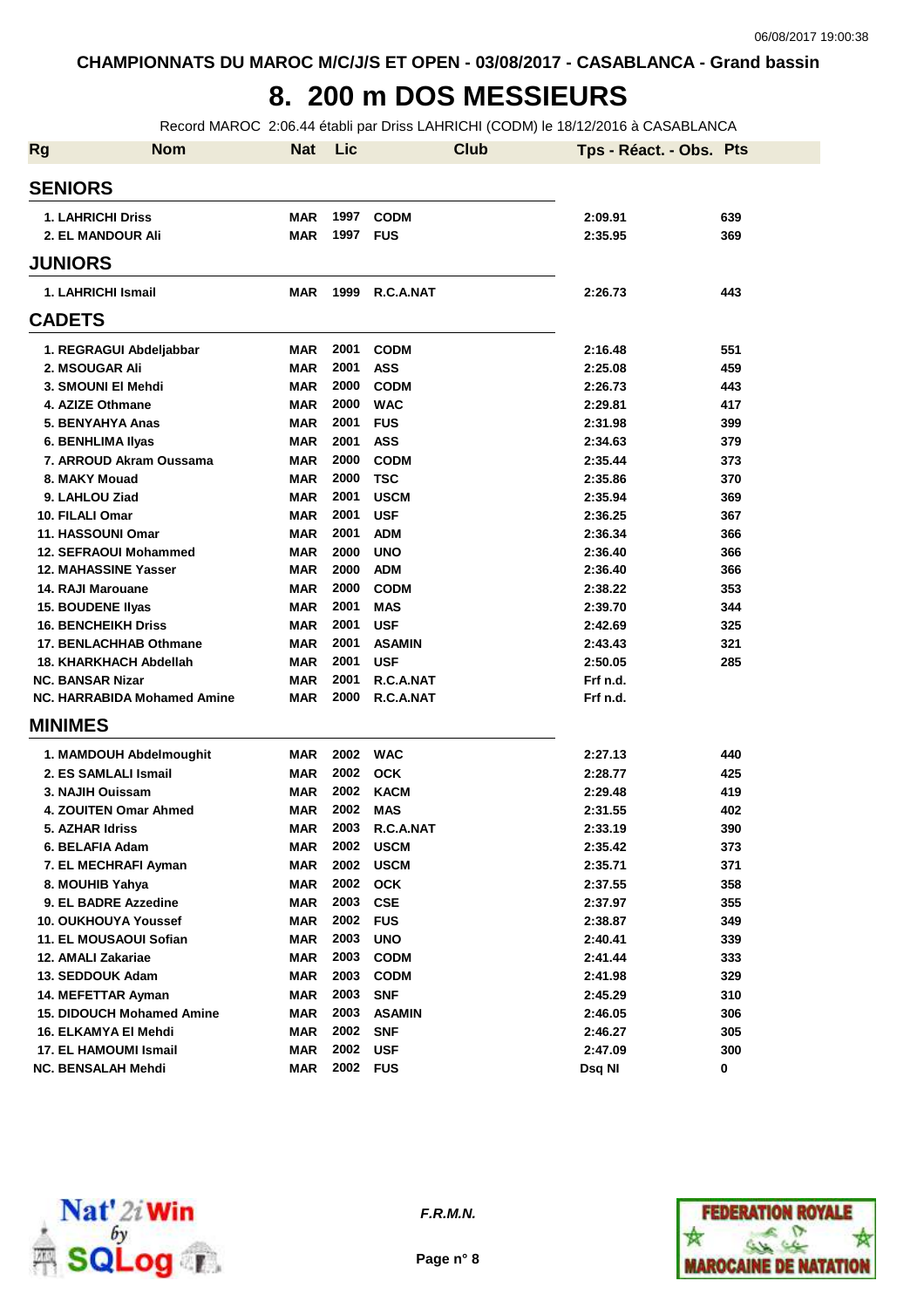# **9. 100 m PAPILLON DAMES**

Record MAROC 1:03.35 établi par Shahrazad RAMOND (WAC) le 22/05/2009 à CHALON SUR SAONE (FRANCE

| Rg               | <b>Nom</b>              | <b>Nat</b> | <b>Lic</b> | Club        | Tps - Réact. - Obs. Pts |     |
|------------------|-------------------------|------------|------------|-------------|-------------------------|-----|
| <b>JUNIORS</b>   |                         |            |            |             |                         |     |
| 1. FIDADI Fadwa  |                         | <b>MAR</b> | 1999       | <b>KACM</b> | 1:12.70                 | 456 |
| <b>CADETS</b>    |                         |            |            |             |                         |     |
| 1. FAHSI Doha    |                         | <b>MAR</b> | 2001       | <b>OCK</b>  | 1:07.84                 | 562 |
| 2. RMILI Hiba    |                         | <b>MAR</b> | 2000       | <b>TSC</b>  | 1:09.28                 | 527 |
|                  | 3. BOURBOUH Narjiss     | <b>MAR</b> | 2001       | <b>FUS</b>  | 1:09.32                 | 526 |
|                  | 4. CHAARI Soukaina      | <b>MAR</b> | 2000       | A.S.F.A.R   | 1:12.80                 | 454 |
|                  | 5. ELMACHRAFI Khaoula   | <b>MAR</b> | 2000       | <b>TSC</b>  | 1:13.28                 | 445 |
|                  | 6. EL KHADRI Samara     | <b>MAR</b> | 2000       | A.S.F.A.R   | 1:13.73                 | 437 |
| <b>MINIMES</b>   |                         |            |            |             |                         |     |
|                  | 1. EL ABBARI Hafsa      | <b>MAR</b> | 2002       | <b>OCK</b>  | 1:09.52                 | 522 |
| 2. LAKNIT Hiba   |                         | <b>MAR</b> | 2002       | <b>CODM</b> | 1:09.91                 | 513 |
| 3. ZERAIDI Kenza |                         | <b>MAR</b> | 2002       | <b>CODM</b> | 1:11.26                 | 484 |
|                  | 4. DAHBANI Taghrid      | <b>MAR</b> | 2003       | R.C.A.NAT   | 1:12.73                 | 456 |
|                  | 5. REGRAGUI Salma       | <b>MAR</b> | 2002       | <b>USF</b>  | 1:13.02                 | 450 |
|                  | 6. EL ANOUAR Ayat Allah | <b>MAR</b> | 2002       | <b>FUS</b>  | 1:13.68                 | 438 |
| 7. SOUIHEL Hiba  |                         | <b>MAR</b> | 2003       | <b>WAC</b>  | 1:15.62                 | 405 |
|                  | 8. RODRIGUEZ Lina       | <b>MAR</b> | 2002       | R.C.A.NAT   | 1:18.19                 | 367 |
|                  | 9. ETTALBI Oumayma      | <b>MAR</b> | 2003       | <b>CODM</b> | 1:18.29                 | 365 |



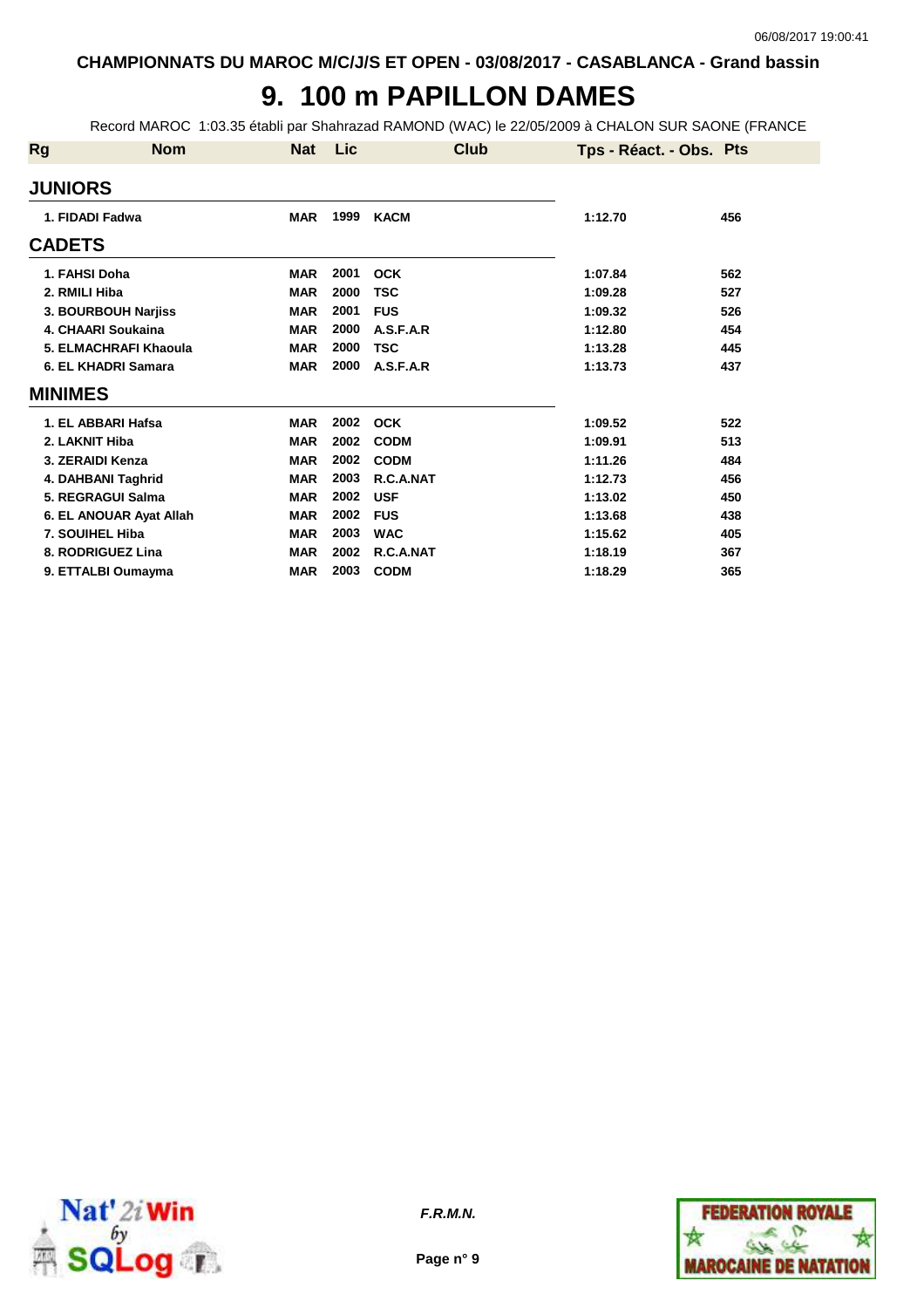### **10. 100 m PAPILLON MESSIEURS**

Record MAROC 53.91 établi par Yusuf TIBAZI (R.C.A.NAT) le 01/05/2016 à FRAN (CRIPPN) (USA)

| <b>Rg</b>     | <b>Nom</b>                     | <b>Nat</b> | Lic  | <b>Club</b> | Tps - Réact. - Obs. Pts |     |
|---------------|--------------------------------|------------|------|-------------|-------------------------|-----|
|               | <b>SENIORS</b>                 |            |      |             |                         |     |
|               | 1. BATAHI Nouaâmane            | <b>MAR</b> | 1994 | <b>CODM</b> | 58.90                   | 605 |
|               | 2. FAWZI Amine                 | <b>MAR</b> | 1986 | <b>FUS</b>  | 59.22                   | 595 |
|               | <b>3. BOULAAMANE Khalil</b>    | <b>MAR</b> | 1995 | <b>FUS</b>  | 1:01.27                 | 537 |
|               | 4. HARRATH Ayman               | <b>MAR</b> | 1997 | R.C.A.NAT   | 1:01.41                 | 534 |
|               | <b>JUNIORS</b>                 |            |      |             |                         |     |
|               | 1. KZIBER Bakr                 | MAR        | 1998 | A.S.F.A.R   | 59.60                   | 584 |
|               | 2. SADOUK Ali                  | <b>MAR</b> | 1999 | <b>USF</b>  | 1:00.40                 | 561 |
|               | 3. BELAFKIH Ahmed Wdia         | <b>MAR</b> | 1999 | A.S.F.A.R   | 1:00.59                 | 556 |
|               | 4. ESSABIHI EDDAFALI Abdelkrim | <b>MAR</b> | 1999 | <b>ADM</b>  | 1:01.99                 | 519 |
|               | 5. TIJARI Hicham               | <b>MAR</b> | 1998 | <b>CODM</b> | 1:02.41                 | 508 |
|               | 6. OUAHMID Mohamed             | <b>MAR</b> | 1998 | <b>ADM</b>  | 1:03.43                 | 484 |
|               | 7. CHAARI Soufiane             | <b>MAR</b> | 1999 | A.S.F.A.R   | 1:04.77                 | 455 |
|               | <b>NC. EL MOUSTAKIM Imad</b>   | <b>MAR</b> | 1999 | R.C.A.NAT   | Frf n.d.                |     |
| <b>CADETS</b> |                                |            |      |             |                         |     |
|               | 1. BOUTOUIL Samy               | <b>MAR</b> | 2000 | <b>CODM</b> | 1:00.04                 | 571 |
|               | 2. HAMOUCHANE Sami             | <b>MAR</b> | 2000 | <b>CODM</b> | 1:01.05                 | 543 |
|               | 3. HEMRI Ali                   | <b>MAR</b> | 2001 | <b>FUS</b>  | 1:02.29                 | 511 |
|               | 4. AYANE Yasser                | <b>MAR</b> | 2001 | <b>CSE</b>  | 1:04.25                 | 466 |
|               | 4. SEYAR Mohamed Aymane        | <b>MAR</b> | 2000 | <b>ASS</b>  | 1:04.25                 | 466 |
|               | 6. MARGHANI Ilyasse            | <b>MAR</b> | 2001 | A.S.F.A.R   | 1:05.98                 | 430 |
|               | 7. NIHOU Yassine               | <b>MAR</b> | 2001 | <b>ACK</b>  | 1:06.40                 | 422 |
|               | 8. ARROUD Akram Oussama        | <b>MAR</b> | 2000 | <b>CODM</b> | 1:06.92                 | 412 |
|               | <b>MINIMES</b>                 |            |      |             |                         |     |
|               | 1. ELMAHBOUBI Oussama          | <b>MAR</b> | 2002 | <b>ADM</b>  | 1:01.88                 | 521 |
|               | 2. TIJARI Monssif Hamza        | <b>MAR</b> | 2002 | <b>CODM</b> | 1:02.09                 | 516 |
|               | 3. BENSALEH Mohamed Yassine    | <b>MAR</b> | 2002 | <b>FUS</b>  | 1:03.98                 | 472 |
|               | 4. KIBAL Sami                  | <b>MAR</b> | 2002 | <b>WAC</b>  | 1:04.34                 | 464 |
|               | 5. CHANNANI Mohamed Amine      | <b>MAR</b> | 2002 | <b>CSE</b>  | 1:07.44                 | 403 |
|               | 6. BENADADA Adnane             | <b>MAR</b> | 2003 | <b>SNF</b>  | 1:09.15                 | 374 |
|               | 7. KAMIL Ali                   | <b>MAR</b> | 2002 | <b>WAC</b>  | 1:09.45                 | 369 |
|               | 8. LEBIED Omar                 | <b>MAR</b> | 2002 | <b>CSN</b>  | 1:09.72                 | 364 |
|               | <b>NC. CHAFFAA Mohammed</b>    | <b>MAR</b> | 2003 | <b>CSE</b>  | Frf exc.                |     |



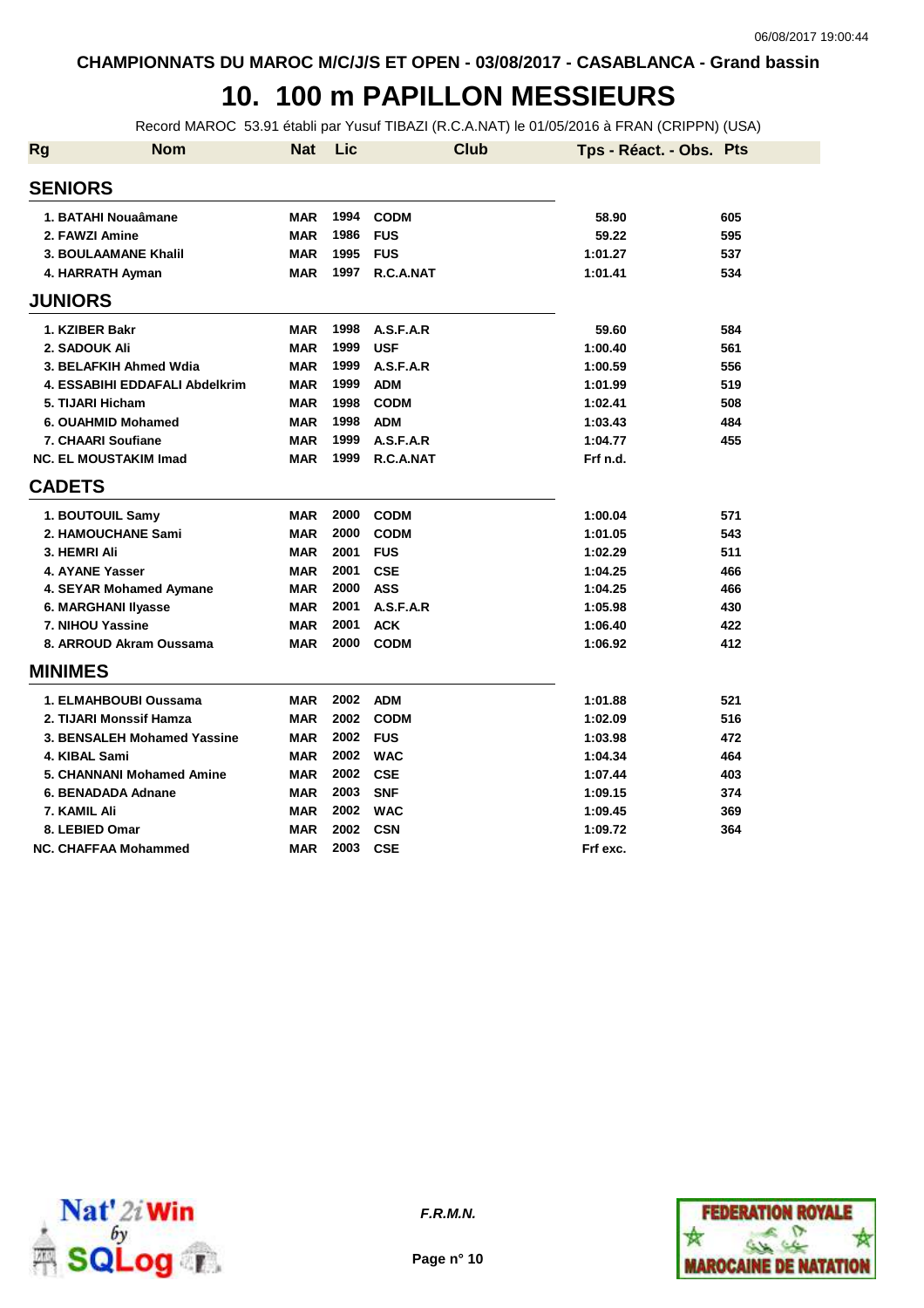## **11. 100 m NAGE LIBRE DAMES**

Record MAROC 58.30 établi par Sara EL BEKRI (R.C.A.NAT) le 13/09/2010 à CASABLANCA

| <b>Rg</b>      | <b>Nom</b>                 | <b>Nat</b> | Lic      | <b>Club</b>   | Tps - Réact. - Obs. Pts |     |
|----------------|----------------------------|------------|----------|---------------|-------------------------|-----|
| <b>SENIORS</b> |                            |            |          |               |                         |     |
|                | 1. MANA Noura              | <b>MAR</b> | 1997 TSC |               | 1:09.81                 | 415 |
| <b>JUNIORS</b> |                            |            |          |               |                         |     |
|                | 1. BOUTOUIL Yasmeen        | <b>MAR</b> | 1998     | <b>CODM</b>   | 1:00.45                 | 639 |
|                | 2. DRISSI HASSANI Nour     | <b>MAR</b> | 1998     | <b>FUS</b>    | 1:01.09                 | 619 |
|                | 3. FIDADI Fadwa            | <b>MAR</b> | 1999     | <b>KACM</b>   | 1:13.75                 | 352 |
| <b>CADETS</b>  |                            |            |          |               |                         |     |
|                | 1. FAHSI Doha              | <b>MAR</b> | 2001     | <b>OCK</b>    | 1:00.72                 | 630 |
|                | 2. FAHSI Hiba              | <b>MAR</b> | 2001     | <b>OCK</b>    | 1:00.96                 | 623 |
|                | 3. IDRISSI Atar            | <b>MAR</b> | 2001     | <b>USCM</b>   | 1:03.06                 | 563 |
|                | 4. RACHDI Hajar            | <b>MAR</b> | 2000     | <b>TSC</b>    | 1:03.65                 | 547 |
|                | 5. MSELLEK Kenza           | <b>MAR</b> | 2000     | <b>TSC</b>    | 1:04.23                 | 532 |
|                | 5. EL HAOUARI Nadia        | <b>MAR</b> | 2000     | <b>TSC</b>    | 1:04.23                 | 532 |
|                | 7. ELMACHRAFI Khaoula      | <b>MAR</b> | 2000     | <b>TSC</b>    | 1:04.29                 | 531 |
|                | 8. CHAARI Soukaina         | <b>MAR</b> | 2000     | A.S.F.A.R     | 1:04.75                 | 520 |
|                | 9. BOURBOUH Narjiss        | <b>MAR</b> | 2001     | <b>FUS</b>    | 1:05.75                 | 496 |
|                | 10. EL KHADRI Samara       | <b>MAR</b> | 2000     | A.S.F.A.R     | 1:10.27                 | 406 |
| <b>MINIMES</b> |                            |            |          |               |                         |     |
|                | 1. KHIYARA Lina            | <b>MAR</b> | 2003     | R.C.A.NAT     | 1:04.06                 | 537 |
|                | 2. ETTALBI Oumayma         | <b>MAR</b> | 2003     | <b>CODM</b>   | 1:06.09                 | 489 |
|                | 3. DAHBANI Taghrid         | <b>MAR</b> | 2003     | R.C.A.NAT     | 1:06.26                 | 485 |
|                | 4. BELRHITI Ayat Errahmane | <b>MAR</b> | 2002     | <b>ACK</b>    | 1:07.02                 | 469 |
|                | 5. BASKACH Imane           | <b>MAR</b> | 2003     | <b>USCM</b>   | 1:07.49                 | 459 |
|                | <b>NC. KANOUN Karima</b>   | <b>MAR</b> | 2002     | <b>ASAMIN</b> | Dsq FD                  | 0   |
|                | <b>NC. SELLAFI Mariam</b>  | <b>MAR</b> | 2002     | <b>OCK</b>    | Dsg FD                  | 0   |



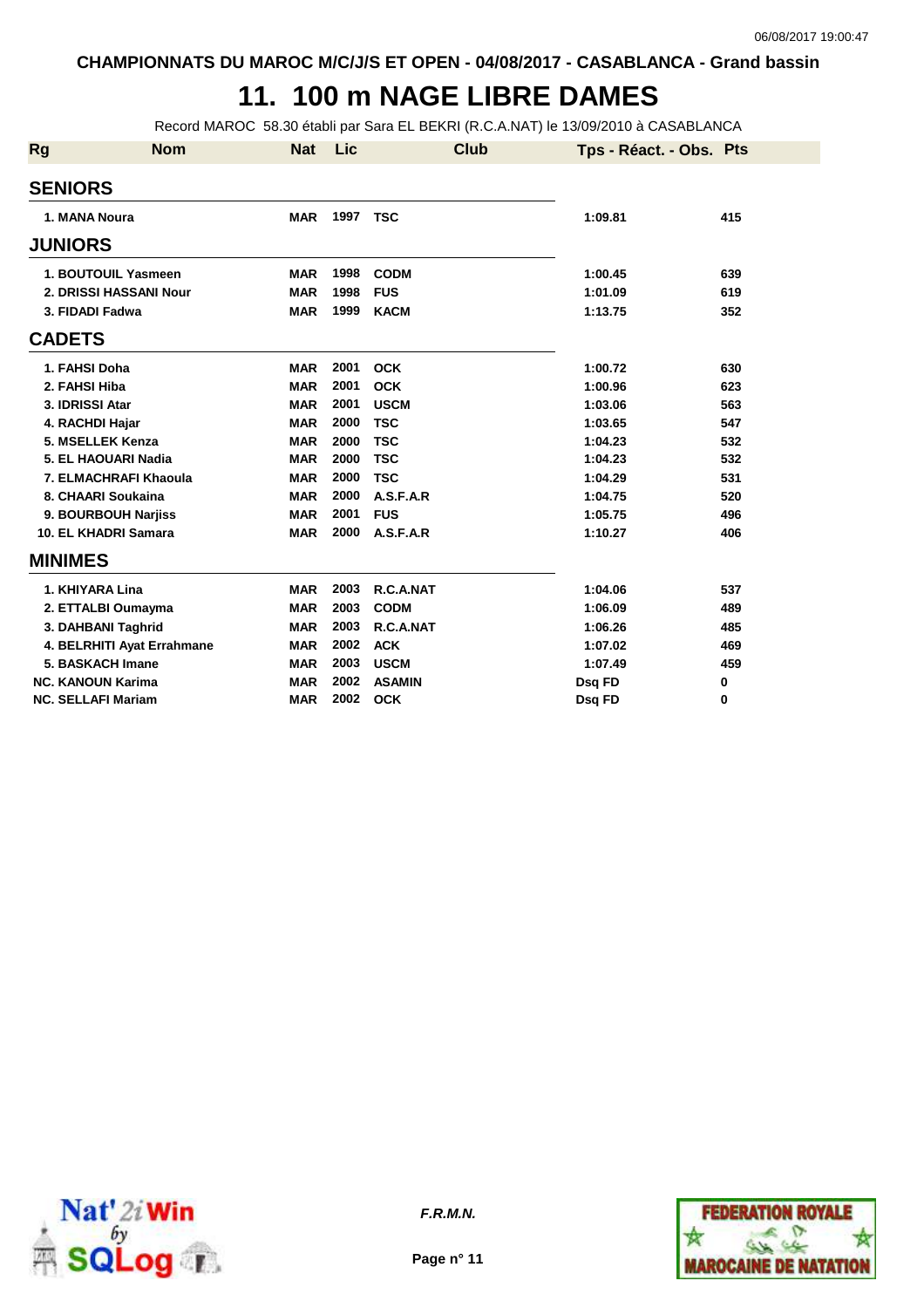#### **12. 100 m NAGE LIBRE MESSIEURS**

Record MAROC 51.01 établi par Amine KOUAME (USF) le 17/06/2012 à LUXEMBURG

| <b>Rg</b> | <b>Nom</b>                          | <b>Nat</b> | Lic  | <b>Club</b>   | Tps - Réact. - Obs. Pts |     |
|-----------|-------------------------------------|------------|------|---------------|-------------------------|-----|
|           | <b>SENIORS</b>                      |            |      |               |                         |     |
|           | <b>1. HAMOUCHANE Souhail</b>        | <b>MAR</b> | 1997 | <b>CODM</b>   | 53.91                   | 659 |
|           | 2. BENNANI Saad                     | <b>MAR</b> | 1996 | <b>FUS</b>    | 54.99                   | 620 |
|           | 3. LAFKIHI Hatim                    | <b>MAR</b> | 1995 | <b>TSC</b>    | 56.23                   | 580 |
|           | 4. HARRATH Ayman                    | <b>MAR</b> | 1997 | R.C.A.NAT     | 57.07                   | 555 |
|           | <b>JUNIORS</b>                      |            |      |               |                         |     |
|           | 1. KZIBER Bakr                      | <b>MAR</b> | 1998 | A.S.F.A.R     | 54.17                   | 649 |
|           | 2. OUAHMID Mohamed                  | <b>MAR</b> | 1998 | <b>ADM</b>    | 55.47                   | 604 |
|           | 3. BELAFKIH Ahmed Wdia              | <b>MAR</b> | 1999 | A.S.F.A.R     | 55.66                   | 598 |
|           | 4. RHAFIRI Souhail                  | <b>MAR</b> | 1998 | A.S.F.A.R     | 55.69                   | 597 |
|           | 5. LAHRICHI Ismail                  | <b>MAR</b> | 1999 | R.C.A.NAT     | 56.02                   | 587 |
|           | 6. SOULHI Yahya                     | <b>MAR</b> | 1998 | <b>ADM</b>    | 56.19                   | 582 |
|           | 7. SNIKY Driss                      | <b>MAR</b> | 1999 | <b>WAC</b>    | 57.96                   | 530 |
|           | 8. CHAARI Soufiane                  | <b>MAR</b> | 1999 | A.S.F.A.R     | 58.94                   | 504 |
|           | <b>NC. EL MOUSTAKIM Imad</b>        | <b>MAR</b> | 1999 | R.C.A.NAT     | Frf n.d.                |     |
|           | <b>NC. DAHBI SKALI Hamza</b>        | <b>MAR</b> | 1998 | <b>CSN</b>    | Dsq FD                  | 0   |
|           | <b>CADETS</b>                       |            |      |               |                         |     |
|           | 1. BOUTOUIL Samy                    | <b>MAR</b> | 2000 | <b>CODM</b>   | 53.76                   | 664 |
|           | 2. HEMRI Ali                        | <b>MAR</b> | 2001 | <b>FUS</b>    | 54.28                   | 645 |
|           | 3. BOUKHARI Med Yassine             | <b>MAR</b> | 2001 | <b>CODM</b>   | 55.56                   | 602 |
|           | 4. OUACHIKH Achraf                  | <b>MAR</b> | 2001 | <b>FUS</b>    | 56.16                   | 582 |
|           | <b>5. MSOUGAR Ali</b>               | <b>MAR</b> | 2001 | <b>ASS</b>    | 56.19                   | 582 |
|           | 6. HEMRI Youssef                    | <b>MAR</b> | 2001 | <b>FUS</b>    | 56.81                   | 563 |
|           | <b>7. HAMOUCHANE Sami</b>           | <b>MAR</b> | 2000 | <b>CODM</b>   | 56.96                   | 558 |
|           | 8. BOUDENE Ilyas                    | <b>MAR</b> | 2001 | <b>MAS</b>    | 57.88                   | 532 |
|           | 9. BENHLIMA IIyas                   | <b>MAR</b> | 2001 | <b>ASS</b>    | 57.97                   | 530 |
|           | 10. DABBAR Saad Amine               | <b>MAR</b> | 2000 | <b>OCK</b>    | 58.31                   | 520 |
|           | 11. EL HAOUARI Omar                 | <b>MAR</b> | 2001 | <b>TSC</b>    | 58.71                   | 510 |
|           | 12. SAFIR Yassine                   | <b>MAR</b> | 2001 | <b>ASAMIN</b> | 59.07                   | 500 |
|           | 13. EL HADI Med Saad                | <b>MAR</b> | 2000 | <b>USCM</b>   | 59.59                   | 487 |
|           | <b>NC. BANSAR Nizar</b>             | <b>MAR</b> | 2001 | R.C.A.NAT     | Frf n.d.                |     |
|           | <b>NC. MYESSER Anas Badr</b>        | <b>MAR</b> | 2001 | <b>USCM</b>   | Frf n.d.                |     |
|           | <b>MINIMES</b>                      |            |      |               |                         |     |
|           | 1. REDA Younes                      | <b>MAR</b> | 2002 | <b>WAC</b>    | 56.48                   | 573 |
|           | 2. TIJARI Monssif Hamza             | <b>MAR</b> | 2002 | <b>CODM</b>   | 57.23                   | 550 |
|           | 3. MAMDOUH Abdelmoughit             | <b>MAR</b> | 2002 | <b>WAC</b>    | 57.48                   | 543 |
|           | 4. ABOUKINANE Rayane Mostafa        | <b>MAR</b> | 2002 | <b>KACM</b>   | 57.66                   | 538 |
|           | 5. NAJIH Ouissam                    | <b>MAR</b> | 2002 | <b>KACM</b>   | 57.79                   | 534 |
|           | 6. EL OMARI Yassine                 | <b>MAR</b> | 2002 | <b>ACK</b>    | 58.44                   | 517 |
|           | 7. ELMAHBOUBI Oussama               | <b>MAR</b> | 2002 | <b>ADM</b>    | 58.88                   | 505 |
|           | 8. SADIQUI Anir                     | <b>MAR</b> | 2003 | <b>USCM</b>   | 59.20                   | 497 |
|           | <b>9. HAITAM Monssif</b>            | <b>MAR</b> | 2002 | <b>OCK</b>    | 59.36                   | 493 |
|           | <b>10. BENSALEH Mohamed Yassine</b> | <b>MAR</b> | 2002 | <b>FUS</b>    | 1:00.10                 | 475 |
|           | 11. ZOUITEN Omar Ahmed              | <b>MAR</b> | 2002 | <b>MAS</b>    | 1:00.63                 | 463 |
|           | 12. MALKI Mohamed Taha              | <b>MAR</b> | 2003 | <b>USCM</b>   | 1:00.75                 | 460 |
|           | <b>NC. MOUHOUBI Lounes</b>          | <b>MAR</b> | 2002 | <b>CBN</b>    | Dsq FD                  | 0   |
|           | <b>NC. ZIANE Adam</b>               | <b>MAR</b> | 2002 | <b>CNCS</b>   | Dsq FD                  | 0   |



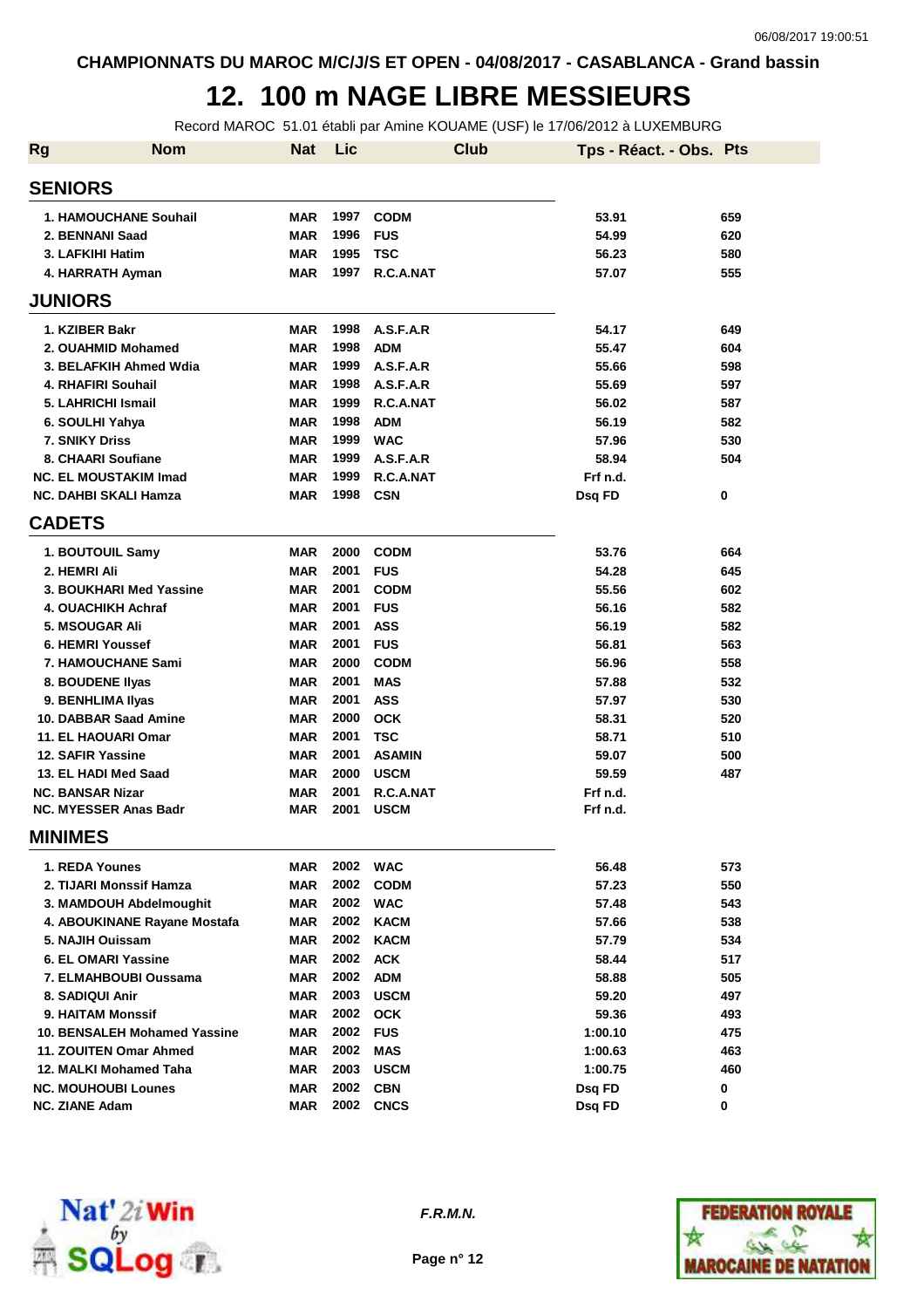## **13. 200 m BRASSE DAMES**

Record MAROC 2:25.86 établi par Sara EL BEKRI (R.C.A.NAT) le 01/08/2012 à LONDRES

| <b>Rg</b>      | <b>Nom</b>                  | <b>Nat</b> | Lic  | <b>Club</b> | Tps - Réact. - Obs. Pts |     |
|----------------|-----------------------------|------------|------|-------------|-------------------------|-----|
| <b>SENIORS</b> |                             |            |      |             |                         |     |
|                | 1. MARHFOUR Hajar           | <b>MAR</b> | 1995 | <b>FUS</b>  | 3:02.29                 | 444 |
|                | 2. DJEBLI Khaoula           | <b>MAR</b> | 1996 | <b>CODM</b> | 3:08.63                 | 401 |
| <b>JUNIORS</b> |                             |            |      |             |                         |     |
|                | 1. KAROUCH Khouloud         | <b>MAR</b> | 1999 | A.S.F.A.R   | 2:58.29                 | 475 |
|                | 2. MSELLEK Ghita            | <b>MAR</b> | 1998 | <b>TSC</b>  | 3:07.09                 | 411 |
| <b>CADETS</b>  |                             |            |      |             |                         |     |
|                | 1. LAMGHARI Mariam          | <b>MAR</b> | 2000 | <b>OCK</b>  | 2:58.48                 | 473 |
| 2. AJDI Ayya   |                             | <b>MAR</b> | 2001 | <b>KACM</b> | 3:03.13                 | 438 |
|                | 3. NAFR Wissal              | <b>MAR</b> | 2000 | <b>OCK</b>  | 3:13.66                 | 370 |
|                | <b>4. AKAOUCH Nissrine</b>  | <b>MAR</b> | 2001 | <b>TSC</b>  | 3:18.29                 | 345 |
|                | 5. EL HAOUAT Aya            | <b>MAR</b> | 2001 | <b>MAS</b>  | 3:18.33                 | 345 |
|                | <b>NC. EL HAOUARI Nadia</b> | <b>MAR</b> | 2000 | <b>TSC</b>  | Dsq FD                  | 0   |
| <b>MINIMES</b> |                             |            |      |             |                         |     |
|                | 1. LAKNIT Hiba              | <b>MAR</b> | 2002 | <b>CODM</b> | 2:49.55                 | 552 |
|                | 2. NADIR Yasmine            | <b>MAR</b> | 2003 | <b>FUS</b>  | 3:00.44                 | 458 |
|                | 3. EL YOUSFI Salma          | <b>MAR</b> | 2002 | <b>ADM</b>  | 3:02.20                 | 445 |
|                | 4. EL ABBARI Hafsa          | <b>MAR</b> | 2002 | <b>OCK</b>  | 3:04.77                 | 426 |
|                | 5. RODRIGUEZ Lina           | <b>MAR</b> | 2002 | R.C.A.NAT   | 3:16.04                 | 357 |
|                | 6. REGRAGUI Salma           | <b>MAR</b> | 2002 | <b>USF</b>  | 3:16.08                 | 357 |
|                | 7. BOUJNANE Rim             | <b>MAR</b> | 2003 | <b>CSE</b>  | 3:20.52                 | 333 |
|                | 8. GOURRAM Keltoum          | <b>MAR</b> | 2003 | <b>ADM</b>  | 3:22.41                 | 324 |
|                | 9. ADIANNA Aya              | <b>MAR</b> | 2002 | <b>SNF</b>  | 3:22.49                 | 324 |



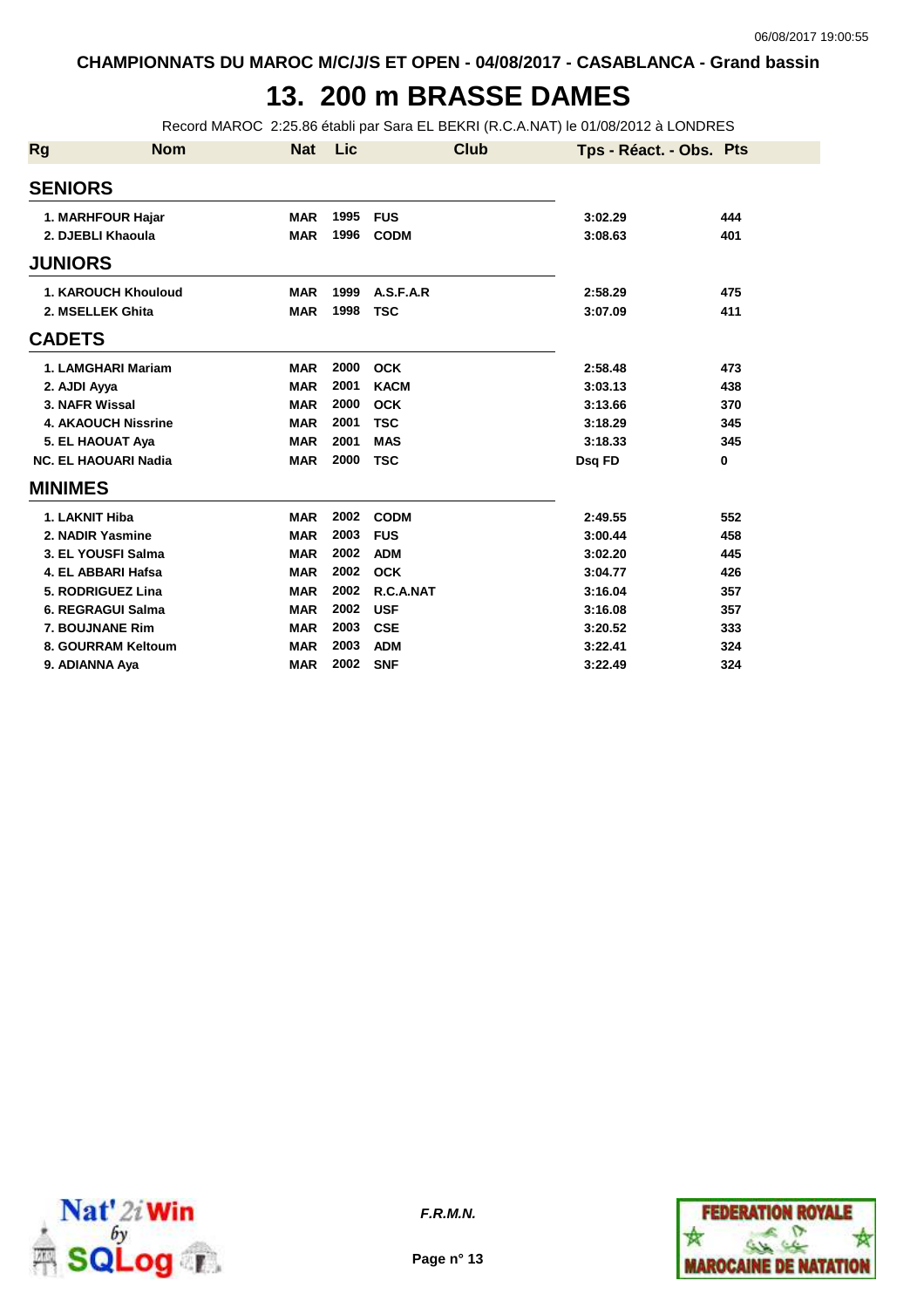#### **14. 200 m BRASSE MESSIEURS**

Record MAROC 2:23.53 établi par Ahmed Reda ENNAIM (CODM) le 22/07/2016 à CASABLANCA

| <b>Rg</b> | <b>Nom</b>                     | <b>Nat</b> | Lic  | <b>Club</b>   | Tps - Réact. - Obs. Pts |     |
|-----------|--------------------------------|------------|------|---------------|-------------------------|-----|
|           | <b>SENIORS</b>                 |            |      |               |                         |     |
|           | 1. SABER Said                  | <b>MAR</b> | 1995 | <b>CODM</b>   | 2:27.88                 | 633 |
|           | 2. ENNAIM Ahmed Reda           | <b>MAR</b> | 1996 | <b>CODM</b>   | 2:28.30                 | 628 |
|           | 3. BATAHI Nouaâmane            | <b>MAR</b> | 1994 | <b>CODM</b>   | 2:33.59                 | 565 |
|           | <b>4. BOULAAMANE Khalil</b>    | <b>MAR</b> | 1995 | <b>FUS</b>    | 2:40.39                 | 496 |
|           | <b>JUNIORS</b>                 |            |      |               |                         |     |
|           | 1. KZIBER Bakr                 | <b>MAR</b> | 1998 | A.S.F.A.R     | 2:32.77                 | 574 |
|           | 2. ESSABIHI EDDAFALI Abdelkrim | <b>MAR</b> | 1999 | <b>ADM</b>    | 2:34.88                 | 551 |
|           | <b>3. SADOUK Ali</b>           | <b>MAR</b> | 1999 | <b>USF</b>    | 2:40.26                 | 497 |
|           | 4. ISMAILI Khalil              | <b>MAR</b> | 1998 | <b>CODM</b>   | 2:41.50                 | 486 |
|           | 5. RHAFIRI Souhail             | <b>MAR</b> | 1998 | A.S.F.A.R     | 2:44.58                 | 459 |
|           | 6. EL AZZAOUI Zakaria          | <b>MAR</b> | 1999 | <b>WAC</b>    | 2:49.50                 | 420 |
|           | <b>CADETS</b>                  |            |      |               |                         |     |
|           | 1. BENNANI Ahmed               | <b>MAR</b> | 2001 | <b>FUS</b>    | 2:39.37                 | 506 |
|           | 2. FLIYOU Ahmed Yassine        | <b>MAR</b> | 2001 | R.C.A.NAT     | 2:39.41                 | 505 |
|           | 3. OUGOUIS Anas                | <b>MAR</b> | 2001 | <b>OCK</b>    | 2:40.19                 | 498 |
|           | 4. HEMRI Youssef               | <b>MAR</b> | 2001 | <b>FUS</b>    | 2:40.48                 | 495 |
|           | 5. RAJI Marouane               | <b>MAR</b> | 2000 | <b>CODM</b>   | 2:41.34                 | 487 |
|           | <b>6. EL HAOUARI Omar</b>      | <b>MAR</b> | 2001 | <b>TSC</b>    | 2:48.50                 | 428 |
|           | 7. BENNOUNA Hamza              | <b>MAR</b> | 2000 | <b>USF</b>    | 2:51.06                 | 409 |
|           | 8. MAHASSINE Yasser            | <b>MAR</b> | 2000 | <b>ADM</b>    | 2:51.43                 | 406 |
|           | 9. ETTALBI Abdellah            | <b>MAR</b> | 2000 | <b>CODM</b>   | 2:51.47                 | 406 |
|           | 10. FILALI Omar                | <b>MAR</b> | 2001 | <b>USF</b>    | 2:55.09                 | 381 |
|           | 11. SALMAN Mohamed             | <b>MAR</b> | 2001 | R.C.A.NAT     | 2:57.66                 | 365 |
|           | <b>12. CHAGH Yassine</b>       | <b>MAR</b> | 2001 | <b>ACK</b>    | 3:00.09                 | 350 |
|           | 13. SMOUNI EI Mehdi            | <b>MAR</b> | 2000 | <b>CODM</b>   | 3:04.61                 | 325 |
|           | <b>NC. SAFIR Yassine</b>       | <b>MAR</b> | 2001 | <b>ASAMIN</b> | Frf n.d.                |     |
|           | <b>NC. ENNABTY Reyane</b>      | <b>MAR</b> | 2001 | <b>ADM</b>    | Frf n.d.                |     |
|           | NC. REGRAGUI Abdeljabbar       | <b>MAR</b> | 2001 | <b>CODM</b>   | Dsq VI                  | 0   |
|           | <b>MINIMES</b>                 |            |      |               |                         |     |
|           | 1. EL BADRE Azzedine           | <b>MAR</b> | 2003 | <b>CSE</b>    | 2:46.52                 | 443 |
|           | 2. CHANNANI Mohamed Amine      | <b>MAR</b> | 2002 | <b>CSE</b>    | 2:48.38                 | 429 |
|           | 3. REDA Younes                 | <b>MAR</b> | 2002 | <b>WAC</b>    | 2:53.34                 | 393 |
|           | <b>4. AZHAR Idriss</b>         | <b>MAR</b> | 2003 | R.C.A.NAT     | 2:53.79                 | 390 |
|           | 5. KIBAL Sami                  | <b>MAR</b> | 2002 | <b>WAC</b>    | 2:53.88                 | 389 |
|           | 6. EL MOUSAOUI Sofian          | <b>MAR</b> | 2003 | <b>UNO</b>    | 2:55.41                 | 379 |
|           | 7. AMALI Zakariae              | <b>MAR</b> | 2003 | <b>CODM</b>   | 2:58.23                 | 361 |
|           | 8. DEQQAOUI Walid              | <b>MAR</b> | 2003 | <b>USF</b>    | 2:59.53                 | 354 |
|           | 9. MEFETTAR Ayman              | <b>MAR</b> | 2003 | <b>SNF</b>    | 3:01.62                 | 342 |
|           | <b>NC. EL MECHRAFI Ayman</b>   | <b>MAR</b> |      | 2002 USCM     | Dsq NI                  | 0   |



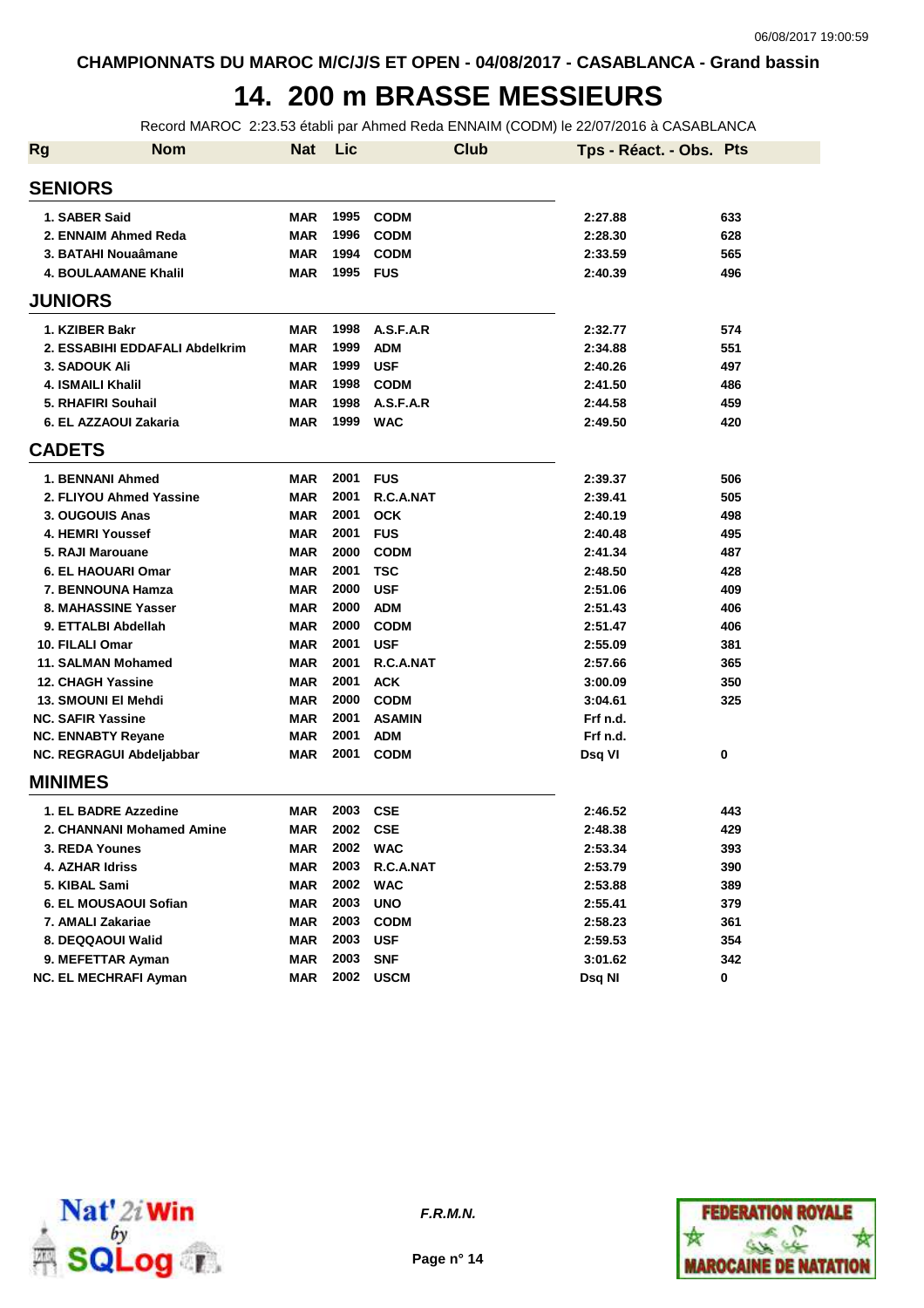## **15. 50 m PAPILLON DAMES**

Record MAROC 28.96 établi par Sara EL BEKRI (R.C.A.NAT) le 17/02/2012 à SARCELLES (FRANCE)

| Rg             | <b>Nom</b>               | <b>Nat</b> | Lic  | Club        | Tps - Réact. - Obs. Pts |     |
|----------------|--------------------------|------------|------|-------------|-------------------------|-----|
| <b>JUNIORS</b> |                          |            |      |             |                         |     |
|                | 1. FIDADI Fadwa          | <b>MAR</b> | 1999 | <b>KACM</b> | 31.72                   | 457 |
|                | 2. KAROUCH Khouloud      | <b>MAR</b> | 1999 | A.S.F.A.R   | 32.41                   | 428 |
| <b>CADETS</b>  |                          |            |      |             |                         |     |
|                | 1. FAHSI Doha            | <b>MAR</b> | 2001 | <b>OCK</b>  | 29.37                   | 575 |
|                | 2. RMILI Hiba            | <b>MAR</b> | 2000 | <b>TSC</b>  | 31.11                   | 484 |
|                | 3. BOURBOUH Narjiss      | <b>MAR</b> | 2001 | <b>FUS</b>  | 31.16                   | 482 |
|                | 4. EL KHADRI Samara      | <b>MAR</b> | 2000 | A.S.F.A.R   | 31.61                   | 461 |
|                | 5. CHAARI Soukaina       | <b>MAR</b> | 2000 | A.S.F.A.R   | 31.94                   | 447 |
|                | 6. ELMACHRAFI Khaoula    | <b>MAR</b> | 2000 | <b>TSC</b>  | 32.81                   | 413 |
| <b>MINIMES</b> |                          |            |      |             |                         |     |
|                | 1. DAHBANI Taghrid       | <b>MAR</b> | 2003 | R.C.A.NAT   | 31.15                   | 482 |
|                | 2. EL ABBARI Hafsa       | <b>MAR</b> | 2002 | <b>OCK</b>  | 31.17                   | 481 |
|                | 3. LAKNIT Hiba           | <b>MAR</b> | 2002 | <b>CODM</b> | 31.26                   | 477 |
|                | 4. ZERAIDI Kenza         | <b>MAR</b> | 2002 | <b>CODM</b> | 32.00                   | 445 |
|                | 5. REGRAGUI Salma        | <b>MAR</b> | 2002 | <b>USF</b>  | 32.16                   | 438 |
|                | 6. ETTALBI Oumayma       | <b>MAR</b> | 2003 | <b>CODM</b> | 32.70                   | 417 |
|                | 7. YOUSRI Salma          | <b>MAR</b> | 2002 | <b>CNCS</b> | 32.71                   | 416 |
|                | 8. BELAFKIH Nada         | <b>MAR</b> | 2002 | A.S.F.A.R   | 32.95                   | 407 |
|                | 9. TAHRI Aya             | <b>MAR</b> | 2002 | <b>ACK</b>  | 33.67                   | 382 |
|                | 10. EL ANOUAR Ayat Allah | <b>MAR</b> | 2002 | <b>FUS</b>  | 33.72                   | 380 |
|                | 11. RODRIGUEZ Lina       | <b>MAR</b> | 2002 | R.C.A.NAT   | 34.48                   | 355 |



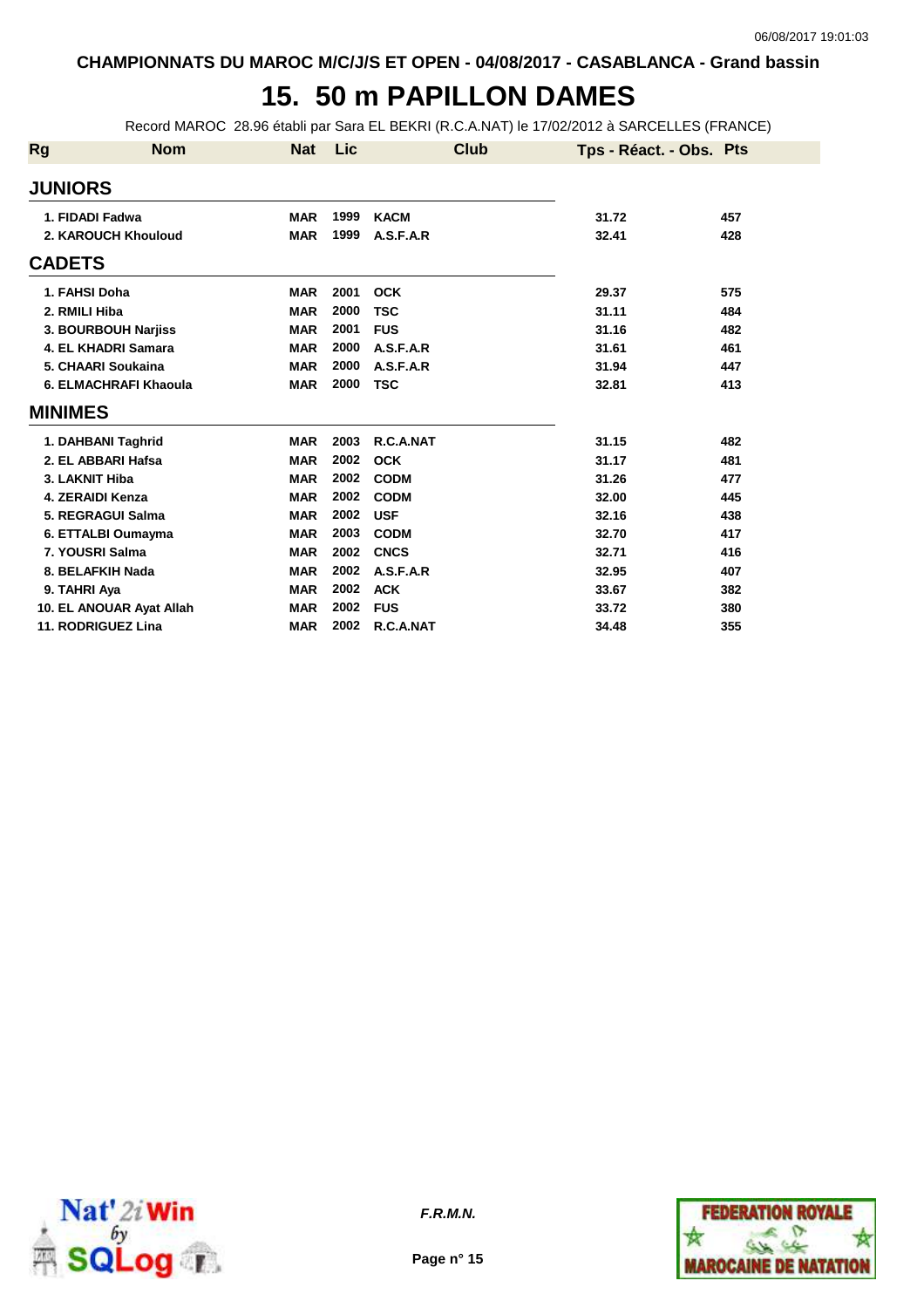## **16. 50 m PAPILLON MESSIEURS**

Record MAROC 24.87 établi par Billal ACHELHI (CODM) le 29/03/2012 à SAINT RAPHAEL (FRANCE)

| <b>Rg</b>                | <b>Nom</b>                           | <b>Nat</b> | Lic  | Club        | Tps - Réact. - Obs. Pts |     |
|--------------------------|--------------------------------------|------------|------|-------------|-------------------------|-----|
| <b>SENIORS</b>           |                                      |            |      |             |                         |     |
| 1. SABER Said            |                                      | <b>MAR</b> | 1995 | <b>CODM</b> | 25.58                   | 674 |
|                          | 2. HAMOUCHANE Souhail                | <b>MAR</b> | 1997 | <b>CODM</b> | 25.71                   | 664 |
| 3. FAWZI Amine           |                                      | <b>MAR</b> | 1986 | <b>FUS</b>  | 25.82                   | 655 |
|                          | 4. BATAHI Nouaâmane                  | <b>MAR</b> | 1994 | <b>CODM</b> | 25.90                   | 649 |
| <b>5. LAHRICHI Driss</b> |                                      | <b>MAR</b> | 1997 | <b>CODM</b> | 26.00                   | 642 |
|                          | 6. HARRATH Ayman                     | <b>MAR</b> | 1997 | R.C.A.NAT   | 26.39                   | 614 |
|                          | 7. HAOUATI Nouamane                  | <b>MAR</b> | 1997 | <b>USF</b>  | 28.67                   | 479 |
|                          | <b>8. EL MANDOUR Ali</b>             | <b>MAR</b> | 1997 | FUS         | 28.71                   | 477 |
| <b>JUNIORS</b>           |                                      |            |      |             |                         |     |
| 1. SADOUK Ali            |                                      | <b>MAR</b> | 1999 | <b>USF</b>  | 26.88                   | 581 |
|                          | 2. ESSABIHI EDDAFALI Abdelkrim       | <b>MAR</b> | 1999 | <b>ADM</b>  | 27.40                   | 548 |
|                          | 3. BELAFKIH Ahmed Wdia               | <b>MAR</b> | 1999 | A.S.F.A.R   | 27.50                   | 542 |
|                          | 4. OUAHMID Mohamed                   | <b>MAR</b> | 1998 | <b>ADM</b>  | 27.57                   | 538 |
| 5. LAHRICHI Ismail       |                                      | <b>MAR</b> | 1999 | R.C.A.NAT   | 27.63                   | 535 |
|                          | 6. DAHBI SKALI Hamza                 | <b>MAR</b> | 1998 | <b>CSN</b>  | 27.97                   | 515 |
| 6. SOULHI Yahya          |                                      | <b>MAR</b> | 1998 | <b>ADM</b>  | 27.97                   | 515 |
| 8. ABROUK Omar           |                                      | <b>MAR</b> | 1998 | A.S.F.A.R   | 28.38                   | 493 |
|                          | 9. CHAARI Soufiane                   | <b>MAR</b> | 1999 | A.S.F.A.R   | 28.44                   | 490 |
|                          | <b>NC. EL MOUSTAKIM Imad</b>         | <b>MAR</b> | 1999 | R.C.A.NAT   | Frf n.d.                |     |
|                          | <b>NC. EL MOUSTAKIM Mouad</b>        | <b>MAR</b> | 1999 | R.C.A.NAT   | Frf n.d.                |     |
|                          | <b>NC. ALAOUI EL MDARHRI Youssef</b> | <b>MAR</b> | 1998 | A.S.F.A.R   | Dsq FD                  | 0   |
| <b>CADETS</b>            |                                      |            |      |             |                         |     |
| 1. BOUTOUIL Samy         |                                      | <b>MAR</b> | 2000 | <b>CODM</b> | 26.26                   | 623 |
|                          | 2. REGRAGUI Abdeljabbar              | <b>MAR</b> | 2001 | <b>CODM</b> | 26.85                   | 583 |
|                          | 3. BOUKHARI Med Yassine              | <b>MAR</b> | 2001 | <b>CODM</b> | 26.87                   | 582 |
|                          | <b>4. HAMOUCHANE Sami</b>            | <b>MAR</b> | 2000 | <b>CODM</b> | 27.30                   | 554 |
|                          | 5. SMOUNI EI Mehdi                   | <b>MAR</b> | 2000 | <b>CODM</b> | 28.05                   | 511 |
| 6. HEMRI Ali             |                                      | <b>MAR</b> | 2001 | <b>FUS</b>  | 28.18                   | 504 |
| 7. MSOUGAR Ali           |                                      | <b>MAR</b> | 2001 | <b>ASS</b>  | 28.38                   | 493 |
|                          | 8. ETTALBI Abdellah                  | <b>MAR</b> | 2000 | <b>CODM</b> | 28.55                   | 485 |
| 9. AYANE Yasser          |                                      | <b>MAR</b> | 2001 | <b>CSE</b>  | 28.70                   | 477 |
|                          | 10. KHARKHACH Abdellah               | <b>MAR</b> | 2001 | <b>USF</b>  | 28.90                   | 467 |
| 11. BENYAHYA Anas        |                                      | MAR        | 2001 | <b>FUS</b>  | 29.19                   | 453 |
| <b>12. NIHOU Yassine</b> |                                      | <b>MAR</b> | 2001 | <b>ACK</b>  | 29.43                   | 442 |
|                          | <b>13. MAHASSINE Yasser</b>          | <b>MAR</b> | 2000 | <b>ADM</b>  | 30.81                   | 386 |
|                          | NC. MYESSER Anas Badr                | MAR        | 2001 | <b>USCM</b> | Frf n.d.                |     |
| <b>MINIMES</b>           |                                      |            |      |             |                         |     |
| 1. ZIANE Adam            |                                      | MAR        | 2002 | <b>CNCS</b> | 28.16                   | 505 |
|                          | 2. ELMAHBOUBI Oussama                | MAR        | 2002 | <b>ADM</b>  | 28.44                   | 490 |
|                          | 3. TIJARI Monssif Hamza              | MAR        | 2002 | <b>CODM</b> | 28.69                   | 478 |
| 4. KIBAL Sami            |                                      | <b>MAR</b> |      | 2002 WAC    | 29.16                   | 455 |
|                          | 5. BENSALEH Mohamed Yassine          | MAR        |      | 2002 FUS    | 29.29                   | 449 |
|                          | 6. MALKI Mohamed Taha                | MAR        | 2003 | <b>USCM</b> | 29.36                   | 446 |
|                          | 7. MAMDOUH Abdelmoughit              | MAR        | 2002 | <b>WAC</b>  | 29.38                   | 445 |
|                          | 8. BENADADA Adnane                   | MAR        | 2003 | <b>SNF</b>  | 29.51                   | 439 |
| 9. NAJIH Ouissam         |                                      | MAR        | 2002 | <b>KACM</b> | 29.78                   | 427 |
|                          | 10. MESLOUH Aymane                   | MAR        | 2002 | <b>ADM</b>  | 30.26                   | 407 |



**F.R.M.N.**

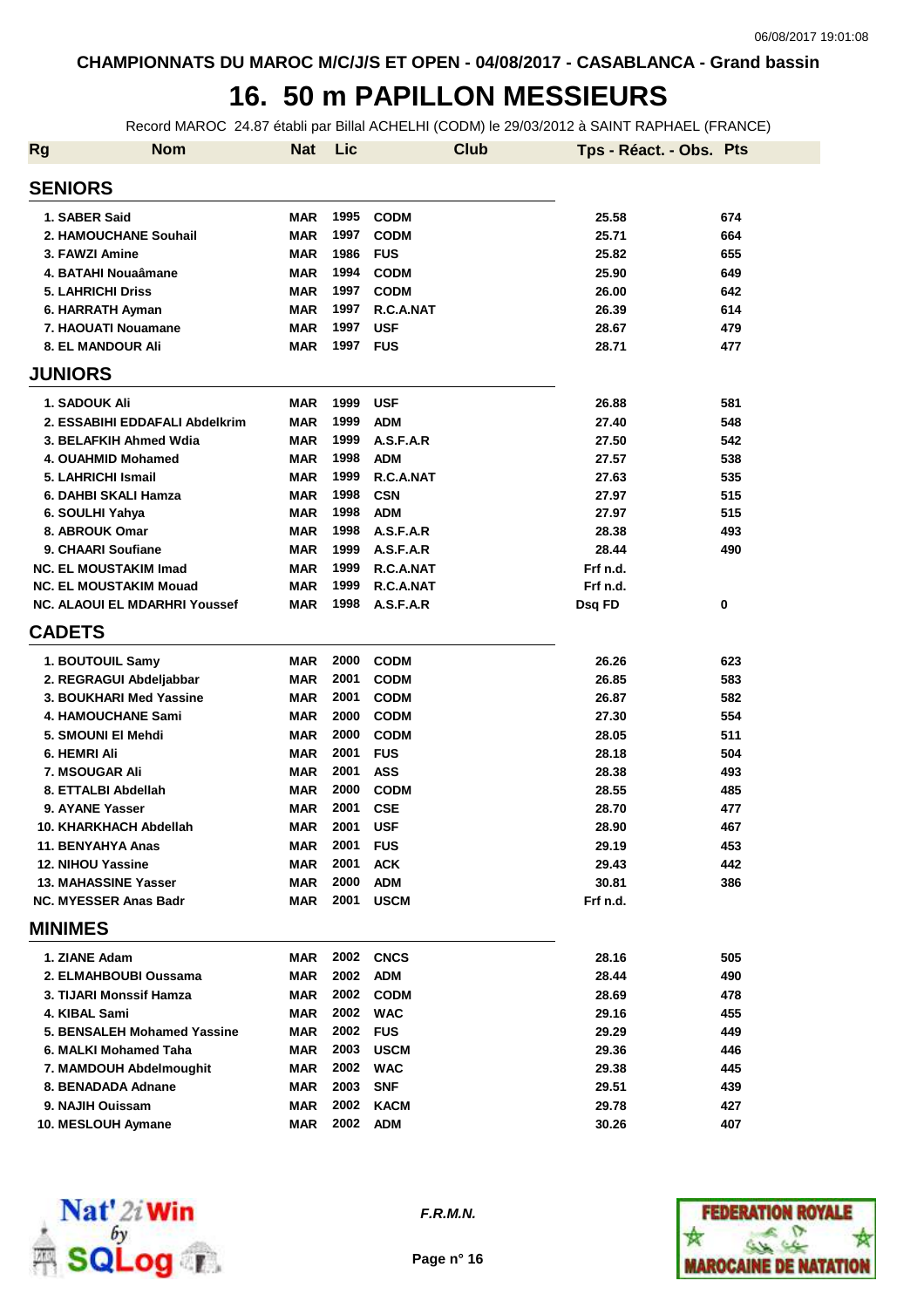# **17. 800 m NAGE LIBRE DAMES**

Record MAROC 8:49.57 établi par Sara EL BEKRI (R.C.A.NAT) le 24/02/2012 à BORDEAUX (FRANCE)

| Rg              | <b>Nom</b>               | Nat        | <b>Lic</b> | Club        | Tps - Réact. - Obs. Pts |     |
|-----------------|--------------------------|------------|------------|-------------|-------------------------|-----|
| <b>CADETS</b>   |                          |            |            |             |                         |     |
| 1. FAHSI Hiba   |                          | <b>MAR</b> | 2001       | <b>OCK</b>  | 9:55.64                 | 560 |
|                 | 2. MSELLEK Kenza         | <b>MAR</b> | 2000       | TSC         | 9:58.29                 | 553 |
| 3. IDRISSI Atar |                          | <b>MAR</b> | 2001       | <b>USCM</b> | 10:02.45                | 541 |
|                 | 4. BENSALAH Mariam       | <b>MAR</b> | 2001       | <b>ASS</b>  | 10:16.56                | 505 |
|                 | 5. RACHDI Hajar          | <b>MAR</b> | 2000       | <b>TSC</b>  | 10:21.84                | 492 |
|                 | <b>6. RHNANE Kholoud</b> | <b>MAR</b> | 2001       | <b>ACK</b>  | 10:33.24                | 466 |
|                 | 7. RAHMANI Oumaima       | <b>MAR</b> | 2001       | <b>ADM</b>  | 10:44.95                | 441 |
| <b>MINIMES</b>  |                          |            |            |             |                         |     |
|                 | 1. KHIYARA Lina          | <b>MAR</b> | 2003       | R.C.A.NAT   | 9:42.70                 | 598 |
|                 | 2. ZERAIDI Kenza         | <b>MAR</b> | 2002       | <b>CODM</b> | 9:55.28                 | 561 |
|                 | 3. EL ANOUAR Ayat Allah  | <b>MAR</b> | 2002       | <b>FUS</b>  | 10:16.77                | 504 |
|                 | <b>4. SELLAFI Mariam</b> | <b>MAR</b> | 2002       | <b>OCK</b>  | 10:18.19                | 501 |
|                 | 5. GOURRAM Keltoum       | <b>MAR</b> | 2003       | <b>ADM</b>  | 10:53.53                | 424 |
| 6. SABER Hajar  |                          | <b>MAR</b> | 2003       | <b>CODM</b> | 10:58.17                | 415 |
|                 | 7. ADIANNA Aya           | <b>MAR</b> | 2002       | <b>SNF</b>  | 11:09.42                | 394 |



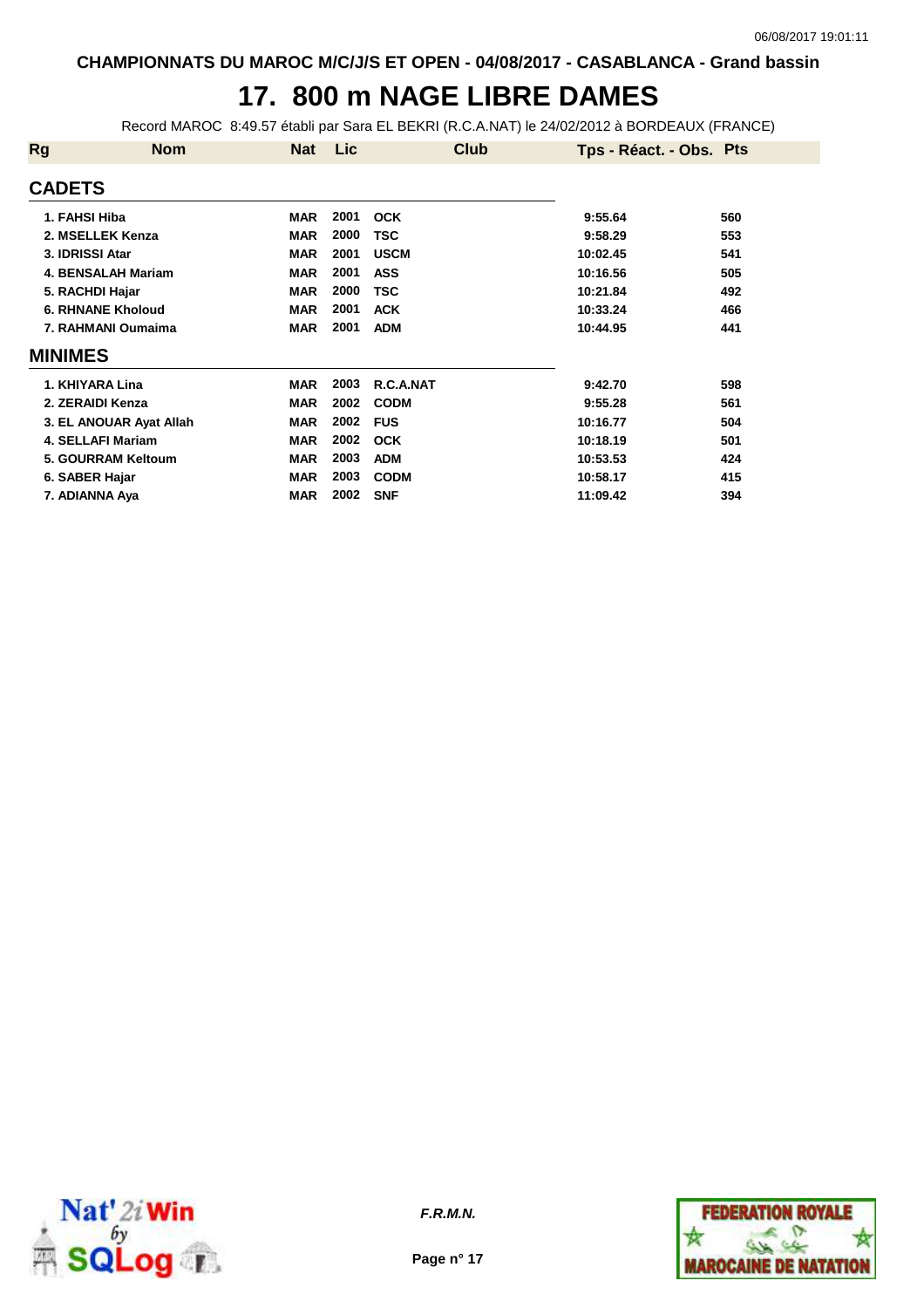## **18. 4 x 100 m 4 NAGES MESSIEURS**

Record MAROC 3:53.39 établi par A.S.F.A.R le 18/09/2010 à CASABLANCA

| <b>Rg</b> | <b>Nom</b>                                            | <b>Nat</b>               | Lic          |                        | <b>Club</b> | Tps - Réact. - Obs. Pts |                     |
|-----------|-------------------------------------------------------|--------------------------|--------------|------------------------|-------------|-------------------------|---------------------|
|           | <b>SENIORS</b>                                        |                          |              |                        |             |                         |                     |
|           | <b>1. LAHRICHI Driss</b>                              | <b>MAR</b>               | 1997         | <b>CODM</b>            |             | 4:45.13                 | 384                 |
|           | <b>ENNAIM Ahmed Reda</b>                              | MAR                      | 1996         | <b>CODM</b>            |             |                         | 384                 |
|           | <b>SABER Said</b>                                     | <b>MAR</b>               | 1995         | <b>CODM</b>            |             |                         | 384                 |
|           | <b>HAMOUCHANE Souhail</b>                             | <b>MAR</b>               | 1997         | <b>CODM</b>            |             |                         | 384                 |
|           | <b>JUNIORS</b>                                        |                          |              |                        |             |                         |                     |
|           | 1. SOULHI Yahya                                       | <b>MAR</b>               | 1998         | <b>ADM</b>             |             | 4:21.95                 | 495                 |
|           | <b>ESSABIHI EDDAFALI Abdelkrim</b>                    | <b>MAR</b>               | 1999         | <b>ADM</b>             |             |                         | 495                 |
|           | <b>OUAHMID Mohamed</b>                                | <b>MAR</b>               | 1998         | <b>ADM</b>             |             |                         | 495                 |
|           | <b>HASSOUNI Badr</b>                                  | MAR                      | 1998         | <b>ADM</b>             |             |                         | 495                 |
|           | 2. ALAOUI EL MDARHRI Youssef                          | <b>MAR</b>               | 1998         | A.S.F.A.R              |             | 4:27.63                 | 464                 |
|           | <b>RHAFIRI Souhail</b>                                | <b>MAR</b>               | 1998         | A.S.F.A.R              |             |                         | 464                 |
|           | <b>BELAFKIH Ahmed Wdia</b>                            | <b>MAR</b>               | 1999         | A.S.F.A.R              |             |                         | 464                 |
|           | <b>ABROUK Omar</b>                                    | MAR                      | 1998         | A.S.F.A.R              |             |                         | 464                 |
|           | <b>NC. BANSAR Youssef</b>                             | MAR                      | 1998         | R.C.A.NAT              |             | Frf n.d.                |                     |
|           | <b>EL MOUSTAKIM Imad</b>                              | <b>MAR</b>               | 1999         | R.C.A.NAT              |             |                         |                     |
|           | <b>EL MOUSTAKIM Mouad</b><br><b>KATAYFJI Yasser</b>   | <b>MAR</b><br><b>MAR</b> | 1999<br>1999 | R.C.A.NAT<br>R.C.A.NAT |             |                         |                     |
|           | <b>CADETS</b>                                         |                          |              |                        |             |                         |                     |
|           | 1. REGRAGUI Abdeljabbar                               | <b>MAR</b>               | 2001         | <b>CODM</b>            |             | 4:10.21                 | 568                 |
|           | <b>BOUTOUIL Samy</b>                                  | <b>MAR</b>               | 2000         | <b>CODM</b>            |             |                         | 568                 |
|           | <b>HAMOUCHANE Sami</b>                                | <b>MAR</b>               | 2000         | <b>CODM</b>            |             |                         | 568                 |
|           | <b>BOUKHARI Med Yassine</b>                           | MAR                      | 2001         | <b>CODM</b>            |             |                         | 568                 |
|           | 2. BENYAHYA Anas                                      | <b>MAR</b>               | 2001         | <b>FUS</b>             |             | 4:29.01                 | 457                 |
|           | <b>BENNANI Ahmed</b>                                  | <b>MAR</b>               | 2001         | <b>FUS</b>             |             |                         | 457                 |
|           | <b>HEMRI Youssef</b>                                  | MAR                      | 2001         | <b>FUS</b>             |             |                         | 457                 |
|           | <b>HEMRI Ali</b>                                      | <b>MAR</b>               | 2001         | <b>FUS</b>             |             |                         | 457                 |
|           | <b>3. BENCHEIKH Driss</b>                             | <b>MAR</b>               | 2001         | <b>USF</b>             |             | 4:37.27                 | 417                 |
|           | <b>FILALI Omar</b>                                    | <b>MAR</b>               | 2001         | <b>USF</b>             |             |                         | 417                 |
|           | <b>BENNOUNA Hamza</b>                                 | <b>MAR</b>               | 2000         | <b>USF</b>             |             |                         | 417                 |
|           | <b>KHARKHACH Abdellah</b>                             | MAR                      | 2001         | <b>USF</b>             |             |                         | 417                 |
|           | 4. MSOUGAR Ali                                        | <b>MAR</b>               | 2001         | <b>ASS</b>             |             | 4:37.58                 | 416                 |
|           | <b>BENHLIMA Ilyas</b>                                 | MAR                      | 2001         | <b>ASS</b>             |             |                         | 416                 |
|           | <b>SEYAR Mohamed Aymane</b>                           | <b>MAR</b>               | 2000         | <b>ASS</b>             |             |                         | 416                 |
|           | <b>SAHNOUNE Omar</b>                                  | <b>MAR</b>               | 2000         | ASS                    |             |                         | 416                 |
|           | <b>NC. BANSAR Nizar</b><br><b>EL MOUTAQUI Mohamed</b> | MAR<br><b>MAR</b>        | 2001<br>2001 | R.C.A.NAT<br>R.C.A.NAT |             | Frf n.d.                |                     |
|           | <b>FLIYOU Ahmed Yassine</b>                           | <b>MAR</b>               | 2001         | R.C.A.NAT              |             |                         |                     |
|           | <b>HARRABIDA Mohamed Amine</b>                        | MAR                      | 2000         | R.C.A.NAT              |             |                         |                     |
|           | <b>NC. CHERKAOUI Omar</b>                             | MAR                      | 2001         | <b>USCM</b>            |             | Frf n.d.                |                     |
|           | <b>EL HADI Med Saad</b>                               | MAR                      |              | 2000 USCM              |             |                         |                     |
|           | <b>LAHLOU Ziad</b>                                    | MAR                      | 2001         | <b>USCM</b>            |             |                         |                     |
|           | <b>MOKHTARI Ali</b>                                   | MAR                      | 2001         | <b>USCM</b>            |             |                         |                     |
|           | <b>MINIMES</b>                                        |                          |              |                        |             |                         |                     |
|           | 1. MAMDOUH Abdelmoughit                               | MAR                      |              | 2002 WAC               |             | 4:28.25                 | 461                 |
|           | <b>REDA Younes</b>                                    | MAR                      |              | 2002 WAC               |             |                         | 461                 |
|           | <b>KIBAL Sami</b>                                     | <b>MAR</b>               |              | 2002 WAC               |             |                         | 461                 |
|           | <b>KAMIL Ali</b>                                      | MAR                      | 2002         | <b>WAC</b>             |             |                         | 461                 |
|           | 2. SEDDOUK Adam                                       | <b>MAR</b>               | 2003         | <b>CODM</b>            |             | 4:37.59                 | 416                 |
|           | <b>SAMRAH Sami</b>                                    | MAR                      | 2003         | <b>CODM</b>            |             |                         | 416                 |
|           | <b>TIJARI Monssif Hamza</b>                           | MAR                      |              | 2002 CODM              |             |                         | 416                 |
|           | <b>AMALI Zakariae</b>                                 | MAR                      |              | 2003 CODM              |             |                         | 416                 |
|           | 3. BELAFIA Adam                                       | MAR                      | 2002         | USCM                   |             | 4:44.32                 | 387                 |
|           | Nat' 2i Win                                           |                          |              | F.R.M.N.               |             |                         | <b>FEDERATION R</b> |



**Page n° 18**

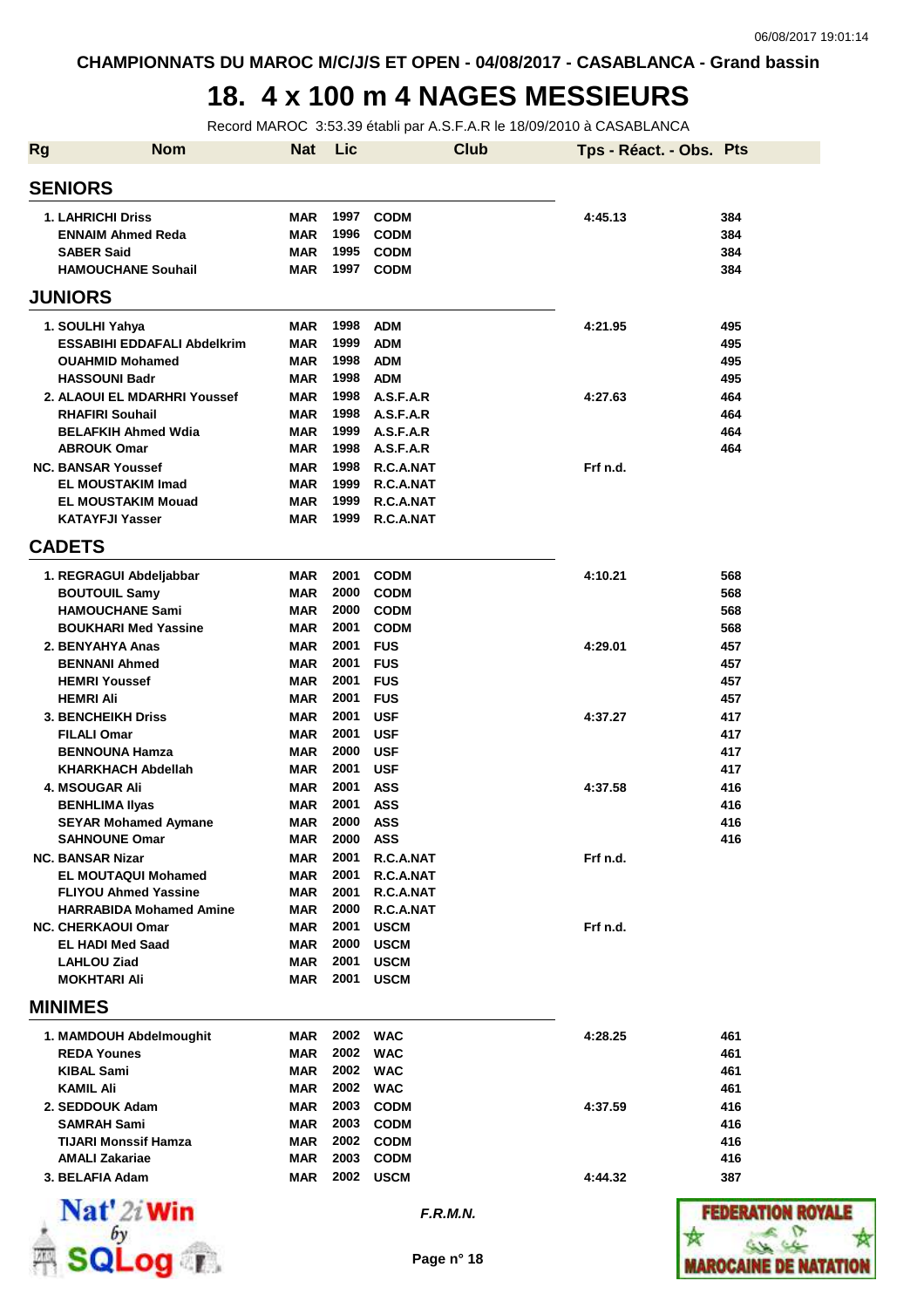## **18. 4 x 100 m 4 NAGES MESSIEURS**

Record MAROC 3:53.39 établi par A.S.F.A.R le 18/09/2010 à CASABLANCA

| Rg             | <b>Nom</b>                       | <b>Nat</b> | <b>Lic</b> | <b>Club</b> | Tps - Réact. - Obs. Pts |     |
|----------------|----------------------------------|------------|------------|-------------|-------------------------|-----|
| <b>MINIMES</b> |                                  |            |            |             |                         |     |
|                | <b>EL MECHRAFI Ayman</b>         | <b>MAR</b> | 2002       | <b>USCM</b> |                         | 387 |
|                | <b>BACHIR Benabdeljalil</b>      | <b>MAR</b> | 2002       | <b>USCM</b> |                         | 387 |
|                | <b>SADIQUI Anir</b>              | <b>MAR</b> | 2003       | <b>USCM</b> |                         | 387 |
|                | 4. EL BADRE Azzedine             | <b>MAR</b> | 2003       | <b>CSE</b>  | 4:44.38                 | 387 |
|                | <b>CHANNANI Mohamed Amine</b>    | <b>MAR</b> | 2002       | <b>CSE</b>  |                         | 387 |
|                | <b>CHAFFAA Mohammed</b>          | <b>MAR</b> | 2003       | <b>CSE</b>  |                         | 387 |
|                | <b>SELLEK Yassine</b>            | <b>MAR</b> | 2002       | <b>CSE</b>  |                         | 387 |
|                | 5. ELKAMYA EI Mehdi              | <b>MAR</b> | 2002       | <b>SNF</b>  | 4:55.27                 | 345 |
|                | <b>MEFETTAR Ayman</b>            | <b>MAR</b> | 2003       | <b>SNF</b>  |                         | 345 |
|                | <b>BENADADA Adnane</b>           | <b>MAR</b> | 2003       | <b>SNF</b>  |                         | 345 |
|                | <b>KEMMOUNE Anass</b>            | <b>MAR</b> | 2003       | <b>SNF</b>  |                         | 345 |
| 6. SGHYAR Ziad |                                  | <b>MAR</b> | 2002       | <b>KACM</b> | 5:02.57                 | 321 |
|                | <b>FIDADI Fayçal</b>             | <b>MAR</b> | 2003       | <b>KACM</b> |                         | 321 |
|                | <b>ABOUKINANE Rayane Mostafa</b> | <b>MAR</b> | 2002       | <b>KACM</b> |                         | 321 |
|                | <b>NAJIH Ouissam</b>             | <b>MAR</b> | 2002       | <b>KACM</b> |                         | 321 |



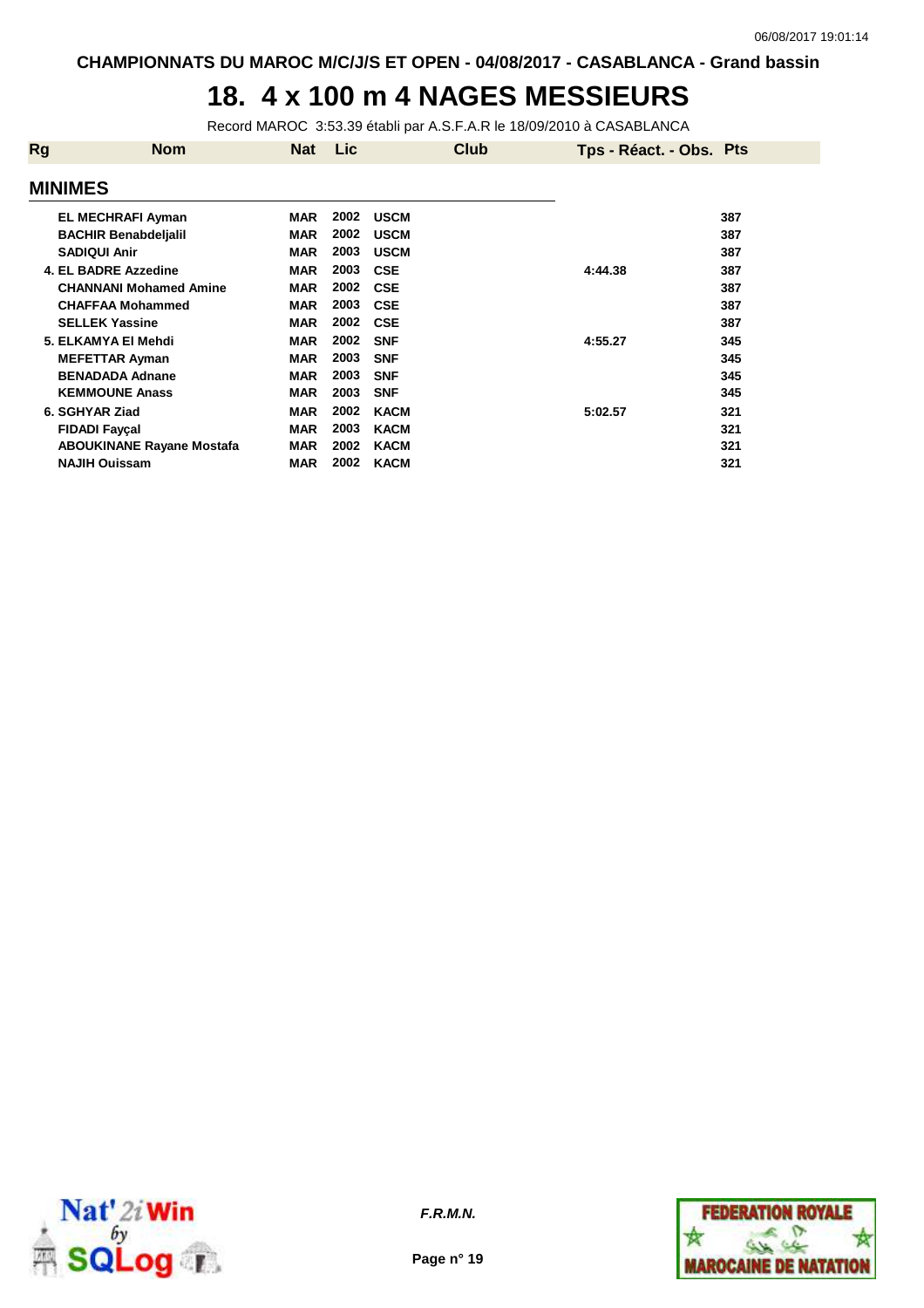## **19. 4 x 100 m 4 NAGES DAMES**

Record MAROC 4:22.21 établi par MAROC le 17/12/2011 à DOHA

| <b>Rg</b> | <b>Nom</b>                                     | <b>Nat</b>               | Lic          |                        | <b>Club</b> | Tps - Réact. - Obs. Pts |             |
|-----------|------------------------------------------------|--------------------------|--------------|------------------------|-------------|-------------------------|-------------|
|           | <b>SENIORS</b>                                 |                          |              |                        |             |                         |             |
|           | 1. ZOUHAIRI Zineb                              | <b>MAR</b>               | 1997         | R.C.A.NAT              |             | 6:01.35                 | 264         |
|           | <b>CHAKRI Rim</b>                              | <b>MAR</b><br><b>MAR</b> | 1997<br>1997 | R.C.A.NAT<br>R.C.A.NAT |             |                         | 264<br>264  |
|           | <b>KARMOUCHY Ghita</b><br><b>HANINE Meriem</b> | <b>MAR</b>               | 1997         | R.C.A.NAT              |             |                         | 264         |
|           | <b>JUNIORS</b>                                 |                          |              |                        |             |                         |             |
|           |                                                |                          |              |                        |             |                         |             |
|           | <b>NC. KAFI Wiame</b>                          | <b>MAR</b>               | 1998         | R.C.A.NAT              |             | Frf n.d.                |             |
|           | <b>KHIYARA Ines</b>                            | <b>MAR</b>               | 1998<br>1998 | R.C.A.NAT              |             |                         |             |
|           | <b>RIDOUANE Hasnaa</b><br><b>SARHANE Salma</b> | <b>MAR</b><br><b>MAR</b> | 1999         | R.C.A.NAT<br>R.C.A.NAT |             |                         |             |
|           |                                                |                          |              |                        |             |                         |             |
|           | <b>CADETS</b>                                  |                          |              |                        |             |                         |             |
|           | 1. MSELLEK Kenza                               | <b>MAR</b>               | 2000         | <b>TSC</b>             |             | 4:48.88                 | 518         |
|           | <b>EL HAOUARI Nadia</b>                        | <b>MAR</b>               | 2000         | <b>TSC</b>             |             |                         | 518         |
|           | <b>RMILI Hiba</b>                              | <b>MAR</b>               | 2000         | <b>TSC</b>             |             |                         | 518         |
|           | RACHDI Hajar                                   | <b>MAR</b>               | 2000         | <b>TSC</b>             |             |                         | 518         |
|           | <b>NC. FAHSI Hiba</b>                          | <b>MAR</b>               | 2001         | <b>OCK</b>             |             | Dsq AT                  | 0           |
|           | <b>LAMGHARI Mariam</b>                         | <b>MAR</b>               | 2000         | <b>OCK</b>             |             |                         | 0           |
|           | <b>FAHSI Doha</b>                              | <b>MAR</b>               | 2001         | <b>OCK</b>             |             |                         | 0           |
|           | <b>NAFR Wissal</b>                             | <b>MAR</b>               | 2000         | <b>OCK</b>             |             |                         | $\mathbf 0$ |
|           | <b>MINIMES</b>                                 |                          |              |                        |             |                         |             |
|           | 1. BENNANI Rim                                 | <b>MAR</b>               | 2002         | <b>CODM</b>            |             | 4:59.77                 | 463         |
|           | <b>LAKNIT Hiba</b>                             | <b>MAR</b>               | 2002         | <b>CODM</b>            |             |                         | 463         |
|           | <b>ZERAIDI Kenza</b>                           | <b>MAR</b>               | 2002         | <b>CODM</b>            |             |                         | 463         |
|           | <b>ETTALBI Oumayma</b>                         | <b>MAR</b>               | 2003         | <b>CODM</b>            |             |                         | 463         |
|           | 2. BERRADA Rime                                | <b>MAR</b>               | 2003         | <b>FUS</b>             |             | 5:15.62                 | 397         |
|           | <b>NADIR Yasmine</b>                           | <b>MAR</b>               | 2003         | <b>FUS</b>             |             |                         | 397         |
|           | <b>EL ANOUAR Ayat Allah</b>                    | <b>MAR</b>               | 2002         | <b>FUS</b>             |             |                         | 397         |
|           | <b>EL AZHARI Zaineb</b>                        | <b>MAR</b>               | 2003         | <b>FUS</b>             |             |                         | 397         |
|           | 3. KHIYARA Lina                                | <b>MAR</b>               | 2003         | R.C.A.NAT              |             | 5:18.57                 | 386         |
|           | <b>RODRIGUEZ Lina</b>                          | <b>MAR</b>               | 2002         | R.C.A.NAT              |             |                         | 386         |
|           | <b>DAHBANI Taghrid</b>                         | <b>MAR</b>               | 2003         | R.C.A.NAT              |             |                         | 386         |
|           | <b>TAHIL Iness</b>                             | <b>MAR</b>               | 2003         | R.C.A.NAT              |             |                         | 386         |
|           | 4. EL YOUSFI Salma                             | <b>MAR</b>               | 2002         | <b>ADM</b>             |             | 5:26.63                 | 358         |
|           | <b>GOURRAM Keltoum</b>                         | <b>MAR</b>               | 2003         | <b>ADM</b>             |             |                         | 358         |
|           | <b>RGUIB Nora</b>                              | <b>MAR</b>               | 2003         | <b>ADM</b>             |             |                         | 358         |
|           | <b>MAHASSINE Samia</b>                         | <b>MAR</b>               | 2003         | <b>ADM</b>             |             |                         | 358         |



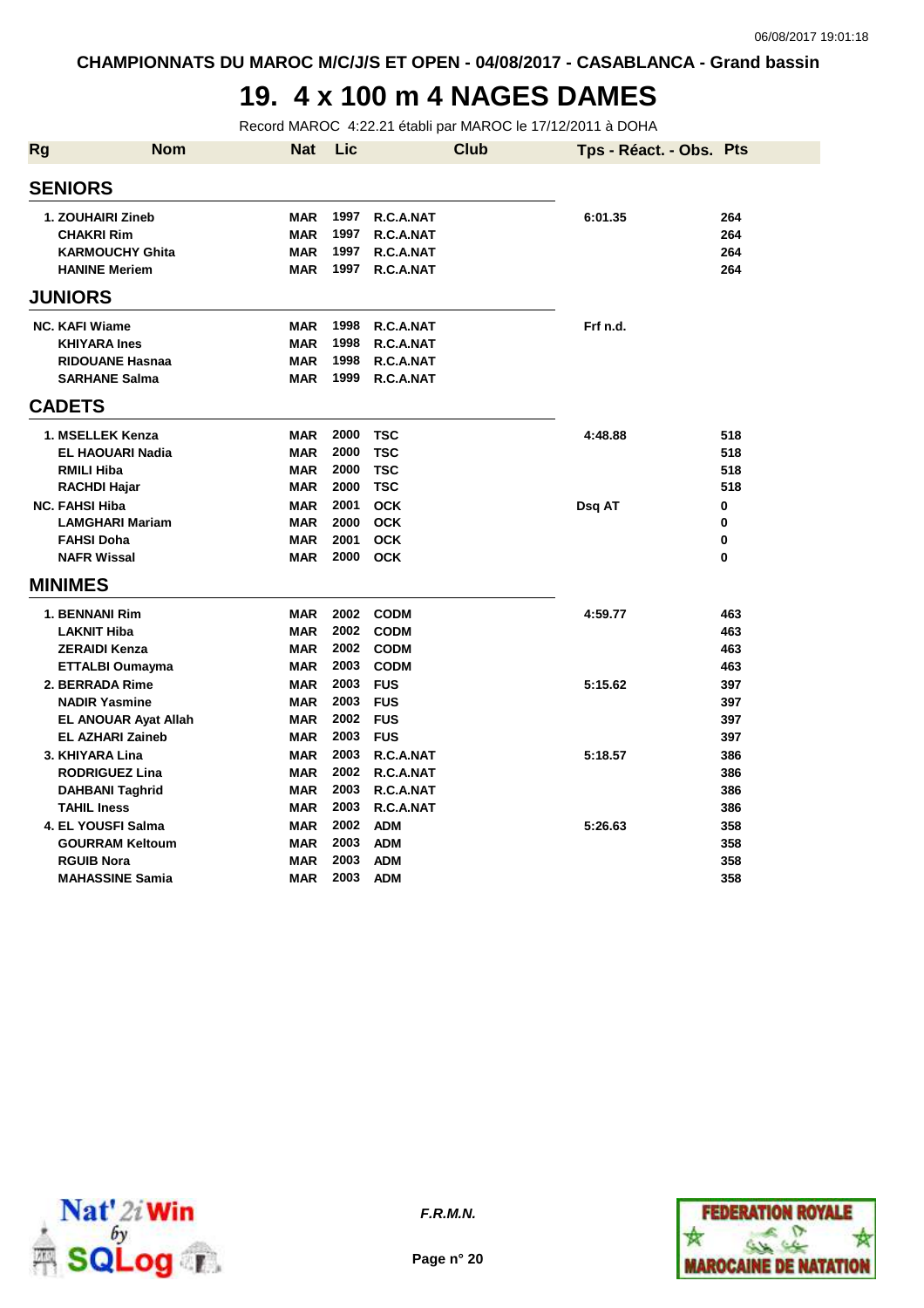#### **20. 200 m NAGE LIBRE MESSIEURS**

Record MAROC 1:52.72 établi par Morad BERRADA (WAC) le 18/12/2011 à DOHA (QATAR)

| <b>Rg</b> | <b>Nom</b>                         | <b>Nat</b> | Lic      | <b>Club</b> | Tps - Réact. - Obs. Pts |     |
|-----------|------------------------------------|------------|----------|-------------|-------------------------|-----|
|           | <b>SENIORS</b>                     |            |          |             |                         |     |
|           | 1. SABER Said                      | <b>MAR</b> | 1995     | <b>CODM</b> | 2:00.81                 | 601 |
|           | 2. HAMOUCHANE Souhail              | <b>MAR</b> | 1997     | <b>CODM</b> | 2:01.88                 | 586 |
|           | 3. BENNANI Saad                    | <b>MAR</b> | 1996     | <b>FUS</b>  | 2:04.32                 | 552 |
|           | 4. LAFKIHI Hatim                   | <b>MAR</b> | 1995     | <b>TSC</b>  | 2:04.99                 | 543 |
|           | <b>JUNIORS</b>                     |            |          |             |                         |     |
|           | 1. KZIBER Bakr                     | <b>MAR</b> | 1998     | A.S.F.A.R   | 2:03.31                 | 566 |
|           | 2. LAHRICHI Ismail                 | <b>MAR</b> | 1999     | R.C.A.NAT   | 2:04.54                 | 549 |
|           | 3. SNIKY Driss                     | <b>MAR</b> | 1999     | <b>WAC</b>  | 2:05.88                 | 532 |
|           | 4. OUAHMID Mohamed                 | <b>MAR</b> | 1998     | <b>ADM</b>  | 2:06.24                 | 527 |
|           | 5. AMARHOUS Ibrahim                | <b>MAR</b> | 1999     | <b>TSC</b>  | 2:06.25                 | 527 |
|           | 6. RHAFIRI Souhail                 | <b>MAR</b> | 1998     | A.S.F.A.R   | 2:07.45                 | 512 |
|           | 7. BELAFKIH Ahmed Wdia             | <b>MAR</b> | 1999     | A.S.F.A.R   | 2:08.22                 | 503 |
|           | 8. BENNAJEH Ahmed                  | <b>MAR</b> | 1998     | <b>CSE</b>  | 2:14.36                 | 437 |
|           | 9. KATAYFJI Yasser                 | <b>MAR</b> | 1999     | R.C.A.NAT   | 2:20.84                 | 379 |
|           | <b>CADETS</b>                      |            |          |             |                         |     |
|           | 1. HEMRI Ali                       | <b>MAR</b> | 2001     | <b>FUS</b>  | 1:59.45                 | 622 |
|           | 2. BOUTOUIL Samy                   | <b>MAR</b> | 2000     | <b>CODM</b> | 2:00.00                 | 614 |
|           | 3. HEMRI Youssef                   | <b>MAR</b> | 2001     | <b>FUS</b>  | 2:01.88                 | 586 |
|           | 4. OUACHIKH Achraf                 | <b>MAR</b> | 2001     | <b>FUS</b>  | 2:03.04                 | 569 |
|           | 5. MSOUGAR Ali                     | <b>MAR</b> | 2001     | <b>ASS</b>  | 2:05.31                 | 539 |
|           | 6. BENYAHYA Anas                   | <b>MAR</b> | 2001     | <b>FUS</b>  | 2:08.54                 | 499 |
|           | 7. DABBAR Saad Amine               | <b>MAR</b> | 2000     | <b>OCK</b>  | 2:10.37                 | 478 |
|           | 8. BENHLIMA IIyas                  | <b>MAR</b> | 2001     | <b>ASS</b>  | 2:10.61                 | 476 |
|           | 9. EL HAOUARI Omar                 | <b>MAR</b> | 2001     | <b>TSC</b>  | 2:10.66                 | 475 |
|           | 10. BOUDENE Ilyas                  | <b>MAR</b> | 2001     | <b>MAS</b>  | 2:11.06                 | 471 |
|           | <b>10. HAMOUCHANE Sami</b>         | <b>MAR</b> | 2000     | <b>CODM</b> | 2:11.06                 | 471 |
|           | 12. SMOUNI EI Mehdi                | <b>MAR</b> | 2000     | <b>CODM</b> | 2:23.38                 | 360 |
|           | <b>NC. BANSAR Nizar</b>            | <b>MAR</b> | 2001     | R.C.A.NAT   | Frf n.d.                |     |
|           | <b>NC. EL MOUTAQUI Mohamed</b>     | <b>MAR</b> | 2001     | R.C.A.NAT   | Frf n.d.                |     |
|           | <b>NC. HARRABIDA Mohamed Amine</b> | <b>MAR</b> | 2000     | R.C.A.NAT   | Frf n.d.                |     |
|           | <b>NC. MYESSER Anas Badr</b>       | <b>MAR</b> | 2001     | <b>USCM</b> | Frf n.d.                |     |
|           | <b>MINIMES</b>                     |            |          |             |                         |     |
|           | 1. ABOUKINANE Rayane Mostafa       | MAR        | 2002     | <b>KACM</b> | 2:03.89                 | 558 |
|           | 2. TIJARI Monssif Hamza            | <b>MAR</b> | 2002     | <b>CODM</b> | 2:05.04                 | 542 |
|           | 3. ZIANE Adam                      | <b>MAR</b> | 2002     | <b>CNCS</b> | 2:07.53                 | 511 |
|           | 4. MAMDOUH Abdelmoughit            | <b>MAR</b> |          | 2002 WAC    | 2:08.73                 | 497 |
|           | 5. NAJIH Ouissam                   | <b>MAR</b> | 2002     | <b>KACM</b> | 2:10.00                 | 483 |
|           | 6. BENSALEH Mohamed Yassine        | <b>MAR</b> | 2002     | <b>FUS</b>  | 2:11.59                 | 465 |
|           | 7. ELMAHBOUBI Oussama              | <b>MAR</b> | 2002     | <b>ADM</b>  | 2:12.63                 | 454 |
|           | 8. EL OMARI Yassine                | <b>MAR</b> | 2002 ACK |             | 2:14.19                 | 439 |
|           | 9. MOUHIB Yahya                    | <b>MAR</b> | 2002     | <b>OCK</b>  | 2:14.38                 | 437 |
|           | 10. SEDDOUK Adam                   | <b>MAR</b> | 2003     | <b>CODM</b> | 2:15.33                 | 428 |
|           | 11. SADIQUI Anir                   | <b>MAR</b> | 2003     | <b>USCM</b> | 2:15.44                 | 427 |
|           | <b>12. MOUHOUBI Lounes</b>         | <b>MAR</b> | 2002     | <b>CBN</b>  | 2:15.49                 | 426 |
|           | <b>13. HAITAM Monssif</b>          | <b>MAR</b> | 2002     | <b>OCK</b>  | 2:15.70                 | 424 |
|           | <b>14. REDA Younes</b>             | <b>MAR</b> | 2002     | <b>WAC</b>  | 2:15.88                 | 423 |
|           | 15. EL HAMOUMI Ismail              | <b>MAR</b> | 2002     | <b>USF</b>  | 2:18.91                 | 395 |
|           | 16. EL MOUSAOUI Sofian             | <b>MAR</b> | 2003     | <b>UNO</b>  | 2:23.37                 | 360 |
|           | NC. MALKI Mohamed Taha             | <b>MAR</b> | 2003     | <b>USCM</b> | Frf n.d.                |     |



**F.R.M.N.**

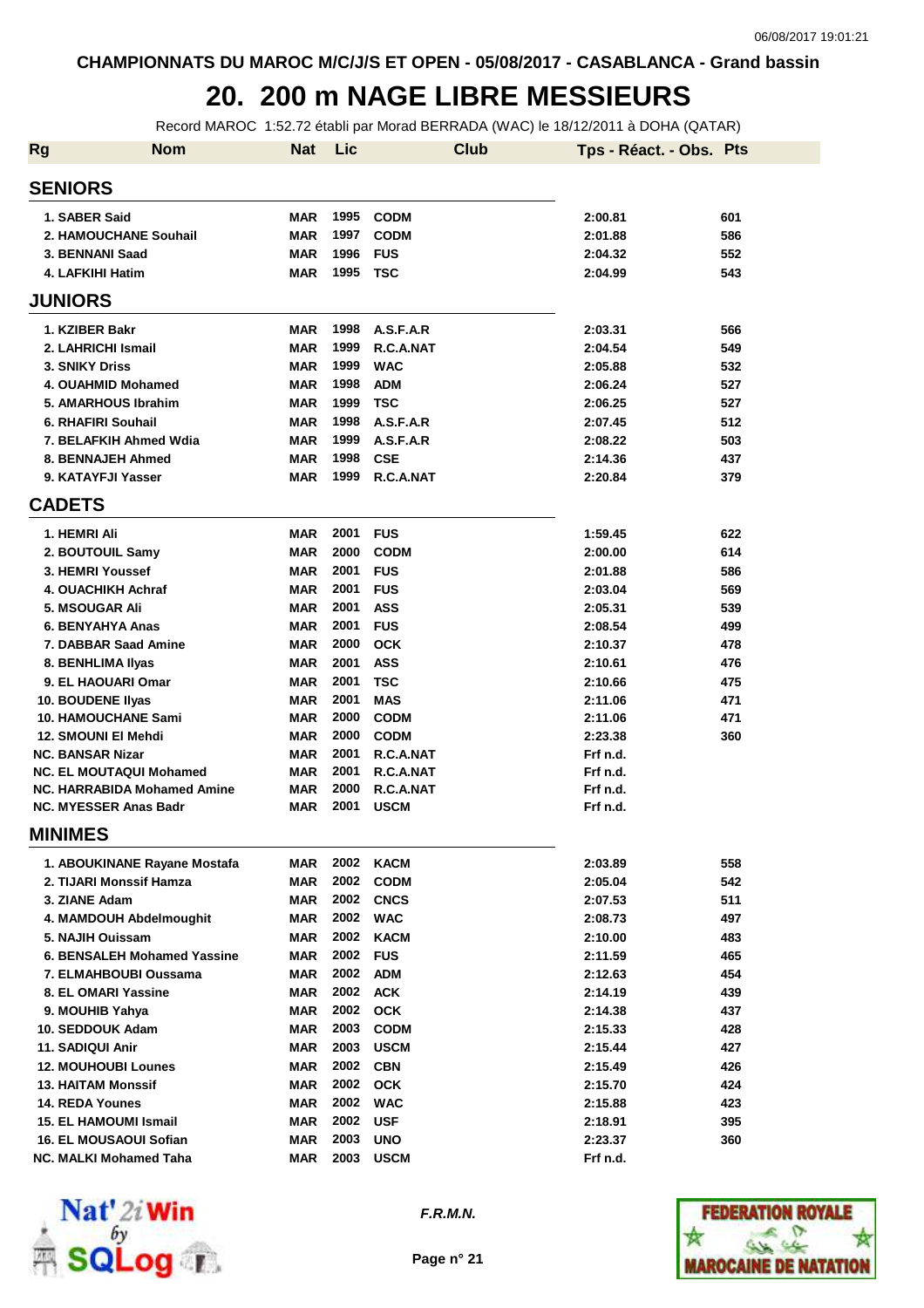# **21. 200 m NAGE LIBRE DAMES**

Record MAROC 2:03.10 établi par Sara EL BEKRI (R.C.A.NAT) le 17/12/2011 à DOHA (QATAR)

| <b>Rg</b> | <b>Nom</b>                  | <b>Nat</b> | Lic  | <b>Club</b> | Tps - Réact. - Obs. Pts |     |
|-----------|-----------------------------|------------|------|-------------|-------------------------|-----|
|           | <b>JUNIORS</b>              |            |      |             |                         |     |
|           | 1. BOUTOUIL Yasmeen         | <b>MAR</b> | 1998 | <b>CODM</b> | 2:15.77                 | 576 |
|           | 2. DRISSI HASSANI Nour      | <b>MAR</b> | 1998 | <b>FUS</b>  | 2:18.74                 | 540 |
|           | <b>CADETS</b>               |            |      |             |                         |     |
|           | 1. FAHSI Doha               | <b>MAR</b> | 2001 | <b>OCK</b>  | 2:13.32                 | 608 |
|           | 2. RACHDI Hajar             | <b>MAR</b> | 2000 | <b>TSC</b>  | 2:18.55                 | 542 |
|           | 3. IDRISSI Atar             | <b>MAR</b> | 2001 | <b>USCM</b> | 2:19.78                 | 528 |
|           | 4. MSELLEK Kenza            | <b>MAR</b> | 2000 | <b>TSC</b>  | 2:21.91                 | 504 |
|           | 5. ELMACHRAFI Khaoula       | <b>MAR</b> | 2000 | <b>TSC</b>  | 2:24.55                 | 477 |
|           | <b>6. RHNANE Kholoud</b>    | <b>MAR</b> | 2001 | <b>ACK</b>  | 2:24.76                 | 475 |
|           | 7. LAMGHARI Mariam          | <b>MAR</b> | 2000 | <b>OCK</b>  | 2:24.94                 | 473 |
|           | 8. BENSALAH Mariam          | <b>MAR</b> | 2001 | <b>ASS</b>  | 2:25.03                 | 472 |
|           | <b>9. BOURBOUH Nissrine</b> | <b>MAR</b> | 2001 | <b>FUS</b>  | 2:28.66                 | 439 |
|           | 10. RAHMANI Oumaima         | <b>MAR</b> | 2001 | <b>ADM</b>  | 2:29.82                 | 428 |
|           | <b>11. BENBOUZIANE Hiba</b> | <b>MAR</b> | 2000 | <b>TSC</b>  | 2:30.05                 | 426 |
|           | 12. OUFRID Oumnia           | <b>MAR</b> | 2001 | <b>CODM</b> | 2:30.41                 | 423 |
|           | <b>MINIMES</b>              |            |      |             |                         |     |
|           | 1. KHIYARA Lina             | <b>MAR</b> | 2003 | R.C.A.NAT   | 2:16.77                 | 563 |
|           | 2. ZERAIDI Kenza            | <b>MAR</b> | 2002 | <b>CODM</b> | 2:16.90                 | 562 |
|           | 3. SELLAFI Mariam           | <b>MAR</b> | 2002 | <b>OCK</b>  | 2:19.94                 | 526 |
|           | 4. DAHBANI Taghrid          | <b>MAR</b> | 2003 | R.C.A.NAT   | 2:24.69                 | 476 |
|           | 5. BASKACH Imane            | <b>MAR</b> | 2003 | <b>USCM</b> | 2:25.75                 | 465 |
|           | 6. EL ANOUAR Ayat Allah     | <b>MAR</b> | 2002 | <b>FUS</b>  | 2:27.45                 | 449 |
|           | 7. EL MOUJARRADE Douae      | <b>MAR</b> | 2003 | <b>SNF</b>  | 2:29.17                 | 434 |
|           | 8. GOURRAM Keltoum          | <b>MAR</b> | 2003 | <b>ADM</b>  | 2:30.50                 | 423 |
|           | 9. ADIANNA Aya              | <b>MAR</b> | 2002 | <b>SNF</b>  | 2:30.76                 | 420 |
|           | 10. BELRHITI Ayat Errahmane | <b>MAR</b> | 2002 | <b>ACK</b>  | 2:32.16                 | 409 |





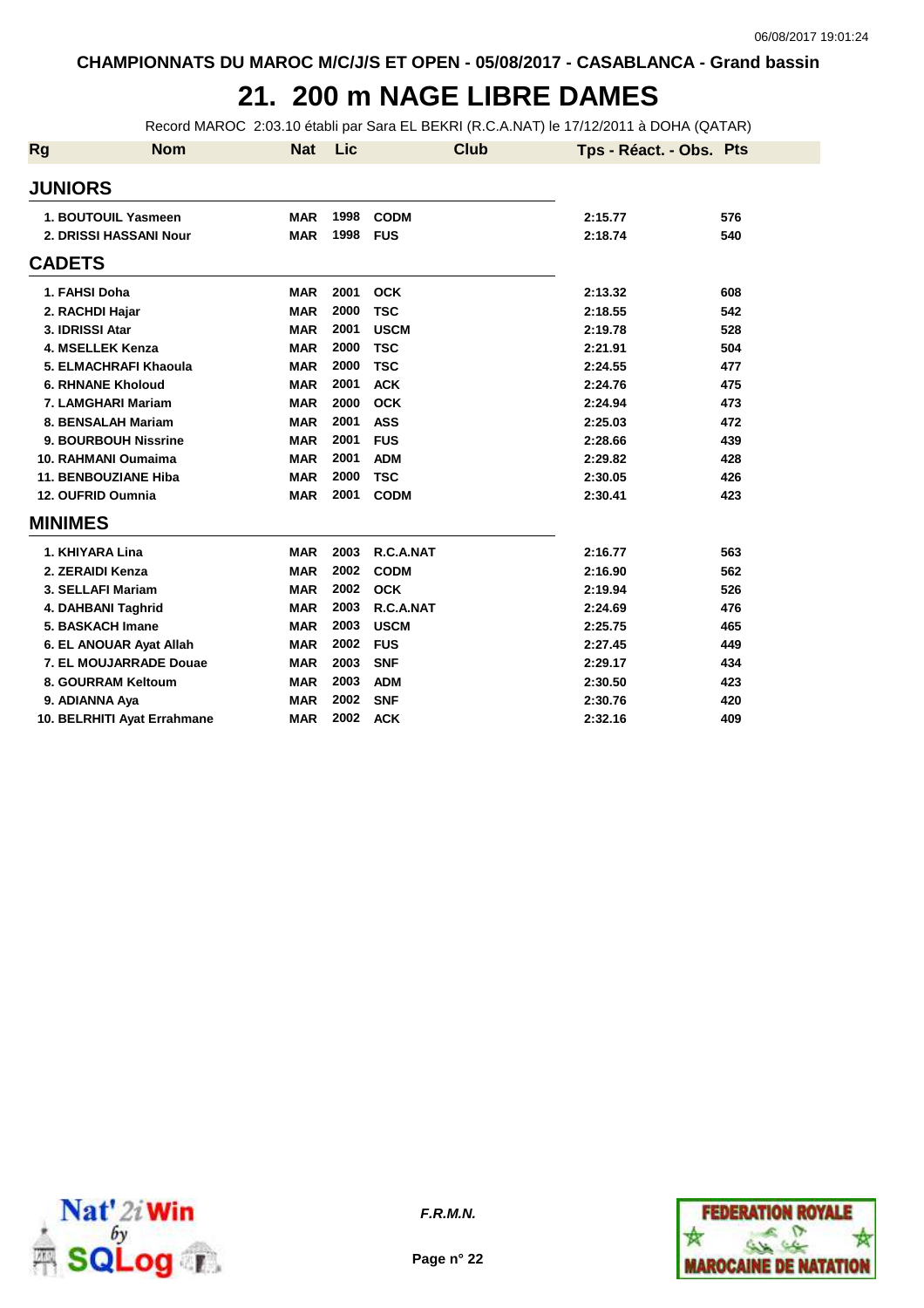# **22. 100 m BRASSE MESSIEURS**

Record MAROC 1:05.85 établi par Amine FAWZI (USCM) le 28/07/2013 à CASABLANCA

| <b>Rg</b> | <b>Nom</b>                       | <b>Nat</b> | Lic      | <b>Club</b>   | Tps - Réact. - Obs. Pts |     |
|-----------|----------------------------------|------------|----------|---------------|-------------------------|-----|
|           | <b>SENIORS</b>                   |            |          |               |                         |     |
|           | 1. ENNAIM Ahmed Reda             | <b>MAR</b> | 1996     | <b>CODM</b>   | 1:07.88                 | 638 |
|           | 2. FAWZI Amine                   | <b>MAR</b> | 1986     | <b>FUS</b>    | 1:08.48                 | 622 |
|           | 3. BATAHI Nouaâmane              | <b>MAR</b> | 1994     | <b>CODM</b>   | 1:09.69                 | 590 |
|           | <b>JUNIORS</b>                   |            |          |               |                         |     |
|           | 1. ESSABIHI EDDAFALI Abdelkrim   | <b>MAR</b> | 1999     | <b>ADM</b>    | 1:08.30                 | 627 |
|           | 2. RHAFIRI Souhail               | <b>MAR</b> | 1998     | A.S.F.A.R     | 1:12.15                 | 532 |
|           | 3. ISMAILI Khalil                | <b>MAR</b> | 1998     | <b>CODM</b>   | 1:13.02                 | 513 |
|           | <b>4. SADOUK Ali</b>             | <b>MAR</b> | 1999     | <b>USF</b>    | 1:13.98                 | 493 |
|           | 5. SOULHI Yahya                  | <b>MAR</b> | 1998     | <b>ADM</b>    | 1:21.64                 | 367 |
|           | <b>CADETS</b>                    |            |          |               |                         |     |
|           | 1. FLIYOU Ahmed Yassine          | <b>MAR</b> | 2001     | R.C.A.NAT     | 1:10.52                 | 569 |
|           | 2. OUGOUIS Anas                  | <b>MAR</b> | 2001     | <b>OCK</b>    | 1:13.14                 | 510 |
|           | 3. BENNANI Ahmed                 | <b>MAR</b> | 2001     | <b>FUS</b>    | 1:13.56                 | 502 |
|           | 4. RAJI Marouane                 | <b>MAR</b> | 2000     | <b>CODM</b>   | 1:14.33                 | 486 |
|           | 5. MARGHANI IIyasse              | <b>MAR</b> | 2001     | A.S.F.A.R     | 1:14.72                 | 479 |
|           | 6. BOUKHARI Med Yassine          | <b>MAR</b> | 2001     | <b>CODM</b>   | 1:15.41                 | 465 |
|           | 7. EL HADI Med Saad              | <b>MAR</b> | 2000     | <b>USCM</b>   | 1:15.80                 | 458 |
|           | 8. ETTALBI Abdellah              | <b>MAR</b> | 2000     | <b>CODM</b>   | 1:16.78                 | 441 |
|           | 9. BENNOUNA Hamza                | <b>MAR</b> | 2000     | <b>USF</b>    | 1:17.09                 | 436 |
|           | 10. SAFIR Yassine                | <b>MAR</b> | 2001     | <b>ASAMIN</b> | 1:17.60                 | 427 |
|           | <b>11. EL HAOUARI Omar</b>       | <b>MAR</b> | 2001     | <b>TSC</b>    | 1:18.94                 | 406 |
|           | 12. QAISSOUNI Mehdi              | <b>MAR</b> | 2001     | <b>OCS</b>    | 1:19.19                 | 402 |
|           | 13. COURDI Mohammed              | <b>MAR</b> | 2001     | <b>OCS</b>    | 1:20.47                 | 383 |
|           | <b>14. MAHASSINE Yasser</b>      | <b>MAR</b> | 2000     | <b>ADM</b>    | 1:21.69                 | 366 |
|           | <b>NC. ENNABTY Reyane</b>        | <b>MAR</b> | 2001     | <b>ADM</b>    | Frf n.d.                |     |
|           | <b>MINIMES</b>                   |            |          |               |                         |     |
|           | 1. REDA Younes                   | <b>MAR</b> | 2002     | <b>WAC</b>    | 1:14.92                 | 475 |
|           | 2. EL BADRE Azzedine             | <b>MAR</b> | 2003     | <b>CSE</b>    | 1:15.41                 | 465 |
|           | 3. EL MECHRAFI Ayman             | <b>MAR</b> | 2002     | <b>USCM</b>   | 1:18.02                 | 420 |
|           | <b>4. CHANNANI Mohamed Amine</b> | <b>MAR</b> | 2002 CSE |               | 1:18.22                 | 417 |
|           | 5. KIBAL Sami                    | <b>MAR</b> |          | 2002 WAC      | 1:18.98                 | 405 |
|           | 6. SAMRAH Sami                   | <b>MAR</b> | 2003     | <b>CODM</b>   | 1:19.07                 | 404 |
|           | 7. DEQQAOUI Walid                | <b>MAR</b> | 2003     | <b>USF</b>    | 1:19.23                 | 401 |
|           | 8. MEFETTAR Ayman                | <b>MAR</b> | 2003     | <b>SNF</b>    | 1:20.02                 | 389 |
|           | 9. BACHIR Benabdeljalil          | <b>MAR</b> | 2002     | <b>USCM</b>   | 1:22.41                 | 357 |
|           | <b>NC. MALKI Mohamed Taha</b>    | <b>MAR</b> | 2003     | <b>USCM</b>   | Frf n.d.                |     |



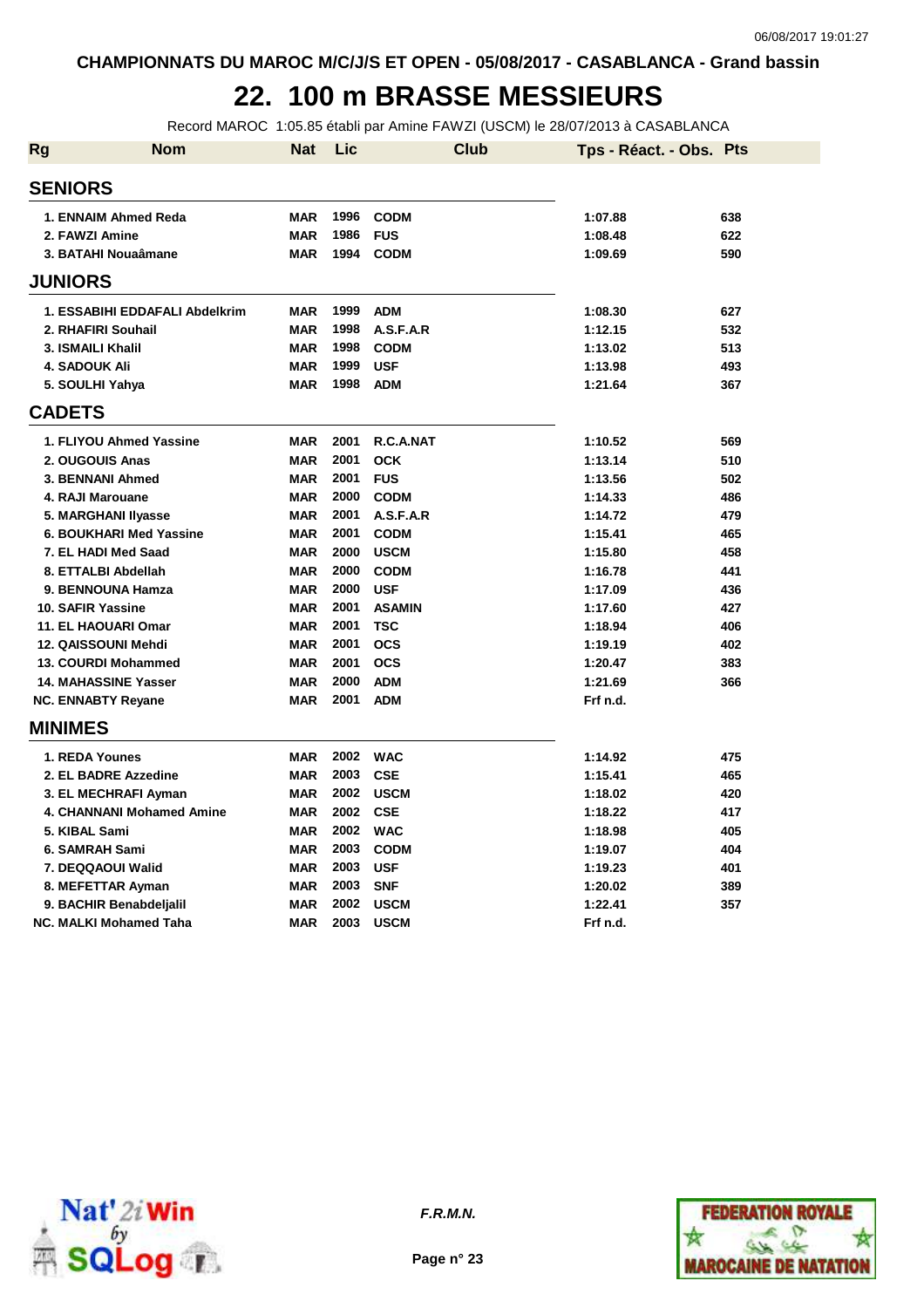## **23. 100 m BRASSE DAMES**

Record MAROC 1:08.21 établi par Sara EL BEKRI (R.C.A.NAT) le 29/07/2012 à LONDRES

| <b>Rg</b>      | <b>Nom</b>                      | <b>Nat</b> | Lic  | <b>Club</b> | Tps - Réact. - Obs. Pts |     |
|----------------|---------------------------------|------------|------|-------------|-------------------------|-----|
| <b>SENIORS</b> |                                 |            |      |             |                         |     |
|                | 1. MARHFOUR Hajar               | <b>MAR</b> | 1995 | <b>FUS</b>  | 1:22.01                 | 483 |
|                | 2. DJEBLI Khaoula               | <b>MAR</b> | 1996 | <b>CODM</b> | 1:26.95                 | 405 |
|                | 3. ZOUHAIRI Zineb               | <b>MAR</b> | 1997 | R.C.A.NAT   | 1:27.03                 | 404 |
|                | <b>NC. BENBATI Fatima Zahra</b> | <b>MAR</b> | 1997 | <b>ADM</b>  | Frf n.d.                |     |
| <b>JUNIORS</b> |                                 |            |      |             |                         |     |
|                | 1. FIDADI Fadwa                 | <b>MAR</b> | 1999 | <b>KACM</b> | 1:21.07                 | 500 |
|                | 2. KAROUCH Khouloud             | <b>MAR</b> | 1999 | A.S.F.A.R   | 1:21.85                 | 486 |
|                | 3. MSELLEK Ghita                | <b>MAR</b> | 1998 | <b>TSC</b>  | 1:26.89                 | 406 |
| <b>CADETS</b>  |                                 |            |      |             |                         |     |
|                | 1. EL HAOUARI Nadia             | <b>MAR</b> | 2000 | <b>TSC</b>  | 1:19.59                 | 528 |
| 2. AJDI Ayya   |                                 | <b>MAR</b> | 2001 | <b>KACM</b> | 1:24.08                 | 448 |
|                | 3. LAMGHARI Mariam              | <b>MAR</b> | 2000 | <b>OCK</b>  | 1:26.49                 | 411 |
|                | <b>4. BENBOUZIANE Hiba</b>      | <b>MAR</b> | 2000 | <b>TSC</b>  | 1:28.60                 | 383 |
|                | 5. NAFR Wissal                  | <b>MAR</b> | 2000 | <b>OCK</b>  | 1:30.55                 | 358 |
|                | 6. EL HAOUAT Aya                | <b>MAR</b> | 2001 | <b>MAS</b>  | 1:31.03                 | 353 |
| <b>MINIMES</b> |                                 |            |      |             |                         |     |
|                | 1. LAKNIT Hiba                  | <b>MAR</b> | 2002 | <b>CODM</b> | 1:18.45                 | 552 |
|                | 2. EL YOUSFI Salma              | <b>MAR</b> | 2002 | <b>ADM</b>  | 1:24.63                 | 439 |
|                | 3. NADIR Yasmine                | <b>MAR</b> | 2003 | <b>FUS</b>  | 1:28.10                 | 389 |
|                | 4. EL ABBARI Hafsa              | <b>MAR</b> | 2002 | <b>OCK</b>  | 1:28.13                 | 389 |
|                | 5. ETTALBI Oumayma              | <b>MAR</b> | 2003 | <b>CODM</b> | 1:29.30                 | 374 |
|                | 6. GOURRAM Keltoum              | <b>MAR</b> | 2003 | <b>ADM</b>  | 1:30.70                 | 357 |
|                | 7. BOUJNANE Rim                 | <b>MAR</b> | 2003 | <b>CSE</b>  | 1:31.16                 | 351 |
|                | 8. RODRIGUEZ Lina               | <b>MAR</b> | 2002 | R.C.A.NAT   | 1:31.91                 | 343 |
|                | 9. REGRAGUI Salma               | <b>MAR</b> | 2002 | <b>USF</b>  | 1:32.65                 | 335 |
|                | 10. YOUSRI Salma                | <b>MAR</b> | 2002 | <b>CNCS</b> | 1:33.76                 | 323 |



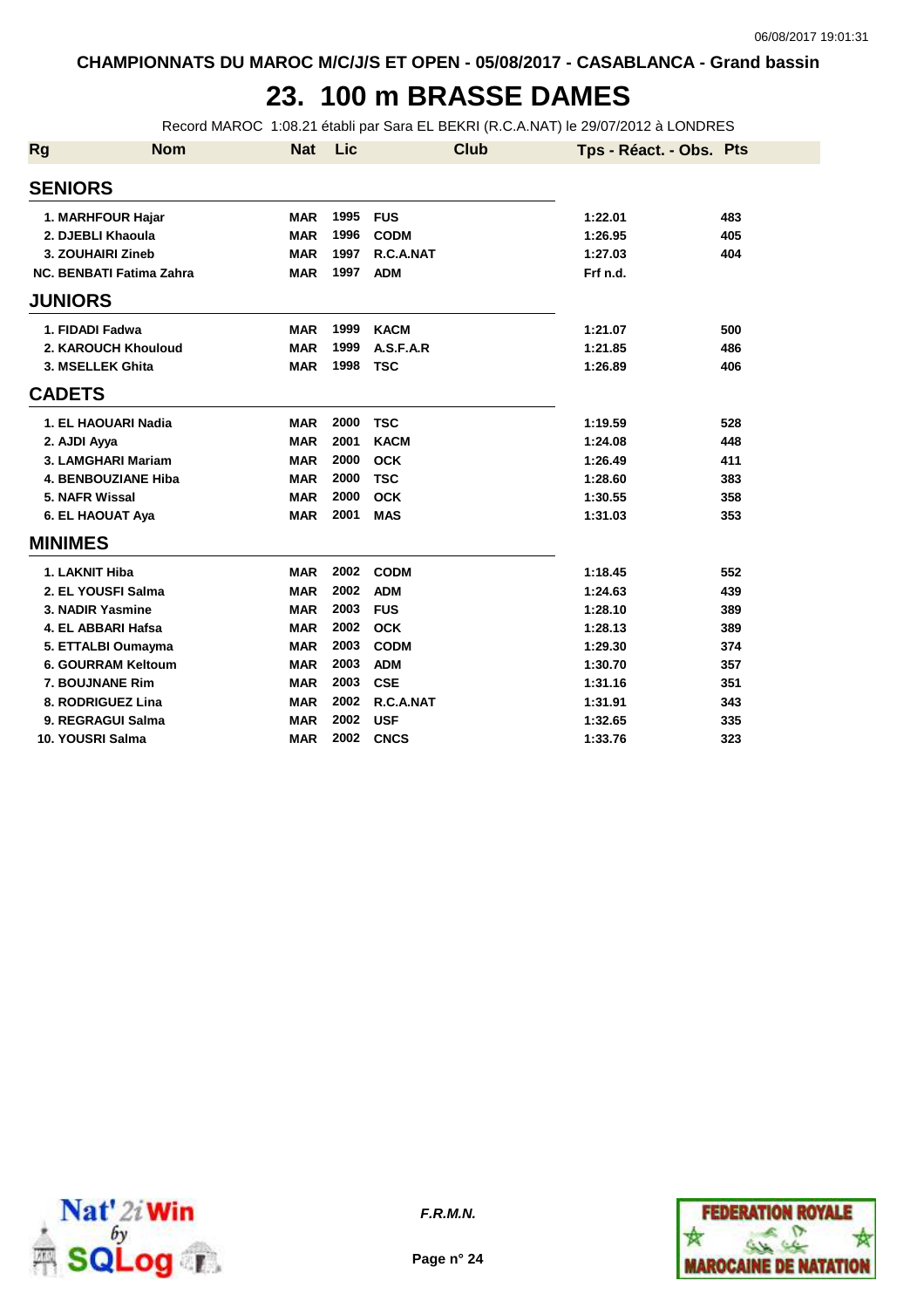## **24. 50 m DOS MESSIEURS**

Record MAROC 26.24 établi par Billal ACHELHI (CODM) le 21/06/2013 à MERSSIN (TURQUIE)

| <b>Rg</b>      | <b>Nom</b>                     | <b>Nat</b> | Lic  |             | <b>Club</b> | Tps - Réact. - Obs. Pts |     |
|----------------|--------------------------------|------------|------|-------------|-------------|-------------------------|-----|
| <b>SENIORS</b> |                                |            |      |             |             |                         |     |
|                | 1. LAHRICHI Driss              | <b>MAR</b> | 1997 | <b>CODM</b> |             | 26.84                   | 718 |
|                | 2. HAMOUCHANE Souhail          | <b>MAR</b> | 1997 | <b>CODM</b> |             | 28.23                   | 617 |
|                | 3. HAOUATI Nouamane            | <b>MAR</b> | 1997 | <b>USF</b>  |             | 31.79                   | 432 |
|                | 3. EL MANDOUR Ali              | <b>MAR</b> | 1997 | <b>FUS</b>  |             | 31.79                   | 432 |
| <b>JUNIORS</b> |                                |            |      |             |             |                         |     |
|                | 1. SOULHI Yahya                | <b>MAR</b> | 1998 | <b>ADM</b>  |             | 29.91                   | 519 |
|                | 2. CHAARI Soufiane             | <b>MAR</b> | 1999 | A.S.F.A.R   |             | 30.24                   | 502 |
|                | 3. OUAHMID Mohamed             | <b>MAR</b> | 1998 | <b>ADM</b>  |             | 31.74                   | 434 |
|                | <b>NC. EL MOUSTAKIM Imad</b>   | <b>MAR</b> | 1999 | R.C.A.NAT   |             | Frf n.d.                |     |
|                | <b>NC. EL MOUSTAKIM Mouad</b>  | <b>MAR</b> | 1999 | R.C.A.NAT   |             | Frf n.d.                |     |
| <b>CADETS</b>  |                                |            |      |             |             |                         |     |
|                | 1. REGRAGUI Abdeljabbar        | <b>MAR</b> | 2001 | <b>CODM</b> |             | 28.09                   | 627 |
|                | 2. MSOUGAR Ali                 | <b>MAR</b> | 2001 | <b>ASS</b>  |             | 29.70                   | 530 |
|                | 3. SMOUNI EI Mehdi             | <b>MAR</b> | 2000 | <b>CODM</b> |             | 29.86                   | 522 |
|                | <b>4. BOUKHARI Med Yassine</b> | <b>MAR</b> | 2001 | <b>CODM</b> |             | 30.13                   | 508 |
|                | 5. BENYAHYA Anas               | <b>MAR</b> | 2001 | <b>FUS</b>  |             | 31.28                   | 454 |
|                | 6. ETTALBI Abdellah            | <b>MAR</b> | 2000 | <b>CODM</b> |             | 32.17                   | 417 |
|                | 7. SEFRAOUI Mohammed           | <b>MAR</b> | 2000 | <b>UNO</b>  |             | 32.18                   | 417 |
|                | 8. ARROUD Akram Oussama        | <b>MAR</b> | 2000 | <b>CODM</b> |             | 32.67                   | 398 |
|                | 9. LAHLOU Ziad                 | <b>MAR</b> | 2001 | <b>USCM</b> |             | 32.81                   | 393 |
|                | 10. BENHLIMA Ilyas             | <b>MAR</b> | 2001 | <b>ASS</b>  |             | 32.95                   | 388 |
|                | <b>NC. BANSAR Nizar</b>        | <b>MAR</b> | 2001 | R.C.A.NAT   |             | Frf n.d.                |     |
| <b>MINIMES</b> |                                |            |      |             |             |                         |     |
|                | 1. MAMDOUH Abdelmoughit        | <b>MAR</b> | 2002 | <b>WAC</b>  |             | 30.42                   | 493 |
|                | 2. ZOUITEN Omar Ahmed          | <b>MAR</b> | 2002 | <b>MAS</b>  |             | 30.71                   | 479 |
|                | 3. AZHAR Idriss                | <b>MAR</b> | 2003 | R.C.A.NAT   |             | 31.47                   | 445 |
|                | 4. NAJIH Ouissam               | <b>MAR</b> | 2002 | <b>KACM</b> |             | 31.55                   | 442 |
|                | 5. ES SAMLALI Ismail           | <b>MAR</b> | 2002 | <b>OCK</b>  |             | 32.02                   | 423 |
|                | <b>6. QOUANANE Anas</b>        | <b>MAR</b> | 2003 | <b>JIHA</b> |             | 33.05                   | 385 |
|                | 7. EL MOUSAOUI Sofian          | <b>MAR</b> | 2003 | <b>UNO</b>  |             | 33.17                   | 380 |
|                | 8. HAITAM Monssif              | <b>MAR</b> | 2002 | <b>OCK</b>  |             | 34.45                   | 339 |
|                | 9. EL HAMOUMI Ismail           | <b>MAR</b> | 2002 | <b>USF</b>  |             | 34.54                   | 337 |



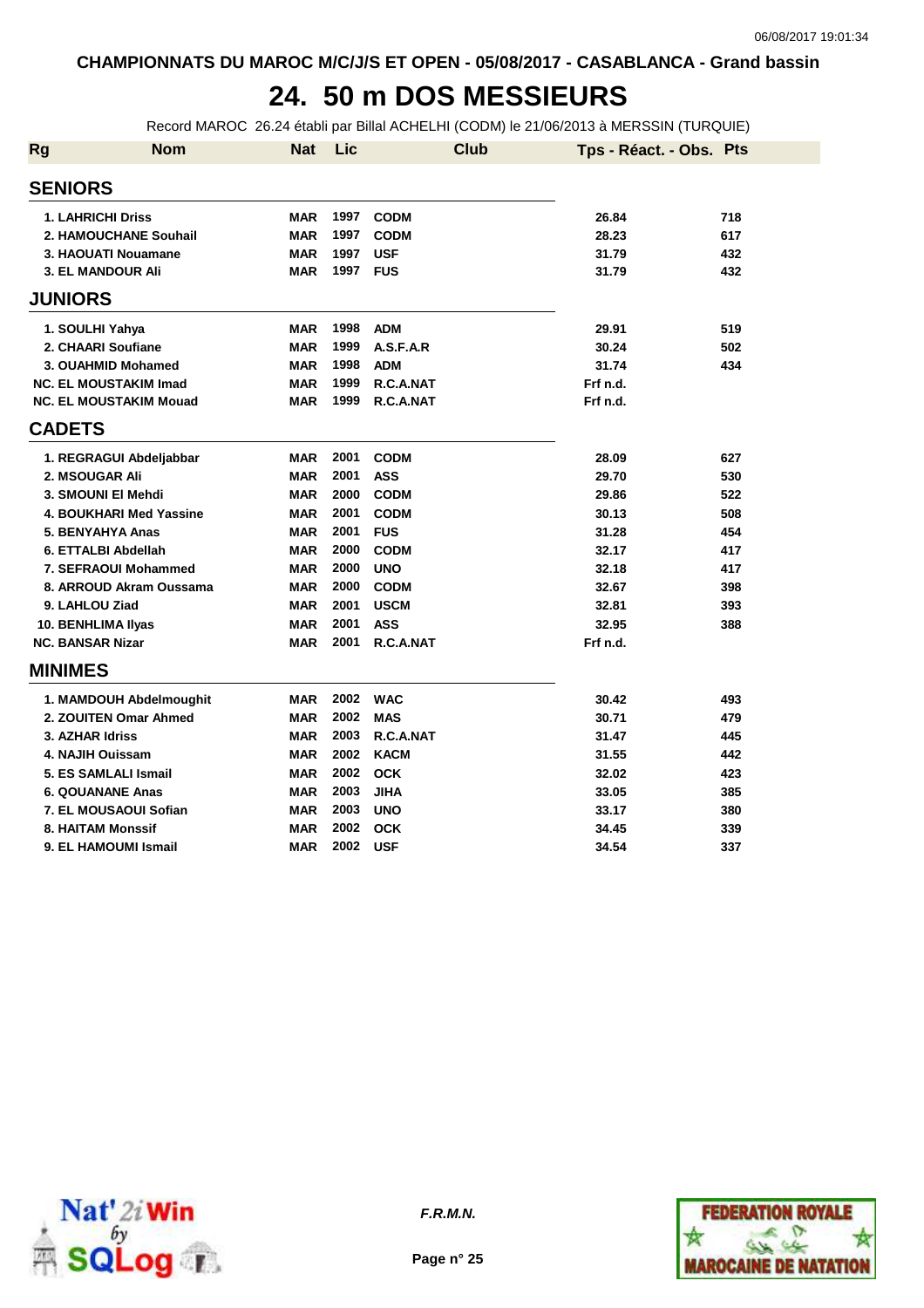#### **25. 50 m DOS DAMES**

Record MAROC 30.47 établi par Hiba FAHSI (OCK) le 28/03/2017 à EGYPT

NRN = Nouveau record National

| <b>Rg</b> | <b>Nom</b>                      | Nat        | Lic  | <b>Club</b>   | Tps - Réact. - Obs. Pts |     |
|-----------|---------------------------------|------------|------|---------------|-------------------------|-----|
|           | <b>SENIORS</b>                  |            |      |               |                         |     |
|           | 1. MANA Noura                   | <b>MAR</b> | 1997 | <b>TSC</b>    | 32.62                   | 571 |
|           | 2. ZOUHAIRI Zineb               | <b>MAR</b> | 1997 | R.C.A.NAT     | 36.47                   | 408 |
|           | <b>JUNIORS</b>                  |            |      |               |                         |     |
|           | 1. BOUTOUIL Yasmeen             | <b>MAR</b> | 1998 | <b>CODM</b>   | 31.73                   | 620 |
|           | 2. DRISSI HASSANI Nour          | <b>MAR</b> | 1998 | <b>FUS</b>    | 32.67                   | 568 |
|           | 3. FIDADI Fadwa                 | <b>MAR</b> | 1999 | <b>KACM</b>   | 34.99                   | 462 |
|           | <b>4. KAROUCH Khouloud</b>      | <b>MAR</b> | 1999 | A.S.F.A.R     | 37.27                   | 382 |
|           | <b>CADETS</b>                   |            |      |               |                         |     |
|           | 1. FAHSI Hiba                   | <b>MAR</b> | 2001 | <b>OCK</b>    | <b>NRN 717</b><br>30.23 |     |
|           | 2. BOURBOUH Nissrine            | <b>MAR</b> | 2001 | <b>FUS</b>    | 33.30                   | 536 |
|           | 3. BOURBOUH Narjiss             | <b>MAR</b> | 2001 | <b>FUS</b>    | 34.19                   | 495 |
|           | 4. CHAARI Soukaina              | <b>MAR</b> | 2000 | A.S.F.A.R     | 34.31                   | 490 |
|           | 5. OUFRID Oumnia                | <b>MAR</b> | 2001 | <b>CODM</b>   | 35.33                   | 449 |
|           | 5. RMILI Hiba                   | <b>MAR</b> | 2000 | <b>TSC</b>    | 35.33                   | 449 |
|           | 7. BENSALAH Mariam              | <b>MAR</b> | 2001 | <b>ASS</b>    | 35.56                   | 440 |
|           | 8. MSELLEK Kenza                | <b>MAR</b> | 2000 | <b>TSC</b>    | 36.01                   | 424 |
|           | 9. RHLIL Meryem                 | <b>MAR</b> | 2001 | <b>CODM</b>   | 36.37                   | 412 |
|           | <b>10. AIT BOUSERHANE Maria</b> | <b>MAR</b> | 2001 | <b>JIHA</b>   | 37.00                   | 391 |
|           | <b>NC. RIMY Hiba</b>            | <b>MAR</b> | 2001 | <b>TSC</b>    | Frf n.d.                |     |
|           | <b>MINIMES</b>                  |            |      |               |                         |     |
|           | 1. ZERAIDI Kenza                | <b>MAR</b> | 2002 | <b>CODM</b>   | 34.17                   | 496 |
|           | 2. SELLAFI Mariam               | <b>MAR</b> | 2002 | <b>OCK</b>    | 34.18                   | 496 |
|           | 3. EL YOUSFI Salma              | <b>MAR</b> | 2002 | <b>ADM</b>    | 35.06                   | 459 |
|           | <b>4. KANOUN Karima</b>         | <b>MAR</b> | 2002 | <b>ASAMIN</b> | 35.76                   | 433 |
|           | 5. YOUSRI Salma                 | <b>MAR</b> | 2002 | <b>CNCS</b>   | 35.82                   | 431 |
|           | 6. SABER Hajar                  | <b>MAR</b> | 2003 | <b>CODM</b>   | 36.27                   | 415 |
|           | 7. EL MOUJARRADE Douae          | <b>MAR</b> | 2003 | <b>SNF</b>    | 36.28                   | 415 |
|           | 8. ETTALBI Oumayma              | <b>MAR</b> | 2003 | <b>CODM</b>   | 36.41                   | 410 |
|           | 9. EL ANOUAR Ayat Allah         | <b>MAR</b> | 2002 | <b>FUS</b>    | 38.13                   | 357 |
|           | 10. BELRHITI Ayat Errahmane     | <b>MAR</b> | 2002 | <b>ACK</b>    | 38.64                   | 343 |
|           | 11. BOUDRAR Basma               | <b>MAR</b> | 2003 | <b>CODM</b>   | 39.25                   | 327 |
|           | 12. NADIR Yasmine               | <b>MAR</b> | 2003 | <b>FUS</b>    | 39.64                   | 318 |



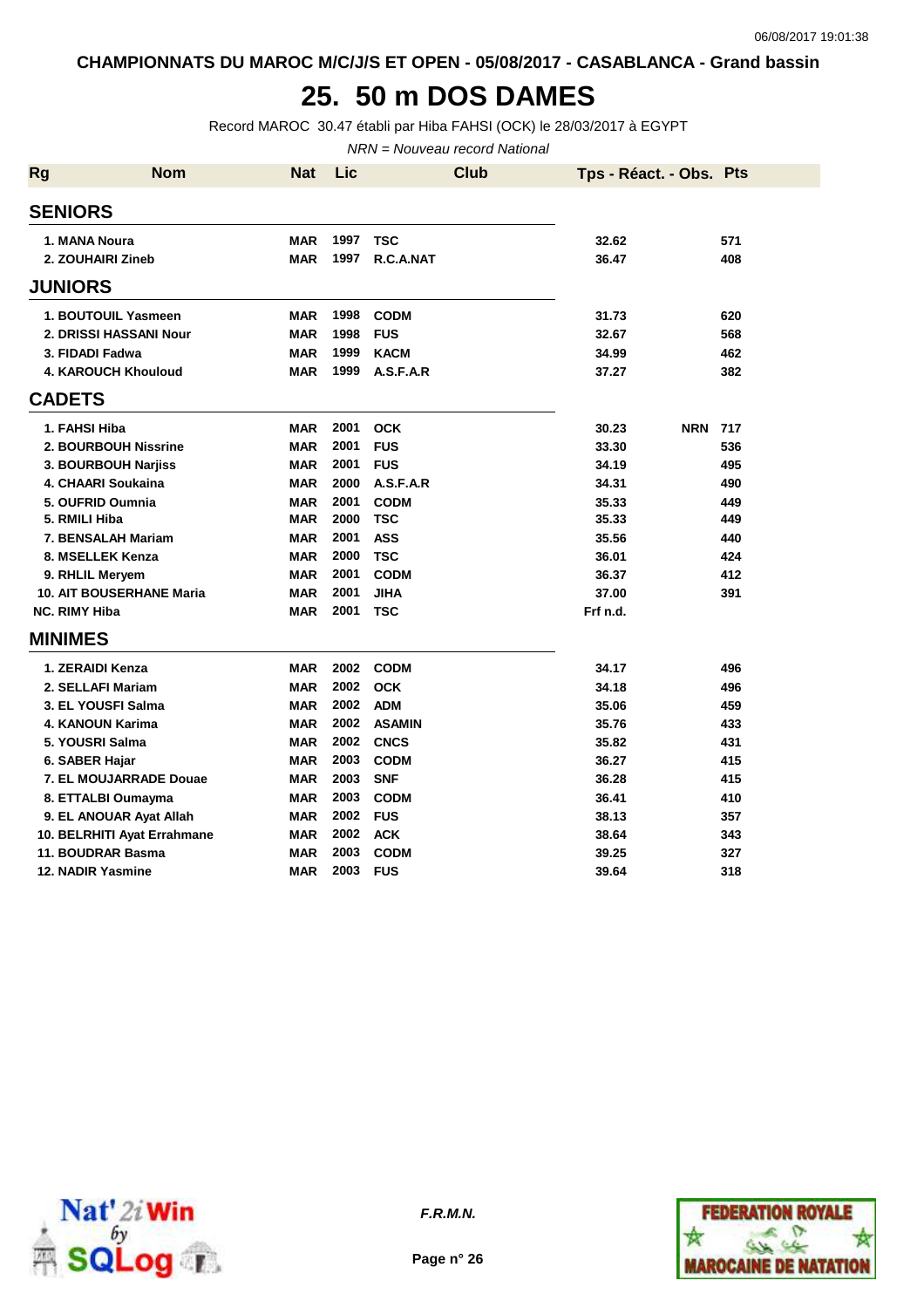# **26. 400 m 4 NAGES MESSIEURS**

Record MAROC 4:25.58 établi par Morad BERRADA (WAC) le 18/03/2012 à DUNKERQUE (FRANCE)

| <b>Rg</b> | <b>Nom</b>                        | <b>Nat</b> | Lic  | <b>Club</b> | Tps - Réact. - Obs. Pts |     |
|-----------|-----------------------------------|------------|------|-------------|-------------------------|-----|
|           | <b>SENIORS</b>                    |            |      |             |                         |     |
|           | <b>1. BOULAAMANE Khalil</b>       | <b>MAR</b> | 1995 | <b>FUS</b>  | 4:53.02                 | 576 |
|           | 2. SABER Said                     | <b>MAR</b> | 1995 | <b>CODM</b> | 4:53.84                 | 571 |
|           | 3. BATAHI Nouaâmane               | <b>MAR</b> | 1994 | <b>CODM</b> | 4:53.90                 | 571 |
|           | 4. BELKAZ Lahbib                  | <b>MAR</b> | 1996 | <b>CSN</b>  | 5:22.59                 | 431 |
|           | <b>JUNIORS</b>                    |            |      |             |                         |     |
|           | 1. KZIBER Bakr                    | <b>MAR</b> | 1998 | A.S.F.A.R   | 4:54.42                 | 568 |
|           | 2. LAHRICHI Ismail                | <b>MAR</b> | 1999 | R.C.A.NAT   | 5:14.04                 | 468 |
|           | 3. TIJARI Hicham                  | <b>MAR</b> | 1998 | <b>CODM</b> | 5:18.27                 | 449 |
|           | <b>CADETS</b>                     |            |      |             |                         |     |
|           | 1. REGRAGUI Abdeljabbar           | <b>MAR</b> | 2001 | <b>CODM</b> | 4:50.84                 | 589 |
|           | 2. HEMRI Youssef                  | <b>MAR</b> | 2001 | <b>FUS</b>  | 4:57.94                 | 548 |
|           | 3. HEMRI Ali                      | <b>MAR</b> | 2001 | <b>FUS</b>  | 5:16.98                 | 455 |
|           | 4. AYANE Yasser                   | <b>MAR</b> | 2001 | <b>CSE</b>  | 5:18.75                 | 447 |
|           | 5. RAJI Marouane                  | <b>MAR</b> | 2000 | <b>CODM</b> | 5:20.07                 | 442 |
|           | 6. ARROUD Akram Oussama           | <b>MAR</b> | 2000 | <b>CODM</b> | 5:26.34                 | 417 |
|           | 7. BENNANI Ahmed                  | <b>MAR</b> | 2001 | <b>FUS</b>  | 5:44.10                 | 355 |
|           | <b>NC. MAHASSINE Yasser</b>       | <b>MAR</b> | 2000 | <b>ADM</b>  | Frf exc.                |     |
|           | NC. SEYAR Mohamed Aymane          | <b>MAR</b> | 2000 | <b>ASS</b>  | Dsq FD                  | 0   |
|           | <b>MINIMES</b>                    |            |      |             |                         |     |
|           | 1. ABOUKINANE Rayane Mostafa      | <b>MAR</b> | 2002 | <b>KACM</b> | 4:57.42                 | 551 |
|           | 2. TIJARI Monssif Hamza           | <b>MAR</b> | 2002 | <b>CODM</b> | 5:12.85                 | 473 |
|           | 3. BENSALEH Mohamed Yassine       | <b>MAR</b> | 2002 | <b>FUS</b>  | 5:13.06                 | 472 |
|           | 4. ELMAHBOUBI Oussama             | <b>MAR</b> | 2002 | <b>ADM</b>  | 5:15.47                 | 461 |
|           | 5. ZIANE Adam                     | <b>MAR</b> | 2002 | <b>CNCS</b> | 5:15.79                 | 460 |
|           | 6. EL MECHRAFI Ayman              | <b>MAR</b> | 2002 | <b>USCM</b> | 5:23.55                 | 428 |
|           | 7. SEDDOUK Adam                   | <b>MAR</b> | 2003 | <b>CODM</b> | 5:29.34                 | 405 |
|           | 8. EL BADRE Azzedine              | <b>MAR</b> | 2003 | <b>CSE</b>  | 5:31.50                 | 398 |
|           | 9. KIBAL Sami                     | <b>MAR</b> | 2002 | <b>WAC</b>  | 5:35.63                 | 383 |
|           | <b>10. CHANNANI Mohamed Amine</b> | <b>MAR</b> | 2002 | <b>CSE</b>  | 5:36.00                 | 382 |
|           | 11. MEFETTAR Ayman                | <b>MAR</b> | 2003 | <b>SNF</b>  | 5:43.95                 | 356 |
|           | 12. ZOUITEN Omar Ahmed            | <b>MAR</b> | 2002 | <b>MAS</b>  | 5:46.32                 | 349 |
|           | 13. DEQQAOUI Walid                | <b>MAR</b> | 2003 | <b>USF</b>  | 6:00.59                 | 309 |
|           | <b>NC. AMALI Zakariae</b>         | <b>MAR</b> | 2003 | <b>CODM</b> | Dsq NI                  | 0   |



**F.R.M.N.**

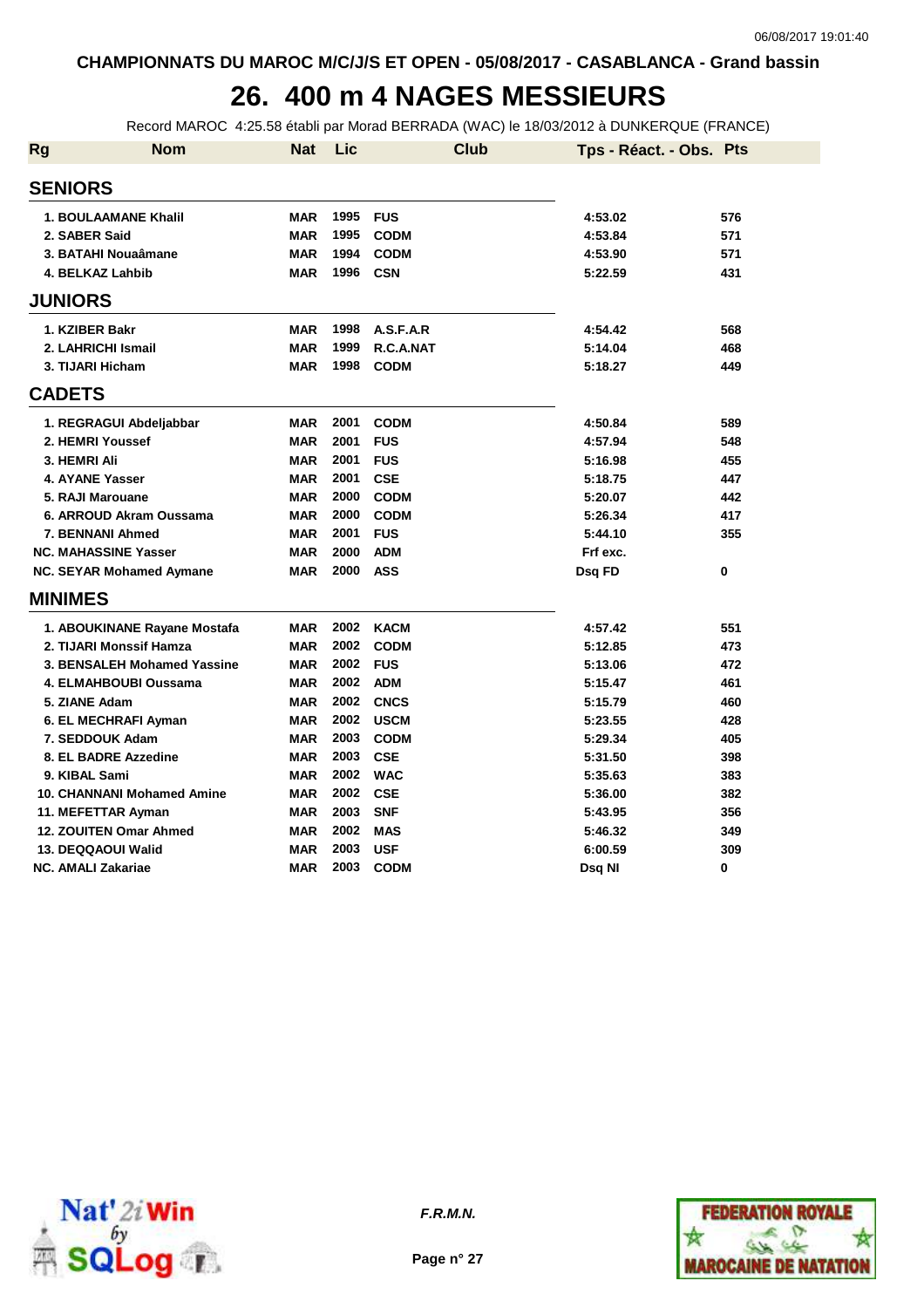## **27. 400 m 4 NAGES DAMES**

Record MAROC 4:48.04 établi par Sara EL BEKRI (R.C.A.NAT) le 18/12/2011 à CASABLANCA

| <b>Rg</b>       | <b>Nom</b>                    | <b>Nat</b> | Lic  | <b>Club</b> | Tps - Réact. - Obs. Pts |     |
|-----------------|-------------------------------|------------|------|-------------|-------------------------|-----|
| <b>CADETS</b>   |                               |            |      |             |                         |     |
| 1. FAHSI Hiba   |                               | <b>MAR</b> | 2001 | <b>OCK</b>  | 5:32.62                 | 525 |
| 2. FAHSI Doha   |                               | MAR        | 2001 | <b>OCK</b>  | 5:33.70                 | 520 |
| 3. IDRISSI Atar |                               | <b>MAR</b> | 2001 | <b>USCM</b> | 5:41.91                 | 483 |
|                 | 4. BOURBOUH Narjiss           | <b>MAR</b> | 2001 | <b>FUS</b>  | 5:42.03                 | 483 |
|                 | <b>NC. ELMACHRAFI Khaoula</b> | <b>MAR</b> | 2000 | <b>TSC</b>  | <b>\bandon</b>          | 0   |
| <b>MINIMES</b>  |                               |            |      |             |                         |     |
|                 | 1. KHIYARA Lina               | <b>MAR</b> | 2003 | R.C.A.NAT   | 5:31.82                 | 529 |
|                 | 2. EL ABBARI Hafsa            | <b>MAR</b> | 2002 | <b>OCK</b>  | 5:35.30                 | 513 |
| 3. LAKNIT Hiba  |                               | <b>MAR</b> | 2002 | <b>CODM</b> | 5:38.35                 | 499 |
|                 | 4. DAHBANI Taghrid            | <b>MAR</b> | 2003 | R.C.A.NAT   | 5:43.06                 | 479 |
| 5. SABER Hajar  |                               | <b>MAR</b> | 2003 | <b>CODM</b> | 6:05.28                 | 396 |
| 6. ADIANNA Aya  |                               | <b>MAR</b> | 2002 | <b>SNF</b>  | 6:09.77                 | 382 |
|                 | 7. RODRIGUEZ Lina             | <b>MAR</b> | 2002 | R.C.A.NAT   | 6:16.50                 | 362 |



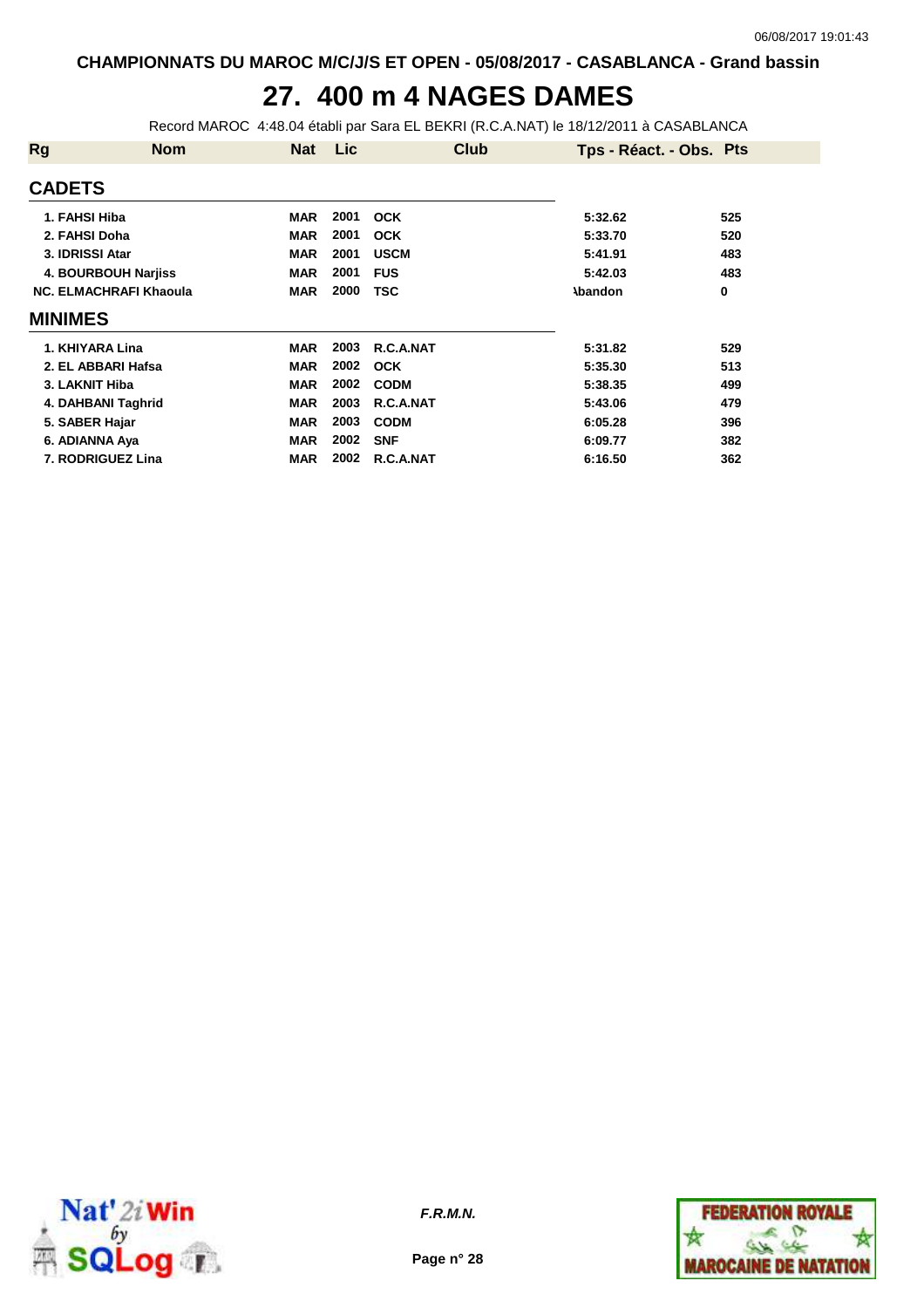#### **28. 4 x 100 m NAGE LIBRE MESSIEURS**

Record MAROC 3:27.42 établi par MAROC le 20/12/2011 à DOHA (QATAR)

| <b>Rg</b> | <b>Nom</b>                                           | <b>Nat</b>               | Lic          |                        | <b>Club</b>     | Tps - Réact. - Obs. Pts |                 |
|-----------|------------------------------------------------------|--------------------------|--------------|------------------------|-----------------|-------------------------|-----------------|
|           | <b>SENIORS</b>                                       |                          |              |                        |                 |                         |                 |
|           | <b>1. LAHRICHI Driss</b>                             | MAR                      | 1997         | <b>CODM</b>            |                 | 4:48.83                 | 276             |
|           | <b>ENNAIM Ahmed Reda</b>                             | <b>MAR</b>               | 1996         | <b>CODM</b>            |                 |                         | 276             |
|           | <b>HAMOUCHANE Souhail</b>                            | <b>MAR</b>               | 1997         | <b>CODM</b>            |                 |                         | 276             |
|           | <b>SABER Said</b>                                    | <b>MAR</b>               | 1995         | <b>CODM</b>            |                 |                         | 276             |
|           | 2. EL KASBI Amine                                    | MAR                      | 1991         | <b>OUM RABII</b>       |                 | 5:13.31                 | 216             |
|           | <b>KARAM Ayoub</b>                                   | MAR                      | 1995         | <b>OUM RABII</b>       |                 |                         | 216             |
|           | <b>SALMOUN Omar</b>                                  | <b>MAR</b><br><b>MAR</b> | 1996         | <b>OUM RABII</b>       |                 |                         | 216             |
|           | <b>BOUAROUA Imad</b>                                 |                          | 1991         | <b>OUM RABII</b>       |                 |                         | 216             |
|           | <b>JUNIORS</b>                                       |                          |              |                        |                 |                         |                 |
|           | 1. ALAOUI EL MDARHRI Youssef                         | MAR                      | 1998         | A.S.F.A.R              |                 | 3:48.90                 | 556             |
|           | <b>RHAFIRI Souhail</b>                               | MAR                      | 1998         | A.S.F.A.R              |                 |                         | 556             |
|           | <b>ABROUK Omar</b><br><b>BELAFKIH Ahmed Wdia</b>     | <b>MAR</b><br>MAR        | 1998<br>1999 | A.S.F.A.R<br>A.S.F.A.R |                 |                         | 556<br>556      |
|           |                                                      |                          | 1998         | <b>ADM</b>             |                 |                         |                 |
|           | 2. HASSOUNI Badr                                     | MAR<br><b>MAR</b>        | 1998         | <b>ADM</b>             |                 | 3:50.45                 | 545<br>545      |
|           | SOULHI Yahya<br><b>ESSABIHI EDDAFALI Abdelkrim</b>   | MAR                      | 1999         | <b>ADM</b>             |                 |                         | 545             |
|           | <b>OUAHMID Mohamed</b>                               | MAR                      | 1998         | <b>ADM</b>             |                 |                         | 545             |
|           | <b>NC. NAJIH Ouissam</b>                             | <b>MAR</b>               | 2002         | <b>KACM</b>            |                 | Dsq Rel                 | 0               |
|           | <b>LAKHDAR Achraf</b>                                | <b>MAR</b>               | 1998         | <b>KACM</b>            |                 |                         | 0               |
|           | <b>SGHYAR Ziad</b>                                   | <b>MAR</b>               | 2002         | <b>KACM</b>            |                 |                         | 0               |
|           | <b>ABOUKINANE Rayane Mostafa</b>                     | MAR                      | 2002         | <b>KACM</b>            |                 |                         | 0               |
|           | <b>NC. BANSAR Youssef</b>                            | <b>MAR</b>               | 1998         | R.C.A.NAT              |                 | Frf n.d.                |                 |
|           | <b>EL MOUSTAKIM Imad</b>                             | MAR                      | 1999         | R.C.A.NAT              |                 |                         |                 |
|           | <b>EL MOUSTAKIM Mouad</b>                            | <b>MAR</b>               | 1999         | R.C.A.NAT              |                 |                         |                 |
|           | <b>KATAYFJI Yasser</b>                               | MAR                      | 1999         | R.C.A.NAT              |                 |                         |                 |
|           | <b>CADETS</b>                                        |                          |              |                        |                 |                         |                 |
|           | 1. BOUKHARI Med Yassine                              | MAR                      | 2001         | <b>CODM</b>            |                 | 3:46.28                 | 575             |
|           | <b>HAMOUCHANE Sami</b>                               | MAR                      | 2000         | <b>CODM</b>            |                 |                         | 575             |
|           | REGRAGUI Abdeljabbar                                 | <b>MAR</b>               | 2001         | <b>CODM</b>            |                 |                         | 575             |
|           | <b>BOUTOUIL Samy</b>                                 | <b>MAR</b>               | 2000         | <b>CODM</b>            |                 |                         | 575             |
|           | 2. OUACHIKH Achraf                                   | <b>MAR</b>               | 2001         | <b>FUS</b>             |                 | 3:54.69                 | 516             |
|           | <b>BENYAHYA Anas</b>                                 | <b>MAR</b>               | 2001         | <b>FUS</b>             |                 |                         | 516             |
|           | <b>HEMRI Youssef</b>                                 | MAR                      | 2001         | <b>FUS</b>             |                 |                         | 516             |
|           | HEMRI Ali                                            | MAR                      | 2001         | <b>FUS</b>             |                 |                         | 516             |
|           | 3. SEYAR Mohamed Aymane                              | MAR                      | 2000         | <b>ASS</b>             |                 | 4:02.16                 | 469             |
|           | <b>SAHNOUNE Omar</b>                                 | MAR                      | 2000         | <b>ASS</b>             |                 |                         | 469             |
|           | <b>BENHLIMA Ilyas</b>                                | MAR                      | 2001         | <b>ASS</b>             |                 |                         | 469             |
|           | MSOUGAR Ali                                          | MAR                      | 2001         | <b>ASS</b>             |                 |                         | 469             |
|           | 4. KHARKHACH Abdellah                                | MAR                      | 2001         | <b>USF</b>             |                 | 4:02.66                 | 466             |
|           | FILALI Omar                                          | MAR                      | 2001         | <b>USF</b>             |                 |                         | 466             |
|           | <b>BENCHEIKH Driss</b>                               | MAR                      | 2001         | <b>USF</b>             |                 |                         | 466             |
|           | <b>BENNOUNA Hamza</b>                                | MAR                      | 2000         | <b>USF</b>             |                 |                         | 466             |
|           | <b>NC. BANSAR Nizar</b>                              | MAR                      | 2001         | R.C.A.NAT              |                 | Frf n.d.                |                 |
|           | <b>EL MOUTAQUI Mohamed</b>                           | MAR                      | 2001         | R.C.A.NAT              |                 |                         |                 |
|           | <b>FLIYOU Ahmed Yassine</b>                          | MAR                      | 2001         | R.C.A.NAT              |                 |                         |                 |
|           | <b>HARRABIDA Mohamed Amine</b>                       | MAR                      | 2000         | R.C.A.NAT              |                 |                         |                 |
|           | <b>NC. CHERKAOUI Omar</b>                            | MAR                      | 2001         | <b>USCM</b>            |                 | Frf n.d.                |                 |
|           | <b>EL HADI Med Saad</b>                              | MAR                      | 2000         | <b>USCM</b>            |                 |                         |                 |
|           | <b>LAHLOU Ziad</b>                                   | MAR                      | 2001         | <b>USCM</b>            |                 |                         |                 |
|           | MOKHTARI Ali                                         | MAR                      | 2001         | <b>USCM</b>            |                 |                         |                 |
|           | <b>MINIMES</b>                                       |                          |              |                        |                 |                         |                 |
|           | 1. MAMDOUH Abdelmoughit                              | MAR                      | 2002         | <b>WAC</b>             |                 | 4:01.12                 | 475             |
|           | $\mathbf{Nat}'$ 2i Win<br>by                         |                          |              |                        | <b>F.R.M.N.</b> |                         | <b>FEDERATI</b> |
|           |                                                      |                          |              |                        |                 |                         |                 |
|           | $\overline{\phantom{a}}$ od $\overline{\phantom{a}}$ |                          |              |                        | Page n° 29      |                         | IAROCA          |

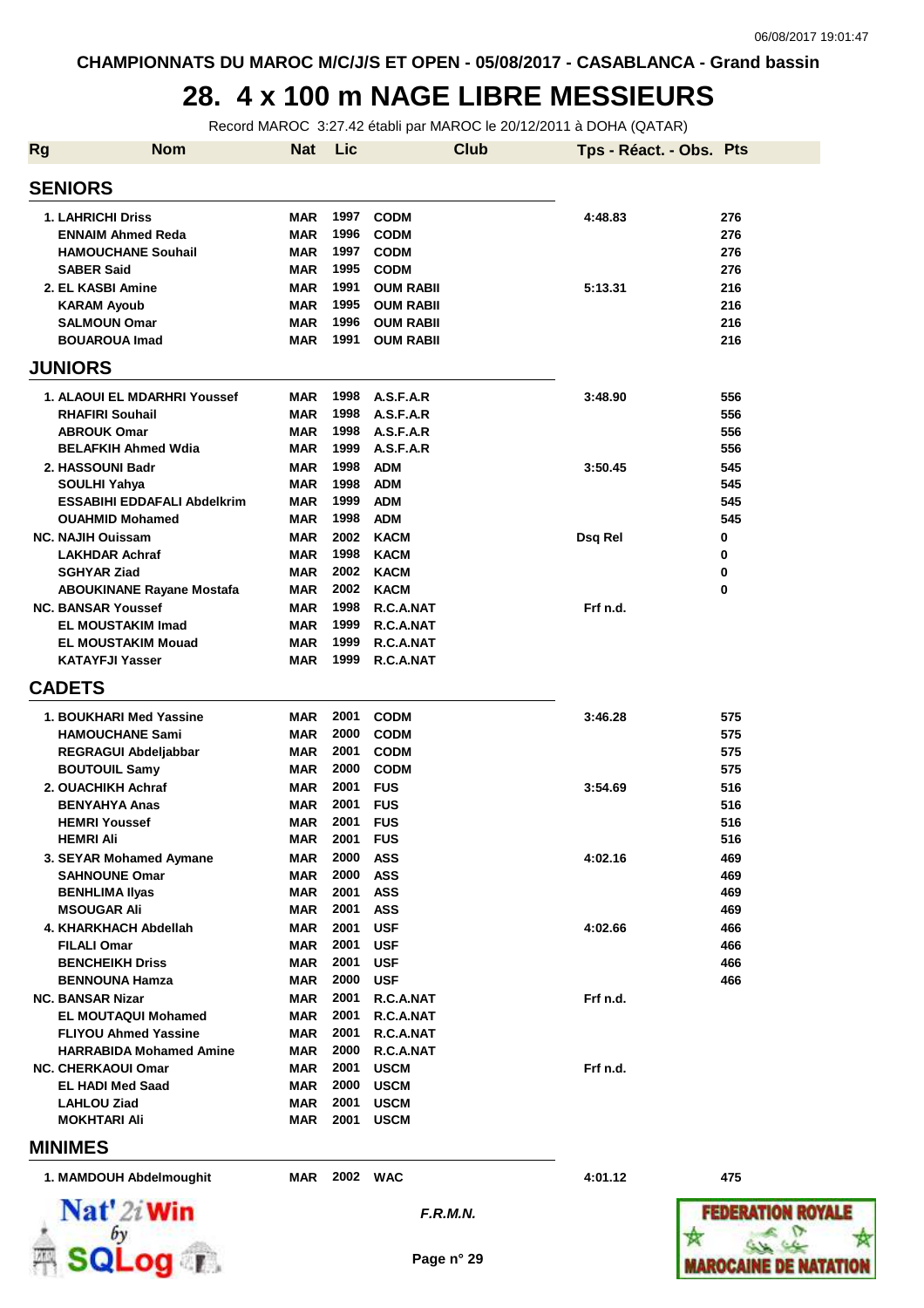#### **28. 4 x 100 m NAGE LIBRE MESSIEURS**

Record MAROC 3:27.42 établi par MAROC le 20/12/2011 à DOHA (QATAR)

| Rg             | <b>Nom</b>                        | <b>Nat</b> | Lic  | Club        | Tps - Réact. - Obs. Pts |     |
|----------------|-----------------------------------|------------|------|-------------|-------------------------|-----|
| <b>MINIMES</b> |                                   |            |      |             |                         |     |
|                | <b>KIBAL Sami</b>                 | <b>MAR</b> | 2002 | <b>WAC</b>  |                         | 475 |
|                | <b>KAMIL Ali</b>                  | <b>MAR</b> | 2002 | <b>WAC</b>  |                         | 475 |
|                | <b>REDA Younes</b>                | <b>MAR</b> | 2002 | <b>WAC</b>  |                         | 475 |
|                | 2. SEDDOUK Adam                   | <b>MAR</b> | 2003 | <b>CODM</b> | 4:05.22                 | 452 |
|                | <b>SAMRAH Sami</b>                | <b>MAR</b> | 2003 | <b>CODM</b> |                         | 452 |
|                | <b>AMALI Zakariae</b>             | <b>MAR</b> | 2003 | <b>CODM</b> |                         | 452 |
|                | <b>TIJARI Monssif Hamza</b>       | <b>MAR</b> | 2002 | <b>CODM</b> |                         | 452 |
|                | 3. BELAFIA Adam                   | <b>MAR</b> | 2002 | <b>USCM</b> | 4:07.56                 | 439 |
|                | <b>EL MECHRAFI Ayman</b>          | <b>MAR</b> | 2002 | <b>USCM</b> |                         | 439 |
|                | <b>ELBRIDI Yahya</b>              | <b>MAR</b> | 2003 | <b>USCM</b> |                         | 439 |
|                | <b>SADIQUI Anir</b>               | <b>MAR</b> | 2003 | <b>USCM</b> |                         | 439 |
|                | 4. ELKAMYA EI Mehdi               | <b>MAR</b> | 2002 | <b>SNF</b>  | 4:18.07                 | 388 |
|                | <b>KEMMOUNE Anass</b>             | <b>MAR</b> | 2003 | <b>SNF</b>  |                         | 388 |
|                | <b>BENADADA Adnane</b>            | <b>MAR</b> | 2003 | <b>SNF</b>  |                         | 388 |
|                | <b>MEFETTAR Ayman</b>             | <b>MAR</b> | 2003 | <b>SNF</b>  |                         | 388 |
|                | <b>NC. CHANNANI Mohamed Amine</b> | <b>MAR</b> | 2002 | <b>CSE</b>  | Frf n.d.                |     |
|                | <b>SELLEK Yassine</b>             | <b>MAR</b> | 2002 | <b>CSE</b>  |                         |     |
|                | <b>CHAFFAA Mohammed</b>           | <b>MAR</b> | 2003 | <b>CSE</b>  |                         |     |
|                | <b>EL BADRE Azzedine</b>          | <b>MAR</b> | 2003 | <b>CSE</b>  |                         |     |



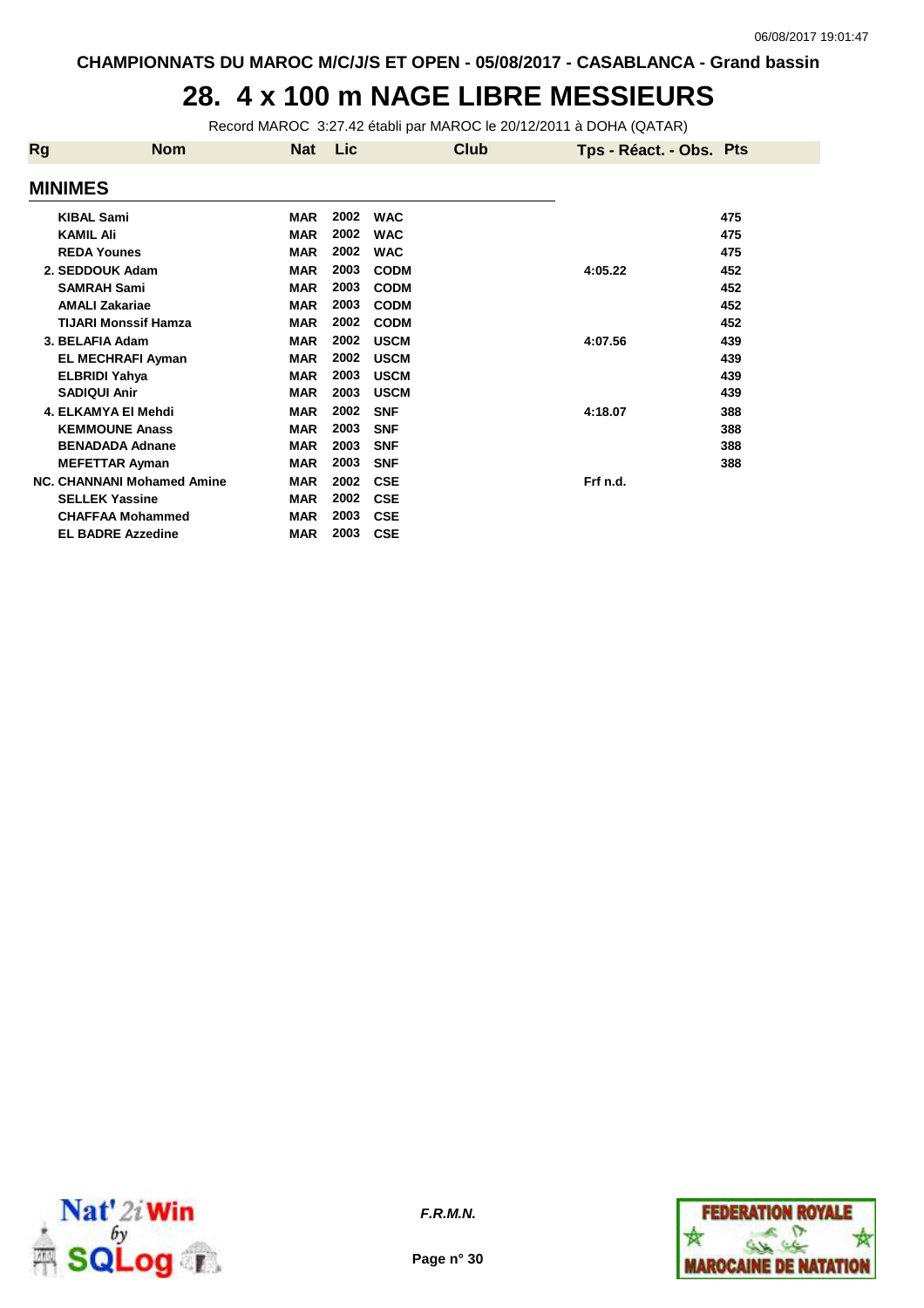## **29. 4 x 100 m NAGE LIBRE DAMES**

Record MAROC 4:02.77 établi par MAROC le 18/12/2011 à DOHA (QATAR)

| <b>Rg</b> | <b>Nom</b>                                  | <b>Nat</b>               | Lic          | <b>Club</b>              | Tps - Réact. - Obs. Pts |            |
|-----------|---------------------------------------------|--------------------------|--------------|--------------------------|-------------------------|------------|
|           | <b>SENIORS</b>                              |                          |              |                          |                         |            |
|           | 1. ZOUHAIRI Zineb                           | <b>MAR</b>               | 1997         | R.C.A.NAT                | 5:03.52                 | 335        |
|           | <b>HANINE Meriem</b>                        | <b>MAR</b>               | 1997         | R.C.A.NAT                |                         | 335        |
|           | <b>ZOUHAIRI Siham</b>                       | <b>MAR</b>               | 1995         | R.C.A.NAT                |                         | 335        |
|           | <b>KARMOUCHY Ghita</b>                      | <b>MAR</b>               | 1997         | R.C.A.NAT                |                         | 335        |
|           | <b>JUNIORS</b>                              |                          |              |                          |                         |            |
|           | <b>NC. KAFI Wiame</b>                       | <b>MAR</b>               | 1998         | R.C.A.NAT                | Frf n.d.                |            |
|           | <b>KHIYARA Ines</b>                         | <b>MAR</b>               | 1998         | R.C.A.NAT                |                         |            |
|           | <b>RIDOUANE Hasnaa</b>                      | <b>MAR</b>               | 1998         | R.C.A.NAT                |                         |            |
|           | <b>SARHANE Salma</b>                        | <b>MAR</b>               | 1999         | R.C.A.NAT                |                         |            |
|           | <b>CADETS</b>                               |                          |              |                          |                         |            |
|           |                                             |                          |              |                          |                         |            |
|           | 1. FAHSI Doha                               | <b>MAR</b>               | 2001<br>2000 | <b>OCK</b>               | 4:13.41                 | 577        |
|           | <b>LAMGHARI Mariam</b><br><b>FAHSI Hiba</b> | <b>MAR</b><br><b>MAR</b> | 2001         | <b>OCK</b><br><b>OCK</b> |                         | 577<br>577 |
|           | <b>NAFR Wissal</b>                          | <b>MAR</b>               | 2000         | <b>OCK</b>               |                         | 577        |
|           | 2. EL HAOUARI Nadia                         | <b>MAR</b>               | 2000         | <b>TSC</b>               | 4:14.30                 | 571        |
|           | <b>RACHDI Hajar</b>                         | <b>MAR</b>               | 2000         | <b>TSC</b>               |                         | 571        |
|           | <b>ELMACHRAFI Khaoula</b>                   | <b>MAR</b>               | 2000         | <b>TSC</b>               |                         | 571        |
|           | <b>MSELLEK Kenza</b>                        | <b>MAR</b>               | 2000         | <b>TSC</b>               |                         | 571        |
|           |                                             |                          |              |                          |                         |            |
|           | <b>MINIMES</b>                              |                          |              |                          |                         |            |
|           | 1. SABER Hajar                              | <b>MAR</b>               | 2003         | <b>CODM</b>              | 4:36.99                 | 441        |
|           | <b>BENNANI Rim</b>                          | <b>MAR</b>               |              | 2002 CODM                |                         | 441        |
|           | <b>BOUDRAR Basma</b>                        | <b>MAR</b>               | 2003         | <b>CODM</b>              |                         | 441        |
|           | <b>ETTALBI Oumayma</b>                      | <b>MAR</b>               | 2003         | <b>CODM</b>              |                         | 441        |
|           | 2. EL YOUSFI Salma                          | <b>MAR</b>               | 2002         | <b>ADM</b>               | 4:39.22                 | 431        |
|           | <b>GOURRAM Keltoum</b>                      | <b>MAR</b>               | 2003         | <b>ADM</b>               |                         | 431        |
|           | <b>ANOUAR EL ALAMI Manal</b>                | <b>MAR</b>               | 2003         | <b>ADM</b>               |                         | 431        |
|           | <b>RGUIB Nora</b>                           | <b>MAR</b>               | 2003         | <b>ADM</b>               |                         | 431        |
|           | 2. DAHBANI Taghrid                          | <b>MAR</b>               | 2003         | R.C.A.NAT                | 4:39.22                 | 431        |
|           | <b>RODRIGUEZ Lina</b>                       | <b>MAR</b>               | 2002         | R.C.A.NAT                |                         | 431        |
|           | <b>TAHIL Iness</b>                          | <b>MAR</b>               | 2003         | R.C.A.NAT                |                         | 431        |
|           | <b>KHIYARA Lina</b>                         | <b>MAR</b>               | 2003         | R.C.A.NAT                |                         | 431        |
|           | 4. EL ANOUAR Ayat Allah                     | <b>MAR</b>               | 2002         | FUS                      | 4:40.44                 | 425        |
|           | <b>EL AZHARI Zaineb</b>                     | <b>MAR</b>               | 2003         | <b>FUS</b>               |                         | 425        |
|           | <b>BERRADA Rime</b>                         | <b>MAR</b>               | 2003         | <b>FUS</b>               |                         | 425        |
|           | <b>NADIR Yasmine</b>                        | <b>MAR</b>               | 2003         | <b>FUS</b>               |                         | 425        |





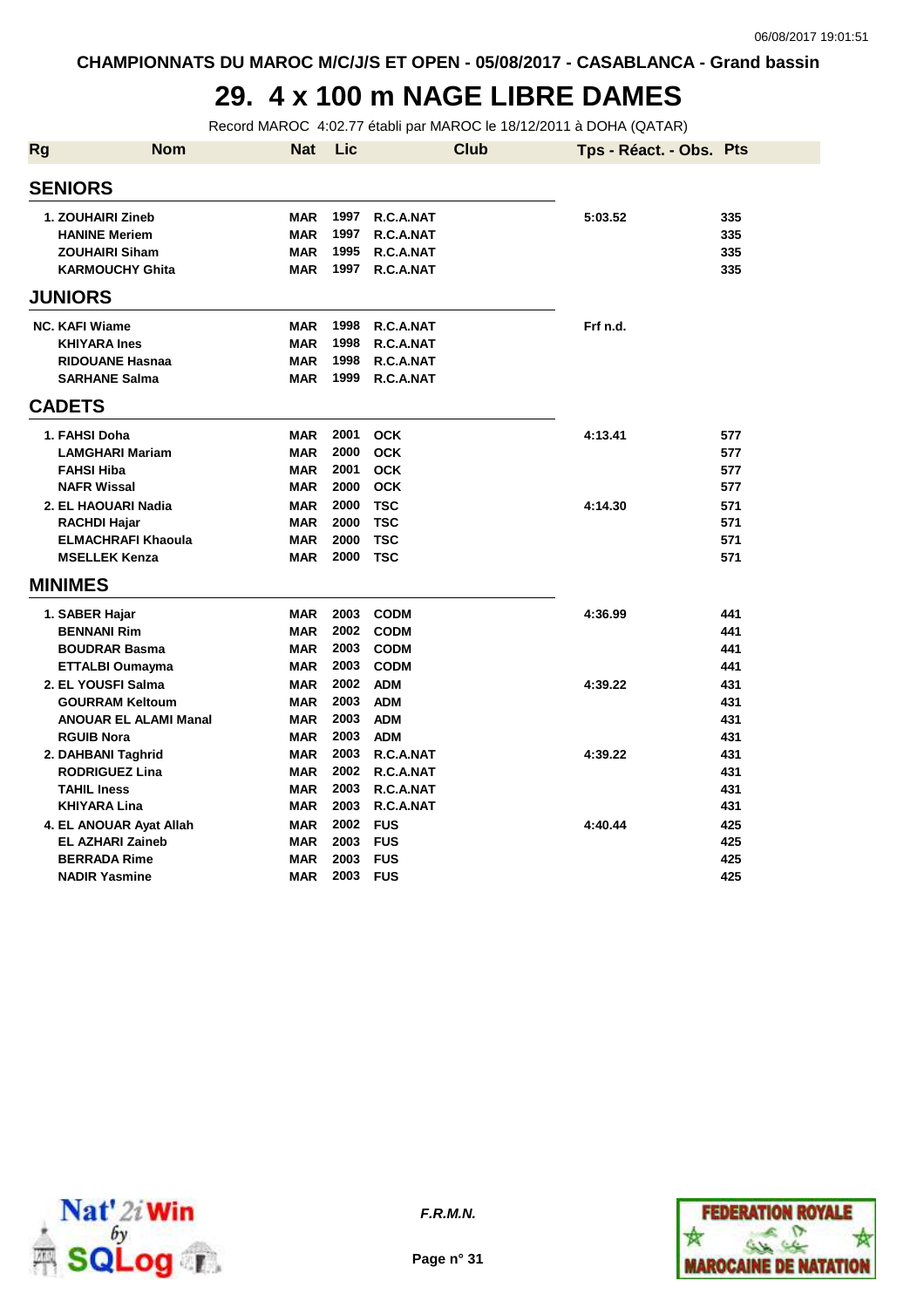## **30. 200 m PAPILLON MESSIEURS**

Record MAROC 2:03.51 établi par Said SABER (CODM) le 15/05/2017 à BAKO (AZERBAIDJAN)

| <b>Rg</b> | <b>Nom</b>                     | <b>Nat</b> | Lic      | <b>Club</b> | Tps - Réact. - Obs. Pts |     |
|-----------|--------------------------------|------------|----------|-------------|-------------------------|-----|
|           | <b>SENIORS</b>                 |            |          |             |                         |     |
|           | 1. SABER Said                  | <b>MAR</b> | 1995     | <b>CODM</b> | 2:09.19                 | 643 |
|           | 2. BATAHI Nouaâmane            | <b>MAR</b> | 1994     | <b>CODM</b> | 2:09.78                 | 634 |
|           | <b>3. BOULAAMANE Khalil</b>    | <b>MAR</b> | 1995     | <b>FUS</b>  | 2:21.53                 | 489 |
|           | 4. BELKAZ Lahbib               | <b>MAR</b> | 1996     | <b>CSN</b>  | 2:24.59                 | 458 |
|           | <b>JUNIORS</b>                 |            |          |             |                         |     |
|           | <b>1. SADOUK Ali</b>           | <b>MAR</b> | 1999     | <b>USF</b>  | 2:23.30                 | 471 |
|           | 2. TIJARI Hicham               | <b>MAR</b> | 1998     | <b>CODM</b> | 2:24.56                 | 459 |
|           | 3. ESSABIHI EDDAFALI Abdelkrim | <b>MAR</b> | 1999     | <b>ADM</b>  | 2:26.40                 | 441 |
|           | <b>CADETS</b>                  |            |          |             |                         |     |
|           | 1. REGRAGUI Abdeljabbar        | <b>MAR</b> | 2001     | <b>CODM</b> | 2:15.18                 | 561 |
|           | 2. HEMRI Youssef               | <b>MAR</b> | 2001     | <b>FUS</b>  | 2:19.52                 | 510 |
|           | 3. SEYAR Mohamed Aymane        | <b>MAR</b> | 2000     | <b>ASS</b>  | 2:22.33                 | 480 |
|           | 4. AYANE Yasser                | <b>MAR</b> | 2001     | <b>CSE</b>  | 2:27.78                 | 429 |
|           | 5. NIHOU Yassine               | <b>MAR</b> | 2001     | <b>ACK</b>  | 2:34.63                 | 375 |
|           | 6. ARROUD Akram Oussama        | <b>MAR</b> | 2000     | <b>CODM</b> | 2:36.97                 | 358 |
|           | 7. HAMOUCHANE Sami             | <b>MAR</b> | 2000     | <b>CODM</b> | 2:45.74                 | 304 |
|           | <b>MINIMES</b>                 |            |          |             |                         |     |
|           | 1. TIJARI Monssif Hamza        | <b>MAR</b> | 2002     | <b>CODM</b> | 2:19.13                 | 514 |
|           | 2. BENSALEH Mohamed Yassine    | <b>MAR</b> | 2002     | <b>FUS</b>  | 2:19.37                 | 512 |
|           | 3. ABOUKINANE Rayane Mostafa   | <b>MAR</b> | 2002     | <b>KACM</b> | 2:20.10                 | 504 |
|           | 4. ELMAHBOUBI Oussama          | <b>MAR</b> | 2002     | <b>ADM</b>  | 2:25.01                 | 454 |
|           | 5. EL MECHRAFI Ayman           | <b>MAR</b> | 2002     | <b>USCM</b> | 2:34.56                 | 375 |
|           | 6. KIBAL Sami                  | <b>MAR</b> | 2002     | <b>WAC</b>  | 2:35.30                 | 370 |
|           | 7. SEDDOUK Adam                | <b>MAR</b> | 2003     | <b>CODM</b> | 2:40.00                 | 338 |
|           | 8. CHANNANI Mohamed Amine      | <b>MAR</b> | 2002 CSE |             | 2:40.13                 | 337 |
|           | 9. AMALI Zakariae              | <b>MAR</b> | 2003     | <b>CODM</b> | 2:41.93                 | 326 |
|           | 10. BENADADA Adnane            | <b>MAR</b> | 2003     | <b>SNF</b>  | 2:43.19                 | 319 |
|           | 11. DEQQAOUI Walid             | <b>MAR</b> | 2003     | <b>USF</b>  | 2:44.91                 | 309 |
|           | 12. KAMIL Ali                  | <b>MAR</b> | 2002     | <b>WAC</b>  | 2:47.30                 | 296 |
|           | 13. EL BADRE Azzedine          | <b>MAR</b> | 2003     | <b>CSE</b>  | 2:47.98                 | 292 |
|           | <b>14. CHAFFAA Mohammed</b>    | <b>MAR</b> | 2003     | <b>CSE</b>  | 2:52.45                 | 270 |



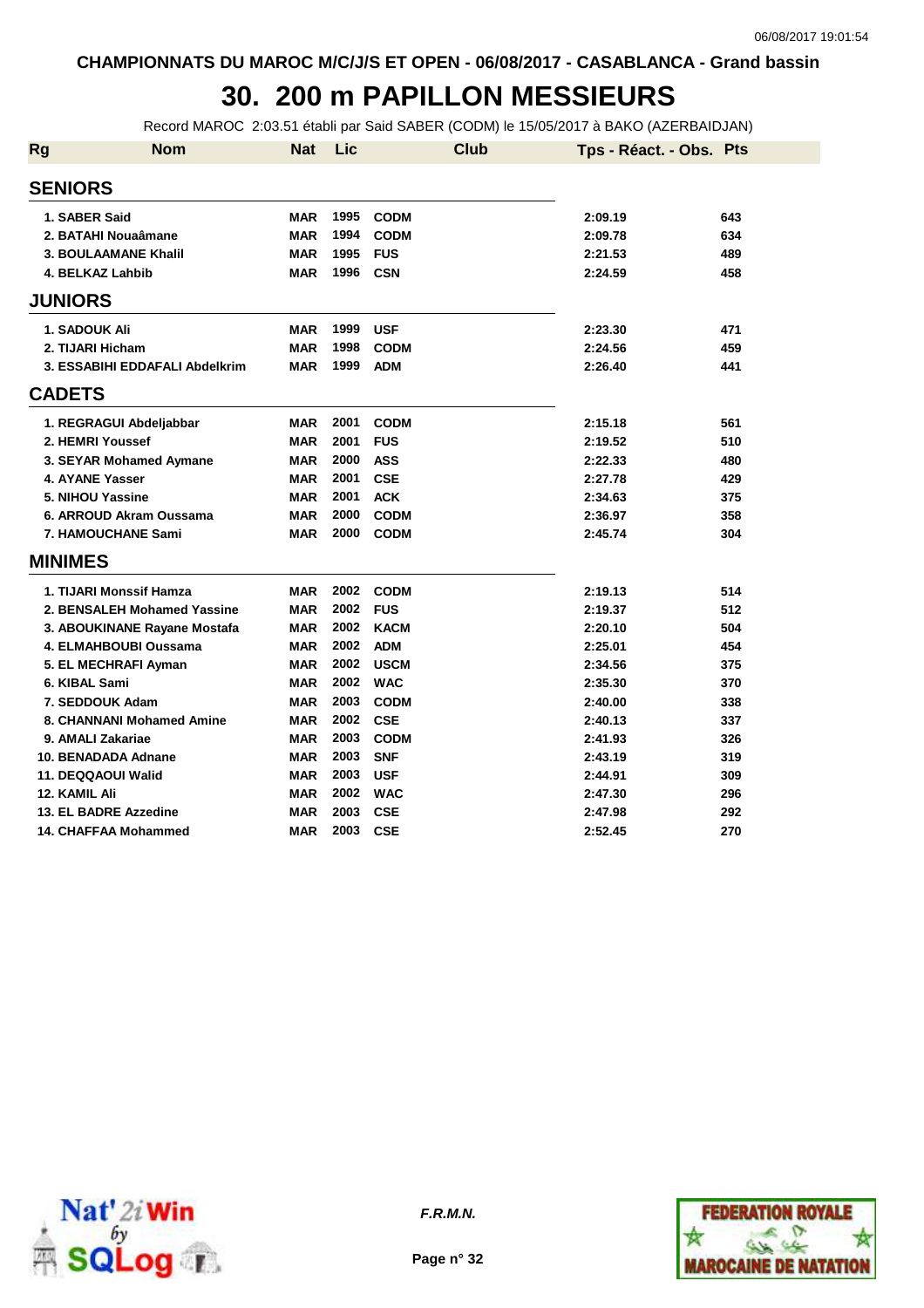# **31. 200 m PAPILLON DAMES**

Record MAROC 2:16.21 établi par Sara EL BEKRI (R.C.A.NAT) le 19/12/2011 à DOHA (QATAR)

| <b>Rg</b>             | <b>Nom</b>                  | <b>Nat</b> | Lic  | Club        | Tps - Réact. - Obs. Pts |     |
|-----------------------|-----------------------------|------------|------|-------------|-------------------------|-----|
| <b>CADETS</b>         |                             |            |      |             |                         |     |
|                       | 1. BOURBOUH Narjiss         | <b>MAR</b> | 2001 | <b>FUS</b>  | 2:40.28                 | 438 |
|                       | 2. ELMACHRAFI Khaoula       | <b>MAR</b> | 2000 | <b>TSC</b>  | 2:43.47                 | 413 |
| 3. RMILI Hiba         |                             | <b>MAR</b> | 2000 | <b>TSC</b>  | 2:54.46                 | 340 |
| 4. IDRISSI Atar       |                             | <b>MAR</b> | 2001 | <b>USCM</b> | 2:55.53                 | 334 |
|                       | <b>5. AKAOUCH Nissrine</b>  | <b>MAR</b> | 2001 | <b>TSC</b>  | 3:03.14                 | 294 |
|                       | <b>NC. RAHMANI Oumaima</b>  | <b>MAR</b> | 2001 | <b>ADM</b>  | Frf exc.                |     |
| <b>NC. FAHSI Doha</b> |                             | <b>MAR</b> | 2001 | <b>OCK</b>  | <b>\bandon</b>          | 0   |
|                       | <b>NC. BENBOUZIANE Hiba</b> | <b>MAR</b> | 2000 | <b>TSC</b>  | Dsq NI                  | 0   |
| <b>MINIMES</b>        |                             |            |      |             |                         |     |
|                       | 1. EL ABBARI Hafsa          | <b>MAR</b> | 2002 | <b>OCK</b>  | 2:36.82                 | 468 |
|                       | 2. EL ANOUAR Ayat Allah     | <b>MAR</b> | 2002 | <b>FUS</b>  | 2:41.87                 | 426 |
| 3. LAKNIT Hiba        |                             | <b>MAR</b> | 2002 | <b>CODM</b> | 2:42.59                 | 420 |
|                       | 4. DAHBANI Taghrid          | <b>MAR</b> | 2003 | R.C.A.NAT   | 2:43.82                 | 411 |
|                       | 5. REGRAGUI Salma           | <b>MAR</b> | 2002 | <b>USF</b>  | 2:44.95                 | 402 |
| 6. ZERAIDI Kenza      |                             | <b>MAR</b> | 2002 | <b>CODM</b> | 2:54.55                 | 339 |
|                       | 7. RODRIGUEZ Lina           | <b>MAR</b> | 2002 | R.C.A.NAT   | 2:54.76                 | 338 |
|                       | 8. EL MOUJARRADE Douae      | <b>MAR</b> | 2003 | <b>SNF</b>  | 2:57.85                 | 321 |
| 9. BOUJNANE Rim       |                             | <b>MAR</b> | 2003 | <b>CSE</b>  | 3:03.00                 | 294 |
|                       | 9. EL AZHARI Zaineb         | <b>MAR</b> | 2003 | <b>FUS</b>  | 3:03.00                 | 294 |
|                       | 11. AMMOUMOU Doaa           | <b>MAR</b> | 2003 | <b>ACK</b>  | 3:05.74                 | 282 |
| 12. ADIANNA Aya       |                             | <b>MAR</b> | 2002 | <b>SNF</b>  | 3:07.98                 | 272 |
| 13. SABER Hajar       |                             | <b>MAR</b> | 2003 | <b>CODM</b> | 3:10.78                 | 260 |
| 14. RGUIB Nora        |                             | <b>MAR</b> | 2003 | <b>ADM</b>  | 3:10.88                 | 259 |



**Page n° 33**

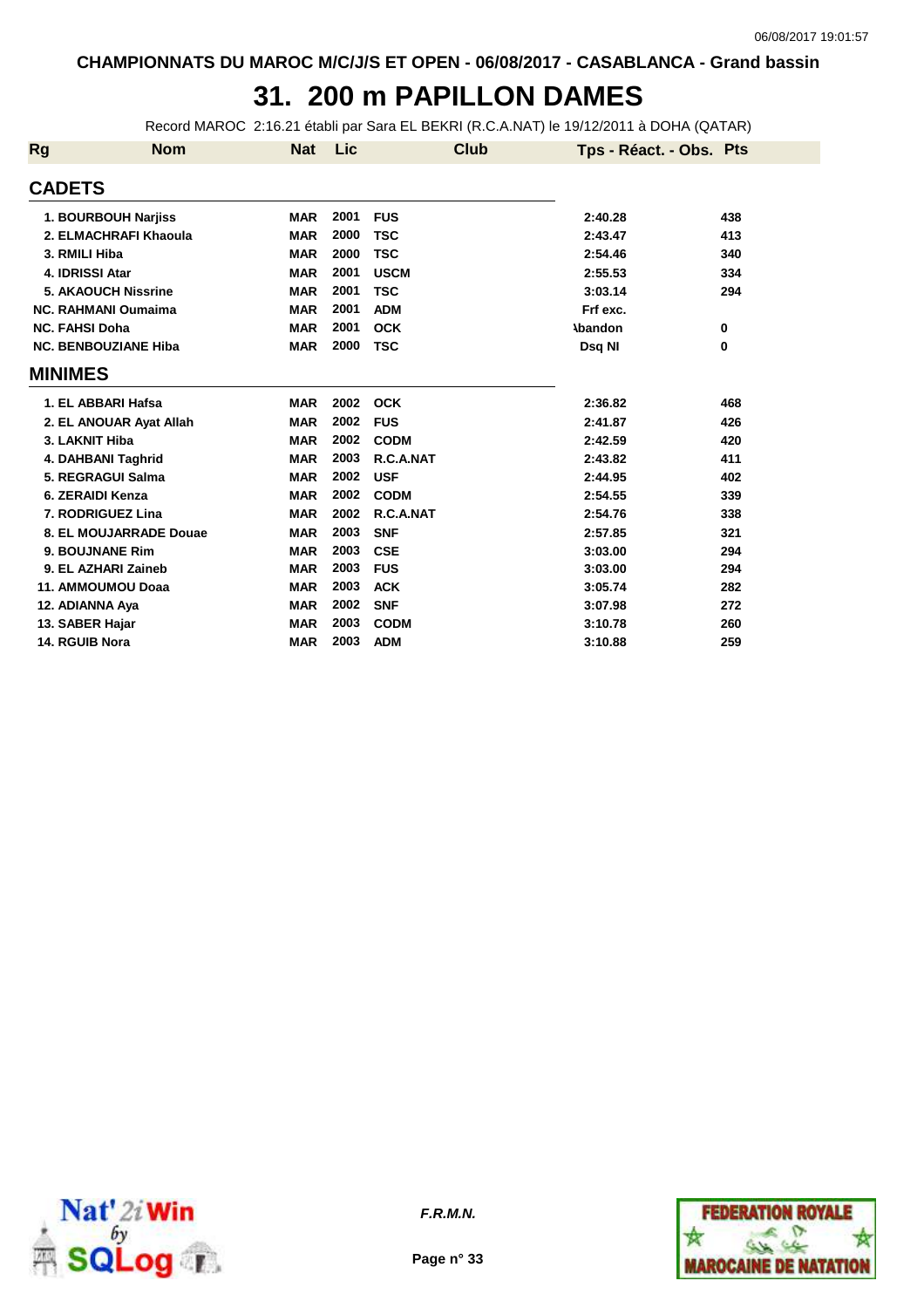## **32. 100 m DOS MESSIEURS**

Record MAROC 56.77 établi par Merwane EL MERINI (R.C.A.NAT) le 02/04/2016 à MONTPELIER (FRA)

| <b>Rg</b> | <b>Nom</b>                  | <b>Nat</b> | Lic      | Club        | Tps - Réact. - Obs. Pts |     |
|-----------|-----------------------------|------------|----------|-------------|-------------------------|-----|
|           | <b>SENIORS</b>              |            |          |             |                         |     |
|           | <b>1. LAHRICHI Driss</b>    | <b>MAR</b> | 1997     | <b>CODM</b> | 57.41                   | 740 |
|           | 2. EL MANDOUR Ali           | <b>MAR</b> | 1997     | <b>FUS</b>  | 1:08.52                 | 435 |
|           | <b>JUNIORS</b>              |            |          |             |                         |     |
|           | 1. LAHRICHI Ismail          | <b>MAR</b> | 1999     | R.C.A.NAT   | 1:06.44                 | 477 |
|           | 2. SOULHI Yahya             | <b>MAR</b> | 1998     | <b>ADM</b>  | 1:07.47                 | 456 |
|           | <b>CADETS</b>               |            |          |             |                         |     |
|           | 1. REGRAGUI Abdeljabbar     | <b>MAR</b> | 2001     | <b>CODM</b> | 1:02.27                 | 580 |
|           | 2. MSOUGAR Ali              | <b>MAR</b> | 2001     | <b>ASS</b>  | 1:04.26                 | 528 |
|           | 3. SMOUNI EI Mehdi          | <b>MAR</b> | 2000     | <b>CODM</b> | 1:05.01                 | 510 |
|           | 4. BOUKHARI Med Yassine     | <b>MAR</b> | 2001     | <b>CODM</b> | 1:05.03                 | 509 |
|           | 5. BENYAHYA Anas            | <b>MAR</b> | 2001     | <b>FUS</b>  | 1:07.57                 | 454 |
|           | 6. SEFRAOUI Mohammed        | <b>MAR</b> | 2000     | <b>UNO</b>  | 1:08.41                 | 437 |
|           | 7. FILALI Omar              | <b>MAR</b> | 2001     | <b>USF</b>  | 1:08.75                 | 431 |
|           | 8. AZIZE Othmane            | <b>MAR</b> | 2000     | <b>WAC</b>  | 1:09.86                 | 411 |
|           | 9. BENHLIMA IIyas           | <b>MAR</b> | 2001     | <b>ASS</b>  | 1:11.22                 | 387 |
|           | 10. LAHLOU Ziad             | <b>MAR</b> | 2001     | <b>USCM</b> | 1:11.53                 | 382 |
|           | 11. ARROUD Akram Oussama    | <b>MAR</b> | 2000     | <b>CODM</b> | 1:11.55                 | 382 |
|           | <b>12. BOUDENE Ilyas</b>    | <b>MAR</b> | 2001     | <b>MAS</b>  | 1:12.16                 | 372 |
|           | <b>13. BENCHEIKH Driss</b>  | <b>MAR</b> | 2001     | <b>USF</b>  | 1:12.24                 | 371 |
|           | 14. ETTALBI Abdellah        | <b>MAR</b> | 2000     | <b>CODM</b> | 1:12.41                 | 369 |
|           | <b>15. HASSOUNI Omar</b>    | <b>MAR</b> | 2001     | <b>ADM</b>  | 1:16.94                 | 307 |
|           | <b>MINIMES</b>              |            |          |             |                         |     |
|           | 1. MAMDOUH Abdelmoughit     | <b>MAR</b> | 2002 WAC |             | 1:06.06                 | 486 |
|           | 2. ZOUITEN Omar Ahmed       | <b>MAR</b> | 2002     | <b>MAS</b>  | 1:06.34                 | 480 |
|           | 3. ZIANE Adam               | <b>MAR</b> | 2002     | <b>CNCS</b> | 1:07.78                 | 450 |
|           | <b>4. ES SAMLALI Ismail</b> | <b>MAR</b> | 2002     | <b>OCK</b>  | 1:08.85                 | 429 |
|           | 5. AZHAR Idriss             | <b>MAR</b> | 2003     | R.C.A.NAT   | 1:08.90                 | 428 |
|           | 6. MOUHIB Yahya             | <b>MAR</b> | 2002     | <b>OCK</b>  | 1:12.47                 | 368 |
|           | 7. BELAFIA Adam             | <b>MAR</b> | 2002     | <b>USCM</b> | 1:12.75                 | 363 |
|           | 8. SEDDOUK Adam             | <b>MAR</b> | 2003     | <b>CODM</b> | 1:14.74                 | 335 |
|           | 9. EL MOUSAOUI Sofian       | <b>MAR</b> | 2003     | <b>UNO</b>  | 1:15.06                 | 331 |
|           | <b>10. HAITAM Monssif</b>   | <b>MAR</b> | 2002     | <b>OCK</b>  | 1:16.19                 | 316 |
|           | 11. EL HAMOUMI Ismail       | <b>MAR</b> | 2002     | <b>USF</b>  | 1:16.70                 | 310 |
|           | 12. MEFETTAR Ayman          | <b>MAR</b> | 2003     | <b>SNF</b>  | 1:17.27                 | 303 |
|           | 13. AMALI Zakariae          | <b>MAR</b> | 2003     | <b>CODM</b> | 1:17.53                 | 300 |
|           | <b>NC. NAJIH Ouissam</b>    | <b>MAR</b> | 2002     | <b>KACM</b> | Frf n.d.                |     |



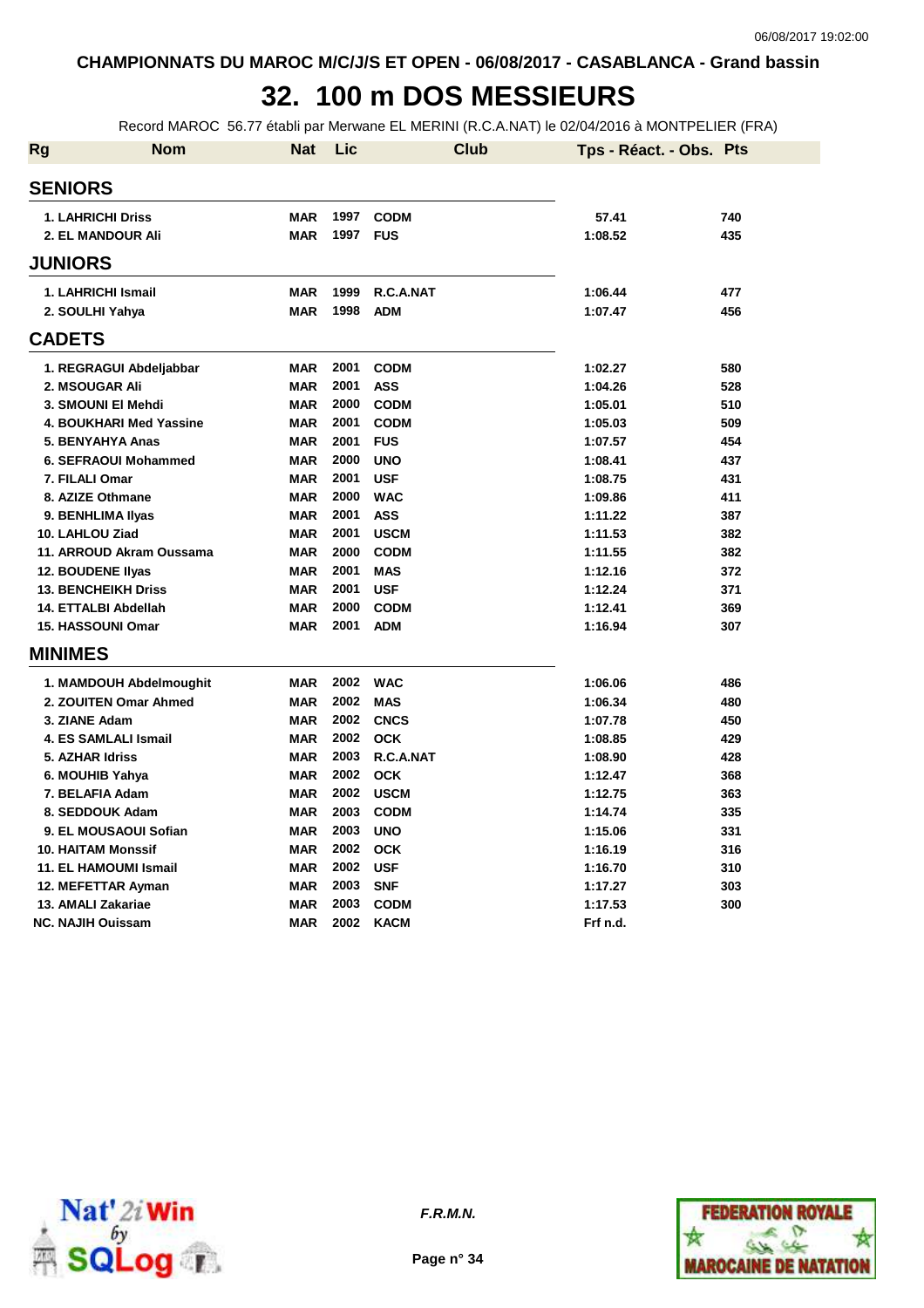## **33. 100 m DOS DAMES**

Record MAROC 1:05.42 établi par Hiba FAHSI (OCK) le 15/05/2017 à BAKO (AZERBAIDJAN)

| <b>Rg</b> | <b>Nom</b>                 | Nat        | Lic      | <b>Club</b>   | Tps - Réact. - Obs. Pts |          |
|-----------|----------------------------|------------|----------|---------------|-------------------------|----------|
|           | <b>SENIORS</b>             |            |          |               |                         |          |
|           | 1. MANA Noura              | <b>MAR</b> | 1997 TSC |               | 1:09.51                 | 584      |
|           | <b>JUNIORS</b>             |            |          |               |                         |          |
|           | 1. BOUTOUIL Yasmeen        | MAR        | 1998     | <b>CODM</b>   | 1:08.94                 | 599      |
|           | 2. DRISSI HASSANI Nour     | <b>MAR</b> | 1998     | <b>FUS</b>    | 1:09.64                 | 581      |
|           | <b>NC. FIDADI Fadwa</b>    | <b>MAR</b> | 1999     | <b>KACM</b>   | <b>\bandon</b>          | $\bf{0}$ |
|           | <b>CADETS</b>              |            |          |               |                         |          |
|           | 1. FAHSI Hiba              | <b>MAR</b> | 2001     | <b>OCK</b>    | 1:07.25                 | 645      |
|           | 2. BOURBOUH Nissrine       | <b>MAR</b> | 2001     | <b>FUS</b>    | 1:12.80                 | 508      |
|           | 3. OUFRID Oumnia           | <b>MAR</b> | 2001     | <b>CODM</b>   | 1:14.77                 | 469      |
|           | <b>4. BENSALAH Mariam</b>  | <b>MAR</b> | 2001     | <b>ASS</b>    | 1:14.79                 | 469      |
|           | 5. MSELLEK Kenza           | <b>MAR</b> | 2000     | <b>TSC</b>    | 1:14.80                 | 469      |
|           | 6. BOURBOUH Narjiss        | <b>MAR</b> | 2001     | <b>FUS</b>    | 1:15.41                 | 457      |
|           | 7. CHAARI Soukaina         | <b>MAR</b> | 2000     | A.S.F.A.R     | 1:15.63                 | 453      |
|           | 8. RHLIL Meryem            | <b>MAR</b> | 2001     | <b>CODM</b>   | 1:25.55                 | 313      |
|           | <b>MINIMES</b>             |            |          |               |                         |          |
|           | 1. ZERAIDI Kenza           | <b>MAR</b> | 2002     | <b>CODM</b>   | 1:12.16                 | 522      |
|           | 2. SELLAFI Mariam          | <b>MAR</b> | 2002     | <b>OCK</b>    | 1:13.23                 | 500      |
|           | 3. YOUSRI Salma            | <b>MAR</b> | 2002     | <b>CNCS</b>   | 1:17.14                 | 427      |
|           | 4. EL YOUSFI Salma         | <b>MAR</b> | 2002     | <b>ADM</b>    | 1:18.01                 | 413      |
|           | 5. SABER Hajar             | <b>MAR</b> | 2003     | <b>CODM</b>   | 1:18.34                 | 408      |
|           | 6. EL ABBARI Hafsa         | <b>MAR</b> | 2002     | <b>OCK</b>    | 1:18.84                 | 400      |
|           | 7. BASKACH Imane           | <b>MAR</b> | 2003     | <b>USCM</b>   | 1:19.79                 | 386      |
|           | 8. BENNANI Rim             | <b>MAR</b> | 2002     | <b>CODM</b>   | 1:20.52                 | 376      |
|           | 9. BELRHITI Ayat Errahmane | <b>MAR</b> | 2002     | <b>ACK</b>    | 1:20.64                 | 374      |
|           | 10. ETTALBI Oumayma        | <b>MAR</b> | 2003     | <b>CODM</b>   | 1:24.78                 | 322      |
|           | <b>NC. KANOUN Karima</b>   | <b>MAR</b> | 2002     | <b>ASAMIN</b> | <b>\bandon</b>          | 0        |





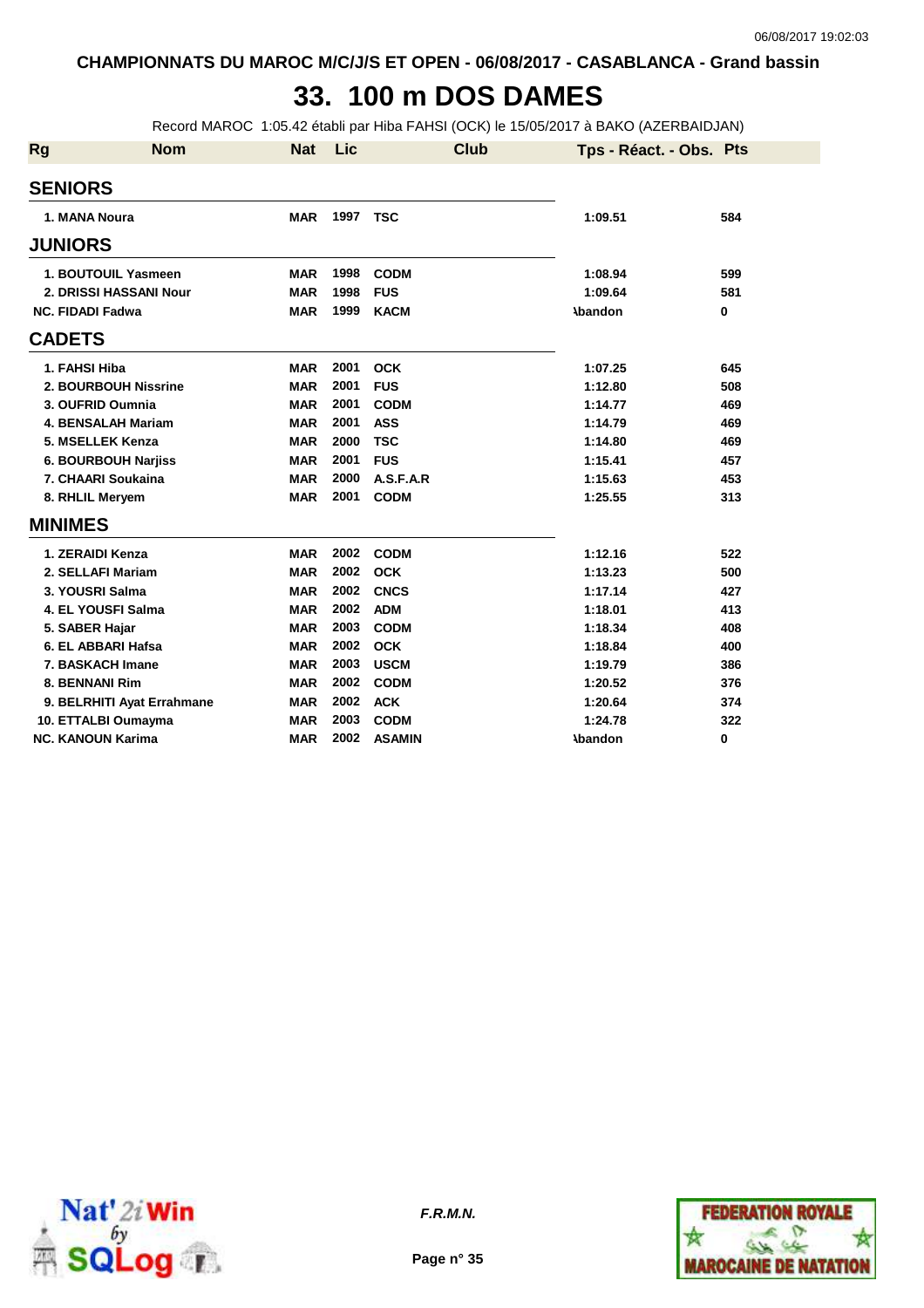### **34. 1500 m NAGE LIBRE MESSIEURS**

Record MAROC 16:25.51 établi par Morad BERRADA (WAC) le 21/01/2012 à NANCY (FRANCE)

| <b>Rg</b>                | <b>Nom</b>                   | <b>Nat</b> | <b>Lic</b> | <b>Club</b> | Tps - Réact. - Obs. Pts |     |
|--------------------------|------------------------------|------------|------------|-------------|-------------------------|-----|
| <b>SENIORS</b>           |                              |            |            |             |                         |     |
| 1. SABER Said            |                              | <b>MAR</b> | 1995       | <b>CODM</b> | 16:35.84                | 669 |
| 2. LAFKIHI Hatim         |                              | <b>MAR</b> | 1995       | <b>TSC</b>  | 18:05.23                | 517 |
| <b>JUNIORS</b>           |                              |            |            |             |                         |     |
|                          | 1. AMARHOUS Ibrahim          | <b>MAR</b> | 1999       | <b>TSC</b>  | 17:37.34                | 559 |
| 2. SNIKY Driss           |                              | <b>MAR</b> | 1999       | <b>WAC</b>  | 18:20.75                | 495 |
| <b>CADETS</b>            |                              |            |            |             |                         |     |
| 1. HEMRI Youssef         |                              | <b>MAR</b> | 2001       | <b>FUS</b>  | 17:05.09                | 613 |
| 2. HEMRI Ali             |                              | <b>MAR</b> | 2001       | <b>FUS</b>  | 17:13.14                | 599 |
|                          | 3. OUACHIKH Achraf           | <b>MAR</b> | 2001       | <b>FUS</b>  | 17:28.71                | 572 |
|                          | 4. EL MOUTAQUI Mohamed       | <b>MAR</b> | 2001       | R.C.A.NAT   | 17:54.90                | 532 |
|                          | 5. HASSOUNI Omar             | <b>MAR</b> | 2001       | <b>ADM</b>  | 18:25.57                | 489 |
|                          | <b>6. BENNANI Ahmed</b>      | <b>MAR</b> | 2001       | <b>FUS</b>  | 18:56.73                | 449 |
| <b>NC. RAJI Marouane</b> |                              | <b>MAR</b> | 2000       | <b>CODM</b> | <b>\bandon</b>          | 0   |
| <b>MINIMES</b>           |                              |            |            |             |                         |     |
|                          | 1. ABOUKINANE Rayane Mostafa | <b>MAR</b> | 2002       | <b>KACM</b> | 17:36.16                | 560 |
|                          | 2. EL MECHRAFI Ayman         | <b>MAR</b> | 2002       | <b>USCM</b> | 18:21.25                | 494 |
|                          | 3. BENSALEH Mohamed Yassine  | <b>MAR</b> | 2002       | <b>FUS</b>  | 18:25.72                | 488 |
| 4. ZIANE Adam            |                              | <b>MAR</b> | 2002       | <b>CNCS</b> | 18:59.05                | 447 |



**Page n° 36**

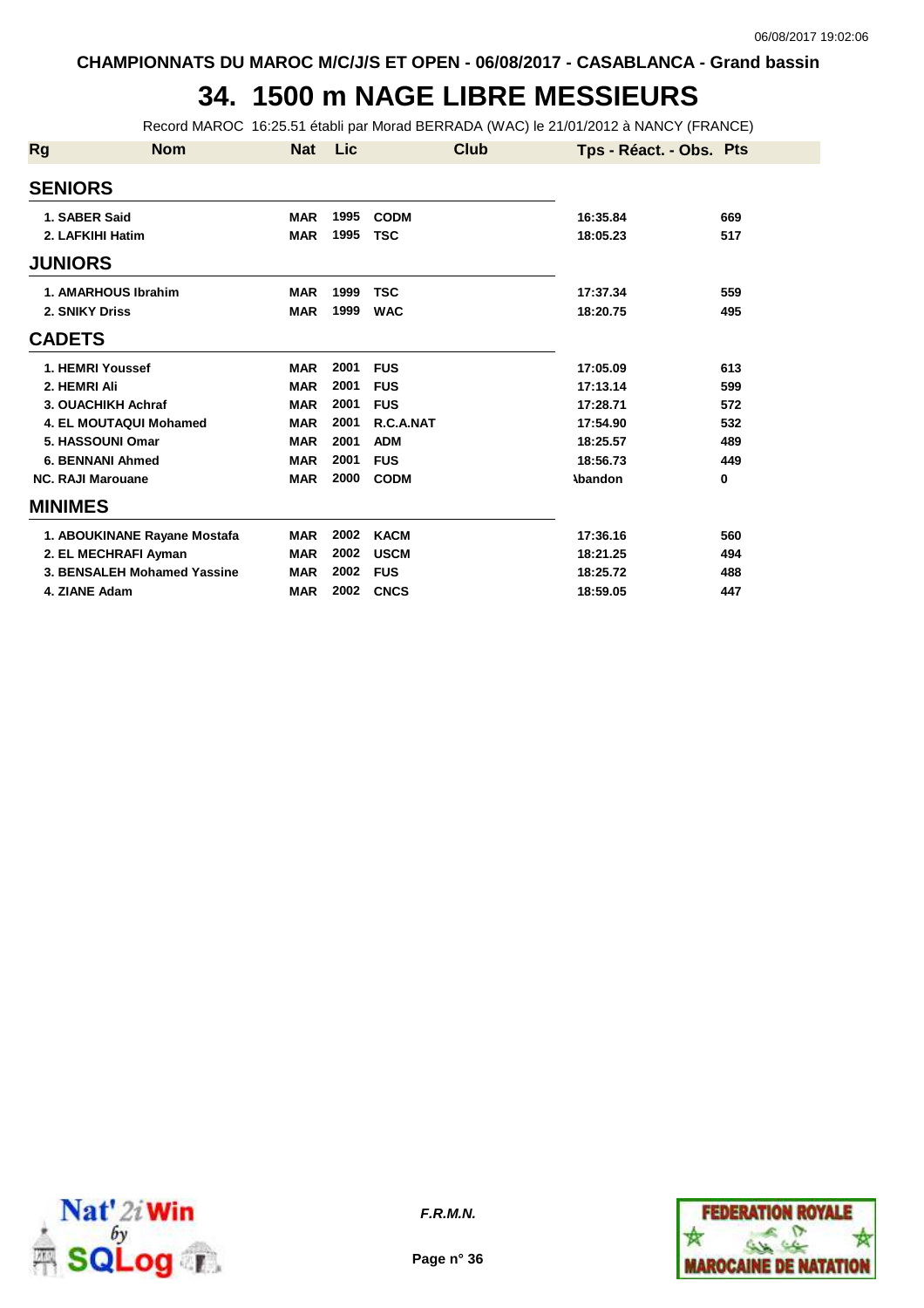## **35. 50 m NAGE LIBRE DAMES**

Record MAROC 27.35 établi par Sara EL BEKRI (R.C.A.NAT) le 20/12/2011 à DOA (QATAR)

| <b>Rg</b> | <b>Nom</b>                      | <b>Nat</b> | Lic  | <b>Club</b>   | Tps - Réact. - Obs. Pts |     |
|-----------|---------------------------------|------------|------|---------------|-------------------------|-----|
|           | <b>SENIORS</b>                  |            |      |               |                         |     |
|           | 1. MANA Noura                   | <b>MAR</b> | 1997 | <b>TSC</b>    | 27.80                   | 622 |
|           | 2. ZOUHAIRI Zineb               | <b>MAR</b> | 1997 | R.C.A.NAT     | 29.82                   | 504 |
|           | 2. MARHFOUR Hajar               | <b>MAR</b> | 1995 | <b>FUS</b>    | 29.82                   | 504 |
|           | <b>NC. BENBATI Fatima Zahra</b> | <b>MAR</b> | 1997 | <b>ADM</b>    | Frf n.d.                |     |
|           | <b>JUNIORS</b>                  |            |      |               |                         |     |
|           | 1. BOUTOUIL Yasmeen             | <b>MAR</b> | 1998 | <b>CODM</b>   | 27.70                   | 629 |
|           | 2. DRISSI HASSANI Nour          | <b>MAR</b> | 1998 | <b>FUS</b>    | 28.63                   | 569 |
|           | 3. FIDADI Fadwa                 | <b>MAR</b> | 1999 | <b>KACM</b>   | 28.89                   | 554 |
|           | <b>4. KAROUCH Khouloud</b>      | <b>MAR</b> | 1999 | A.S.F.A.R     | 29.40                   | 526 |
|           | 5. MSELLEK Ghita                | <b>MAR</b> | 1998 | TSC           | 30.05                   | 492 |
|           | 6. SARHANE Salma                | <b>MAR</b> | 1999 | R.C.A.NAT     | 30.65                   | 464 |
|           | <b>CADETS</b>                   |            |      |               |                         |     |
|           |                                 |            |      |               |                         |     |
|           | 1. FAHSI Doha                   | <b>MAR</b> | 2001 | <b>OCK</b>    | 28.16                   | 598 |
|           | 2. FAHSI Hiba                   | <b>MAR</b> | 2001 | <b>OCK</b>    | 28.36                   | 586 |
|           | 3. CHAARI Soukaina              | <b>MAR</b> | 2000 | A.S.F.A.R     | 28.52                   | 576 |
|           | 4. EL HAOUARI Nadia             | <b>MAR</b> | 2000 | <b>TSC</b>    | 28.75                   | 562 |
|           | 5. IDRISSI Atar                 | <b>MAR</b> | 2001 | <b>USCM</b>   | 29.27                   | 533 |
|           | 6. EL KHADRI Samara             | <b>MAR</b> | 2000 | A.S.F.A.R     | 29.37                   | 527 |
|           | 7. ELMACHRAFI Khaoula           | <b>MAR</b> | 2000 | TSC           | 29.66                   | 512 |
|           | 8. MSELLEK Kenza                | <b>MAR</b> | 2000 | TSC           | 29.82                   | 504 |
|           | 9. RACHDI Hajar                 | <b>MAR</b> | 2000 | TSC           | 29.88                   | 501 |
|           | <b>10. BENBOUZIANE Hiba</b>     | <b>MAR</b> | 2000 | <b>TSC</b>    | 30.30                   | 480 |
|           | 11. LAMGHARI Mariam             | <b>MAR</b> | 2000 | <b>OCK</b>    | 30.45                   | 473 |
|           | 12. OUFRID Oumnia               | <b>MAR</b> | 2001 | <b>CODM</b>   | 30.77                   | 458 |
|           | 13. NAFR Wissal                 | <b>MAR</b> | 2000 | <b>OCK</b>    | 31.20                   | 440 |
|           | <b>NC. RMILI Hiba</b>           | <b>MAR</b> | 2000 | <b>TSC</b>    | Frf exc.                |     |
|           | <b>MINIMES</b>                  |            |      |               |                         |     |
|           | 1. SELLAFI Mariam               | <b>MAR</b> | 2002 | <b>OCK</b>    | 29.17                   | 538 |
|           | 2. ETTALBI Oumayma              | MAR        | 2003 | <b>CODM</b>   | 29.28                   | 532 |
|           | 3. LAKNIT Hiba                  | MAR        | 2002 | <b>CODM</b>   | 29.70                   | 510 |
|           | 4. BELAFKIH Nada                | <b>MAR</b> | 2002 | A.S.F.A.R     | 30.00                   | 495 |
|           | 5. DAHBANI Taghrid              | MAR        | 2003 | R.C.A.NAT     | 30.06                   | 492 |
|           | 6. YOUSRI Salma                 | <b>MAR</b> | 2002 | <b>CNCS</b>   | 30.19                   | 485 |
|           | 7. NADIR Yasmine                | <b>MAR</b> | 2003 | <b>FUS</b>    | 30.23                   | 483 |
|           | 8. BASKACH Imane                | <b>MAR</b> | 2003 | <b>USCM</b>   | 30.55                   | 468 |
|           | 9. EL MOUJARRADE Douae          | <b>MAR</b> | 2003 | <b>SNF</b>    | 30.60                   | 466 |
|           | 10. KHIYARA Lina                | <b>MAR</b> | 2003 | R.C.A.NAT     | 30.65                   | 464 |
|           | 11. REGRAGUI Salma              | <b>MAR</b> | 2002 | <b>USF</b>    | 30.66                   | 463 |
|           | <b>12. SOUIHEL Hiba</b>         | <b>MAR</b> | 2003 | <b>WAC</b>    | 30.70                   | 462 |
|           | 12. EL YOUSFI Salma             | <b>MAR</b> | 2002 | <b>ADM</b>    | 30.70                   | 462 |
|           | 14. KANOUN Karima               | <b>MAR</b> | 2002 | <b>ASAMIN</b> | 30.87                   | 454 |
|           | <b>15. BENNANI Rim</b>          | <b>MAR</b> | 2002 | <b>CODM</b>   | 31.12                   | 443 |
|           | 16. BOUDRAR Basma               | <b>MAR</b> | 2003 | <b>CODM</b>   | 32.39                   | 393 |



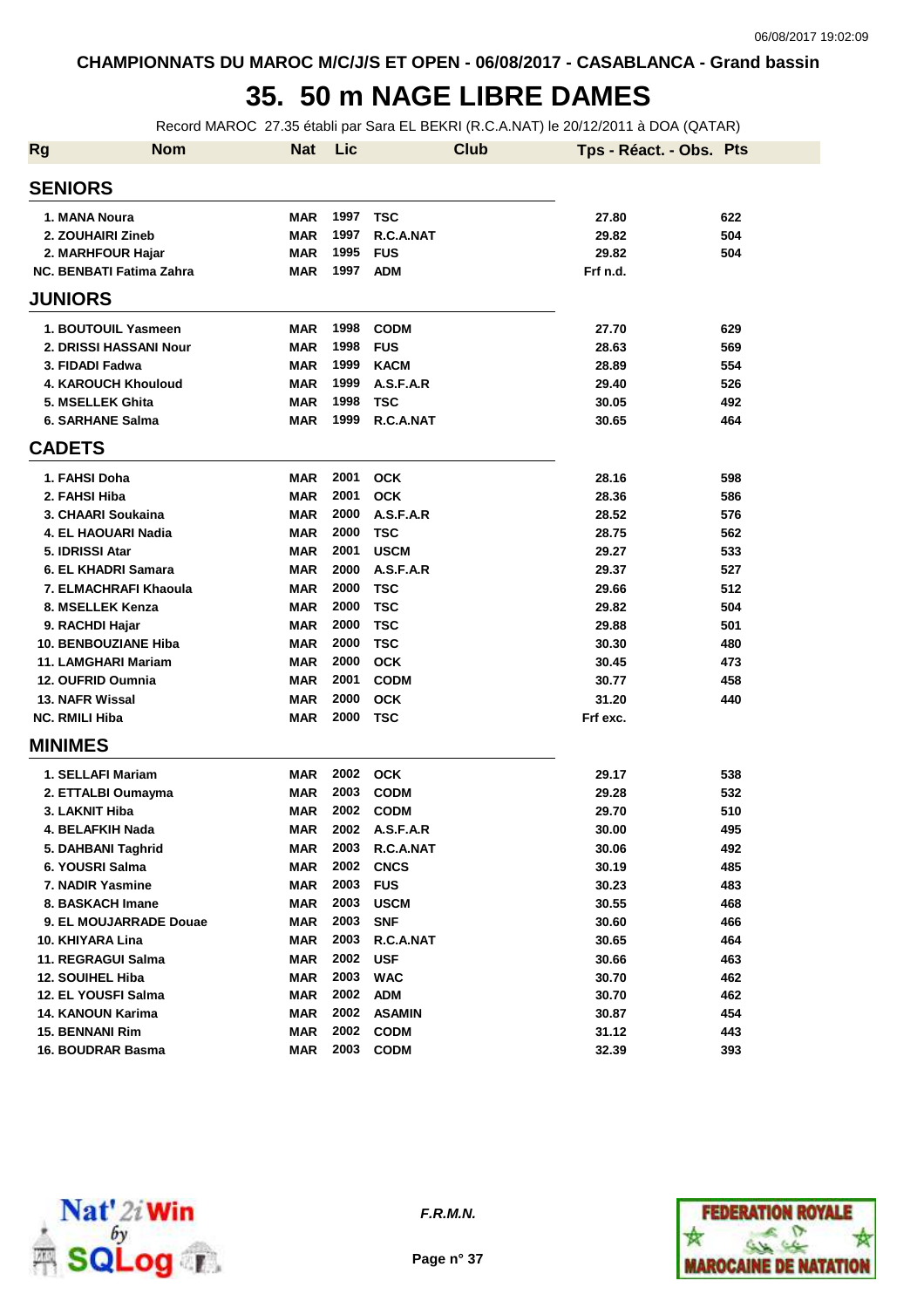**CHAMPIONNATS DU MAROC M/C/J/S ET OPEN - 06/08/2017 - CASABLANCA - Grand bassin**

## **36. 50 m NAGE LIBRE MESSIEURS**

Record MAROC 23.07 établi par Mehdi AYOUBI (CODM) le 24/07/2016 à CASABLANCA

NRN = Nouveau record National

| <b>Rg</b>                                 | <b>Nom</b> | <b>Nat</b>               | Lic          |                           | <b>Club</b> | Tps - Réact. - Obs. Pts |            |               |
|-------------------------------------------|------------|--------------------------|--------------|---------------------------|-------------|-------------------------|------------|---------------|
| <b>SENIORS</b>                            |            |                          |              |                           |             |                         |            |               |
| <b>1. HAMOUCHANE Souhail</b>              |            | <b>MAR</b>               | 1997         | <b>CODM</b>               |             | 22.91                   | <b>NRN</b> | 760           |
| 2. FAWZI Amine                            |            | <b>MAR</b>               | 1986         | <b>FUS</b>                |             | 24.52                   |            | 620           |
| 3. HARRATH Ayman                          |            | <b>MAR</b>               | 1997         | R.C.A.NAT                 |             | 24.94                   |            | 589           |
| <b>4. BENNANI Saad</b>                    |            | <b>MAR</b>               | 1996         | <b>FUS</b>                |             | 25.17                   |            | 573           |
| <b>JUNIORS</b>                            |            |                          |              |                           |             |                         |            |               |
| 1. KZIBER Bakr                            |            | MAR                      | 1998         | A.S.F.A.R                 |             | 24.68                   |            | 608           |
| 2. BELAFKIH Ahmed Wdia                    |            | <b>MAR</b>               | 1999         | A.S.F.A.R                 |             | 24.88                   |            | 593           |
| 3. RHAFIRI Souhail                        |            | <b>MAR</b>               | 1998         | A.S.F.A.R                 |             | 25.08                   |            | 579           |
| 4. SOULHI Yahya                           |            | <b>MAR</b>               | 1998         | <b>ADM</b>                |             | 25.10                   |            | 578           |
| 5. DAHBI SKALI Hamza                      |            | <b>MAR</b>               | 1998         | <b>CSN</b>                |             | 25.20                   |            | 571           |
| 6. OUAHMID Mohamed                        |            | <b>MAR</b>               | 1998         | <b>ADM</b>                |             | 25.34                   |            | 562           |
| 7. LAHRICHI Ismail                        |            | <b>MAR</b>               | 1999         | R.C.A.NAT                 |             | 25.66                   |            | 541           |
| 8. SADOUK Ali                             |            | <b>MAR</b>               | 1999         | <b>USF</b>                |             | 26.05                   |            | 517           |
| 9. ISMAILI Khalil                         |            | <b>MAR</b>               | 1998         | <b>CODM</b>               |             | 26.41                   |            | 496           |
| 10. HASSOUNI Badr                         |            | <b>MAR</b>               | 1998         | <b>ADM</b>                |             | 26.51                   |            | 490           |
| <b>NC. CHAARI Soufiane</b>                |            | <b>MAR</b>               | 1999         | A.S.F.A.R                 |             | Frf n.d.                |            |               |
| <b>NC. EL MOUSTAKIM Imad</b>              |            | <b>MAR</b>               | 1999         | R.C.A.NAT                 |             | Frf n.d.                |            |               |
| <b>CADETS</b>                             |            |                          |              |                           |             |                         |            |               |
| 1. BOUTOUIL Samy                          |            | <b>MAR</b>               | 2000         | <b>CODM</b>               |             | 24.50                   |            | 622           |
| 2. BOUKHARI Med Yassine                   |            | <b>MAR</b>               | 2001         | <b>CODM</b>               |             | 24.71                   |            | 606           |
| 3. HEMRI Ali                              |            | <b>MAR</b>               | 2001         | <b>FUS</b>                |             | 25.12                   |            | 577           |
| <b>4. HAMOUCHANE Sami</b>                 |            | <b>MAR</b>               | 2000         | <b>CODM</b>               |             | 25.38                   |            | 559           |
| <b>5. MSOUGAR Ali</b>                     |            | <b>MAR</b>               | 2001         | <b>ASS</b>                |             | 25.93                   |            | 524           |
| 6. OUACHIKH Achraf                        |            | <b>MAR</b>               | 2001         | <b>FUS</b>                |             | 25.97                   |            | 522           |
| 7. KHARKHACH Abdellah                     |            | <b>MAR</b>               | 2001         | <b>USF</b>                |             | 26.01                   |            | 519           |
| 8. BOUDENE Ilyas                          |            | <b>MAR</b>               | 2001         | <b>MAS</b>                |             | 26.19                   |            | 509           |
| 9. BENHLIMA IIyas<br>10. EL HADI Med Saad |            | <b>MAR</b><br><b>MAR</b> | 2001<br>2000 | <b>ASS</b>                |             | 26.28<br>26.41          |            | 504<br>496    |
| 11. EL HAOUARI Omar                       |            | <b>MAR</b>               | 2001         | <b>USCM</b><br><b>TSC</b> |             | 26.52                   |            | 490           |
| 12. ALAOUI MORTAJI Hamza                  |            | <b>MAR</b>               | 2000         | <b>ASNS</b>               |             | 26.56                   |            | 488           |
| 13. QAISSOUNI Mehdi                       |            | <b>MAR</b>               | 2001         | <b>OCS</b>                |             | 26.59                   |            | 486           |
| 14. ETTALBI Abdellah                      |            | MAR                      | 2000         | <b>CODM</b>               |             | 26.60                   |            | 486           |
| 15. SEFRAOUI Mohammed                     |            | MAR                      | 2000         | <b>UNO</b>                |             | 26.61                   |            | 485           |
| 16. BENYAHYA Anas                         |            | <b>MAR</b>               | 2001         | <b>FUS</b>                |             | 26.78                   |            | 476           |
| 17. BENNOUNA Hamza                        |            | <b>MAR</b>               | 2000         | <b>USF</b>                |             | 26.93                   |            | 468           |
| 18. MARGHANI Ilyasse                      |            | <b>MAR</b>               | 2001         | A.S.F.A.R                 |             | 27.05                   |            | 462           |
| 19. SAFIR Yassine                         |            | <b>MAR</b>               | 2001         | <b>ASAMIN</b>             |             | 27.13                   |            | 458           |
| 19. DABBAR Saad Amine                     |            | <b>MAR</b>               | 2000         | <b>OCK</b>                |             | 27.13                   |            | 458           |
| 21. ALIOUI Oussama                        |            | <b>MAR</b>               | 2000         | <b>OCS</b>                |             | 27.16                   |            | 456           |
| 22. MAHASSINE Yasser                      |            | <b>MAR</b>               | 2000         | <b>ADM</b>                |             | 27.40                   |            | 444           |
| <b>TLD. ELOUKKAIL Mohamed</b>             |            | MAR                      | 2000         | <b>OUM RABII</b>          |             | 33.86                   |            | 235           |
| <b>NC. BANSAR Nizar</b>                   |            | <b>MAR</b>               | 2001         | R.C.A.NAT                 |             | Frf n.d.                |            |               |
| <b>NC. MYESSER Anas Badr</b>              |            | MAR                      | 2001         | <b>USCM</b>               |             | Frf n.d.                |            |               |
| <b>MINIMES</b>                            |            |                          |              |                           |             |                         |            |               |
| 1. REDA Younes                            |            | MAR                      |              | 2002 WAC                  |             | 26.09                   |            | 515           |
| 2. MAMDOUH Abdelmoughit                   |            | <b>MAR</b>               | 2002         | <b>WAC</b>                |             | 26.14                   |            | 512           |
| 3. EL OMARI Yassine                       |            | <b>MAR</b>               | 2002         | ACK                       |             | 26.20                   |            | 508           |
| 4. TIJARI Monssif Hamza                   |            | <b>MAR</b>               | 2002         | <b>CODM</b>               |             | 26.34                   |            | 500           |
| 5. KAMIL Ali                              |            | <b>MAR</b>               |              | 2002 WAC                  |             | 26.83                   |            | 473           |
| $\mathbf{Nat}'$ 2i Win                    |            |                          |              | F.R.M.N.                  |             |                         |            | <b>FEDERA</b> |
|                                           |            |                          |              |                           |             |                         |            |               |
|                                           | $1$ po.    |                          |              | Page n° 38                |             |                         |            | MAROCAINE     |
|                                           |            |                          |              |                           |             |                         |            |               |